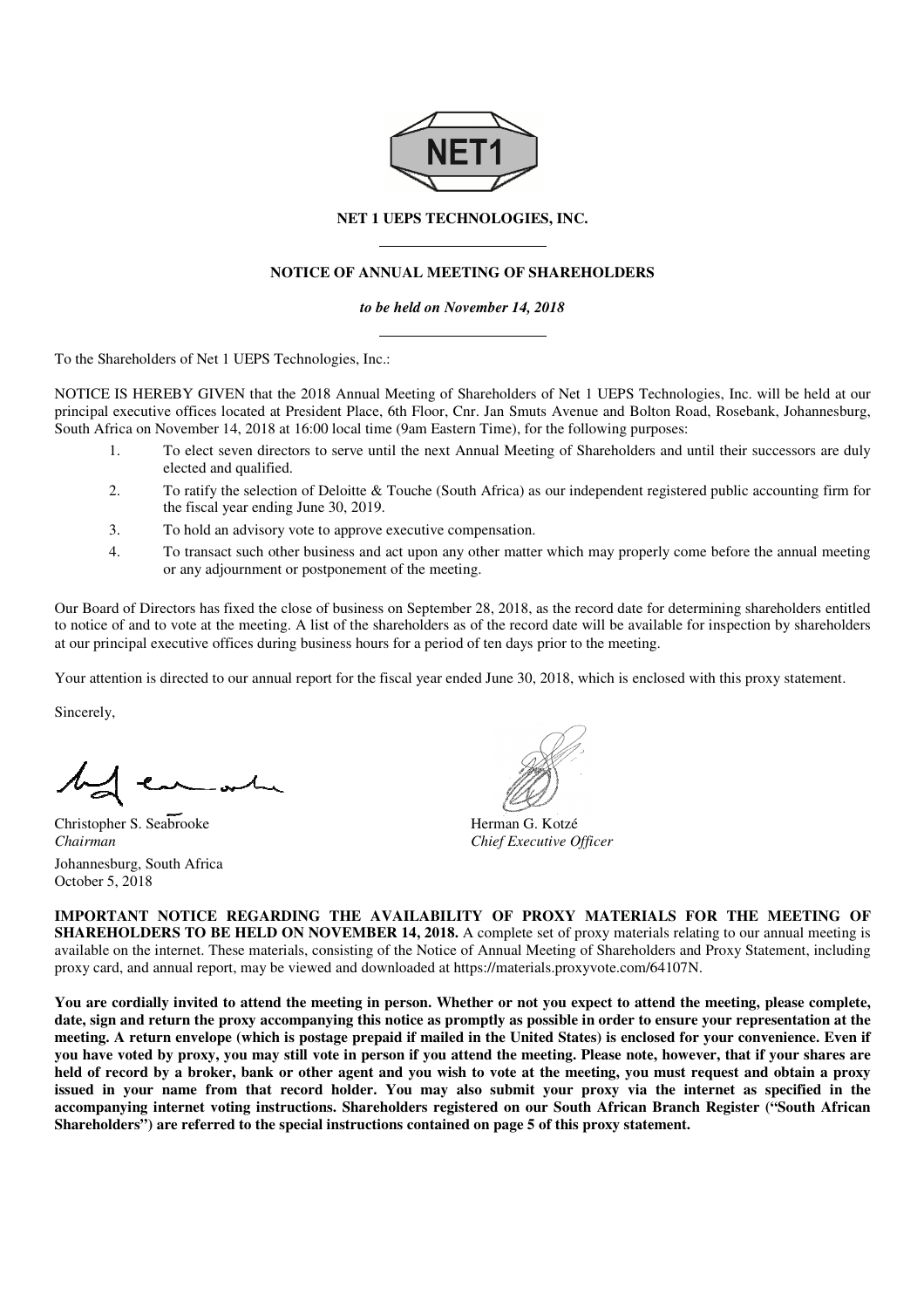# **TABLE OF CONTENTS**

| 2                                                                                               |
|-------------------------------------------------------------------------------------------------|
| 4                                                                                               |
| 6                                                                                               |
| 6                                                                                               |
| PROPOSAL NO. 2: RATIFICATION OF SELECTION OF INDEPENDENT REGISTERED PUBLIC ACCOUNTING FIRM<br>7 |
| $\tau$                                                                                          |
| 8                                                                                               |
| 8                                                                                               |
| 8                                                                                               |
| 10                                                                                              |
| 10                                                                                              |
| 11                                                                                              |
| 11                                                                                              |
| 11                                                                                              |
| 11                                                                                              |
| 12                                                                                              |
| 12                                                                                              |
| 13                                                                                              |
| 13                                                                                              |
| 13                                                                                              |
| 13                                                                                              |
| 13                                                                                              |
| 15                                                                                              |
| 15                                                                                              |
| 18                                                                                              |
| 23                                                                                              |
| 24                                                                                              |
| 25                                                                                              |
| 25                                                                                              |
| 26                                                                                              |
| 26                                                                                              |
| 27                                                                                              |
| 28                                                                                              |
| 29                                                                                              |
| 29                                                                                              |
| 29                                                                                              |
| 31                                                                                              |
| 32                                                                                              |
| 33                                                                                              |
| 34                                                                                              |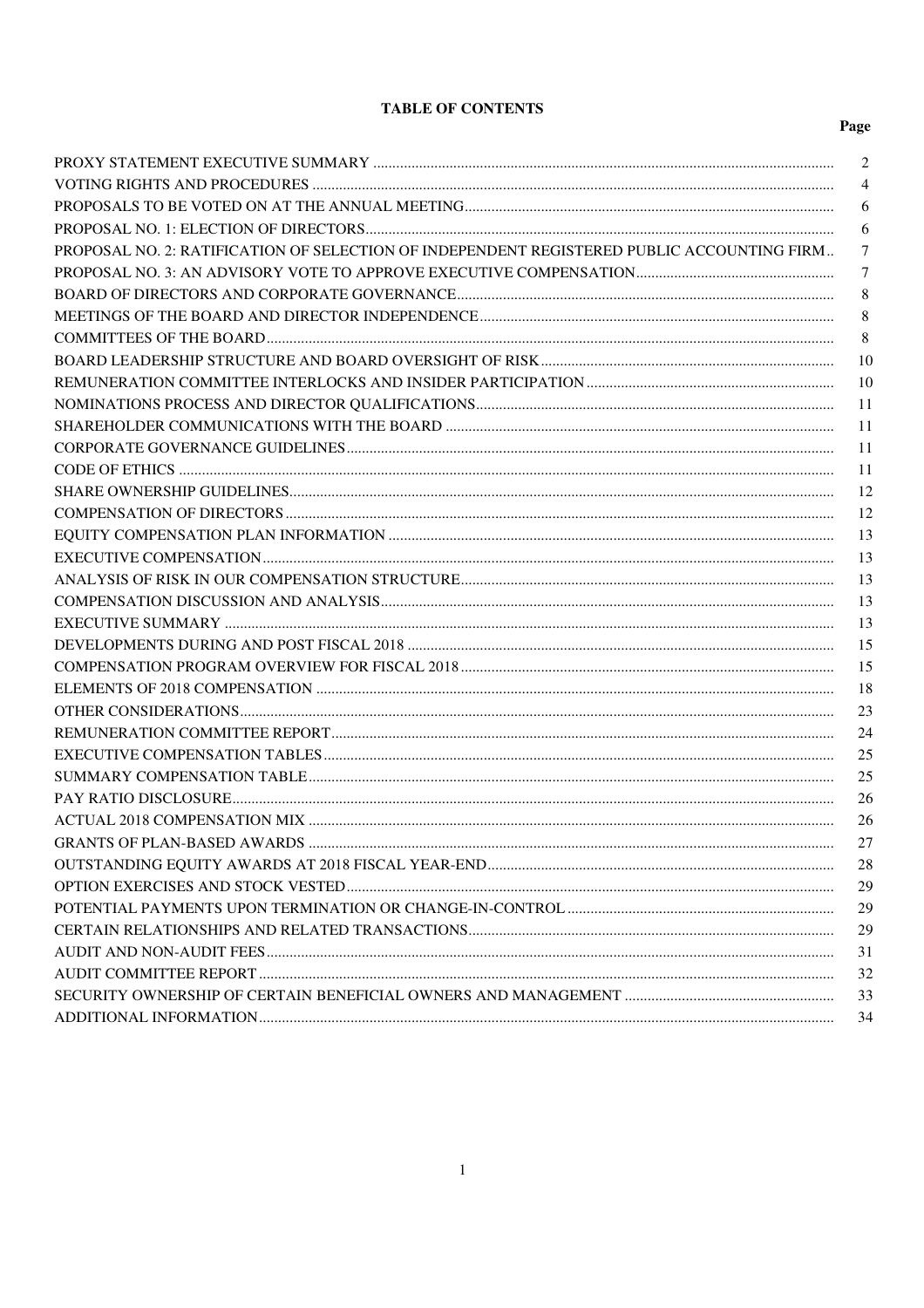

### **NET 1 UEPS TECHNOLOGIES, INC.**

## **PROXY STATEMENT EXECUTIVE SUMMARY**

# **ANNUAL MEETING OF SHAREHOLDERS**

| <b>Time and Date</b> | 16:00 local time (9am Eastern Time) on November 14, 2018                                                |
|----------------------|---------------------------------------------------------------------------------------------------------|
| <b>Place</b>         | President Place, 6th Floor, Cnr. Jan Smuts Avenue and Bolton Road, Rosebank, Johannesburg, South Africa |
| <b>Record Date</b>   | September 28, 2018                                                                                      |

# **PROPOSALS TO BE VOTED ON AND BOARD VOTING RECOMMENDATIONS**

*The following is a summary of proposals to be voted on at the annual meeting. This is only a summary, and it may not contain all of the information that is important to you. For more complete information, please review the proxy statement as well as our annual report on Form 10-K.* 

### **Proposal 1**

#### **Election of Directors**

The Board has nominated our current seven directors for reelection at the annual meeting to hold office until the 2019 annual meeting. More information about this proposal can be found on pages 6-7.

**Recommendation:** Our Board recommends a vote **FOR**  each of the director nominees.

### **Proposal 2**

**Ratification of Independent Registered Public Accounting Firm** 

The Board is asking shareholders to ratify the selection of Deloitte & Touche (South Africa) as our independent registered public accounting firm for the fiscal year ending June 30, 2019. More information about this proposal can be found on page 7.

**Recommendation:** Our Board recommends a vote **FOR** the ratification of the selection of Deloitte& Touche as our independent registered public accounting firm.

### **Proposal 3**

### **Advisory Vote to Approve Executive Compensation**

The Board is providing shareholders with the opportunity to vote to approve, on an advisory basis, the compensation of our executive officers named in the Summary Compensation Table under "Executive Compensation." More information about this proposal can be found on pages 7-8.

**Recommendation:** Our Board recommends a vote **FOR** the approval of executive compensation.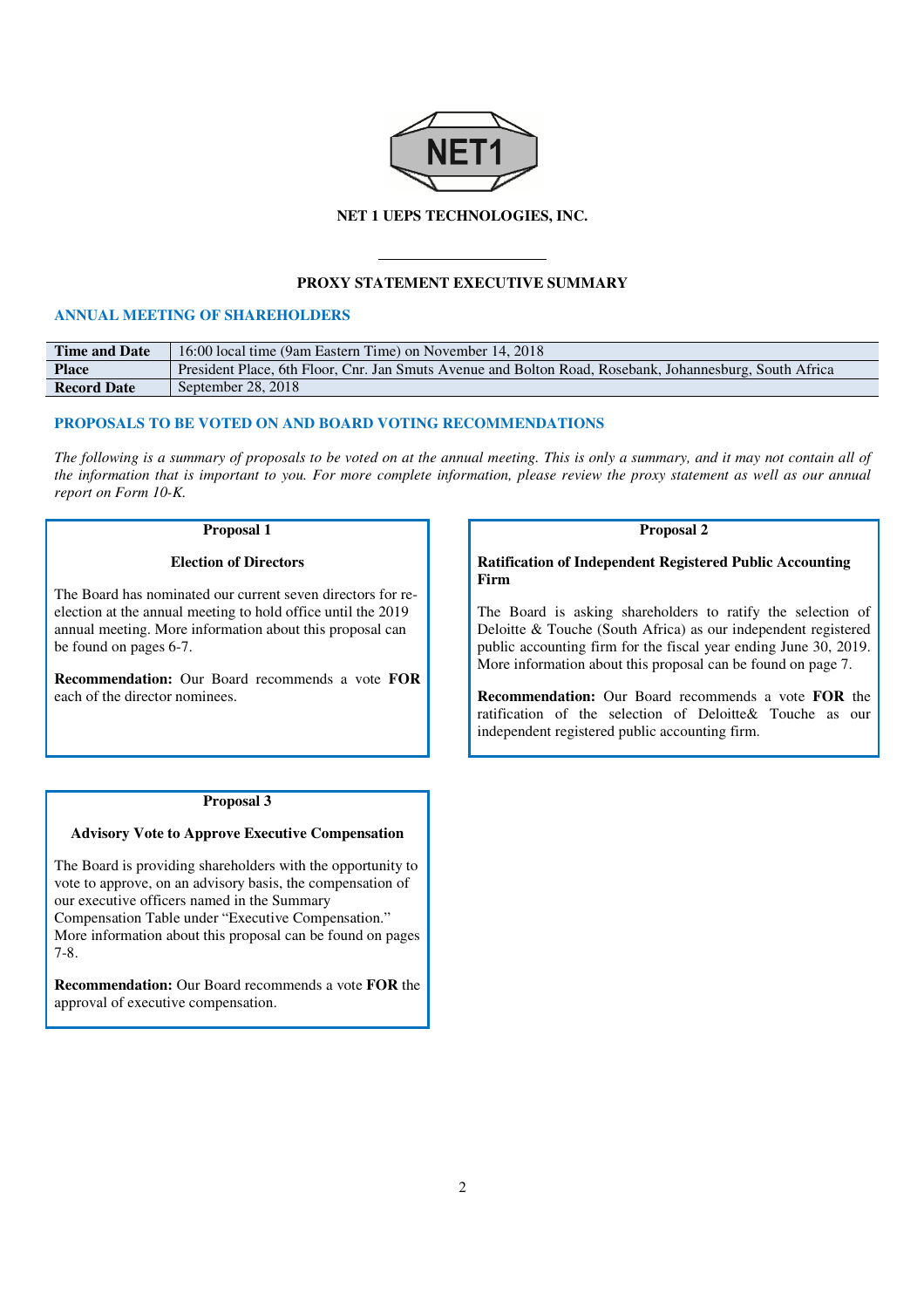# **CORPORATE GOVERNANCE**

*Our Board is committed to excellence in corporate governance. We believe that principled and ethical governance benefits you, our shareholders, as well as our customers, employees and communities, and we maintain a governance profile that aligns with industryleading standards. We believe that our governance structure will have a direct impact on the strength of our business. The following table presents a brief summary of highlights of our governance profile.* 

| <b>Board Conduct and Oversight</b>                                       | <b>Independence and Participation</b>                 | <b>Shareholder Rights</b>                                    |
|--------------------------------------------------------------------------|-------------------------------------------------------|--------------------------------------------------------------|
| Regular risk assessment                                                  | Independent Chairman                                  | Special meeting right for<br>shareholders of an aggregate of |
| Standards of ethics, applied to all<br>directors, executive officers and | Five of seven directors are<br>independent by SEC and | 10% of voting stock                                          |
| employees                                                                | Nasdaq standards                                      | All directors annually elected;<br>v<br>no staggered Board   |
| Significant time devoted to                                              | Executive sessions of non-                            |                                                              |
| succession planning and leadership                                       | employee directors generally                          | No "Poison Pill"                                             |
| development efforts                                                      | held at each Board and                                |                                                              |
|                                                                          | committee meeting                                     | No supermajority voting                                      |
| Annual evaluations of Board and its                                      |                                                       | requirements to change                                       |
| committees                                                               | Audit Committee,                                      | organizational documents                                     |
|                                                                          | Remuneration Committee, and                           |                                                              |
|                                                                          | Nominating and Corporate                              |                                                              |
|                                                                          | Governance Committee are                              |                                                              |
|                                                                          | each made up entirely of                              |                                                              |
|                                                                          | independent directors                                 |                                                              |
|                                                                          |                                                       |                                                              |
|                                                                          | Separate Chairman of the Board                        |                                                              |
|                                                                          | and Chief Executive Officer                           |                                                              |
|                                                                          |                                                       |                                                              |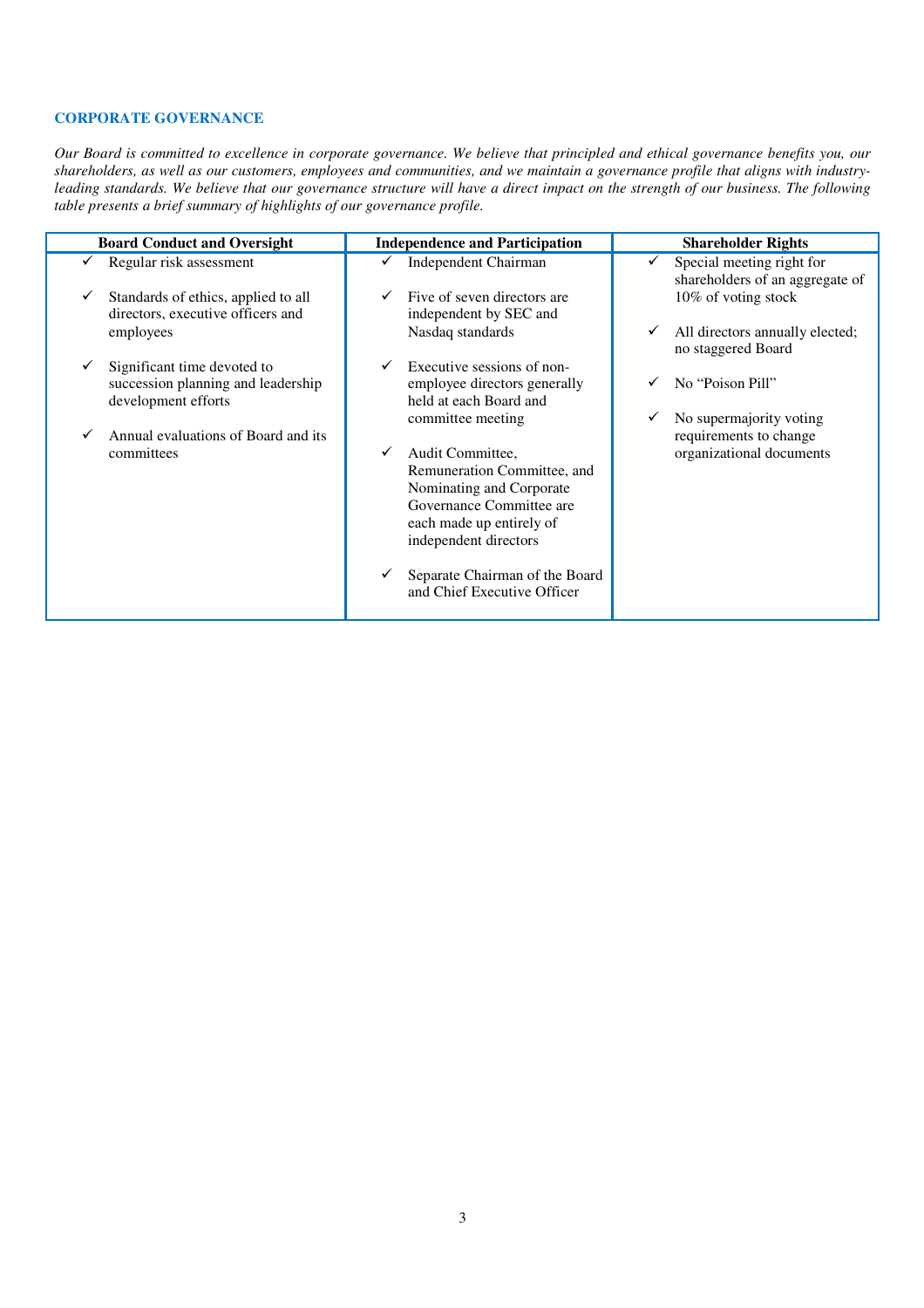### **VOTING RIGHTS AND PROCEDURES**

Shareholders as of the close of business on September 28, 2018, the record date, may attend and vote at the annual meeting. Each share is entitled to one vote. There were 56,833,925 shares of common stock outstanding on the record date.

A majority of the total number of outstanding shares of common stock, present either in person or by proxy, will constitute a quorum for the transaction of business at the annual meeting. Shareholders who are present at the annual meeting in person or by proxy and who abstain, and proxies relating to shares held by a bank or broker on your behalf (that is, in "street name"), that are not voted (referred to as "broker non-votes") will be treated as present for purposes of determining whether a quorum is present. In the event that there are not sufficient votes to approve any proposal at the annual meeting, the annual meeting may be adjourned in order to permit the further solicitation of proxies. The inspector of election appointed for the annual meeting will tabulate all votes and will separately tabulate affirmative and negative votes, abstentions and broker non-votes.

The following describes how you may vote on each proposal and the votes required for approval of each proposal:

- *Proposal No 1*—Our seven director nominees will be elected by a plurality of votes. You may vote for each director nominee or withhold your vote from one or more of the nominees. Withholding a vote as to any director nominee is the equivalent of abstaining. In an uncontested election such as this, abstentions and broker non-votes have no effect, since approval by a specific percentage of the shares present or outstanding is not required.
- Proposal No. 2—The ratification of the selection of Deloitte & Touche (South Africa) ("Deloitte") to act as our independent registered public accounting firm will be approved if the votes cast in favor of the proposal exceed the number of votes cast against the proposal. You may vote for or against the proposal or you may abstain from voting. Abstentions and broker nonvotes will not affect the outcome of the vote.
- *Proposal No. 3* The advisory vote to approve executive compensation will be approved if the votes cast in favor of the proposal exceed the number of votes cast against the proposal. You may vote for or against the proposal or you may abstain from voting. Abstentions and broker non-votes will not affect the outcome of the vote.

If you provide your voting instructions on your proxy, your shares will be voted as you instruct, and according to the best judgment of the persons named in the proxy if a proposal comes up for a vote at the annual meeting that is not on the proxy.

- If you do not indicate a specific choice on a proxy that you sign and submit, your shares will be voted:
- FOR each of the director nominees;
- FOR the ratification of the selection of Deloitte as our independent registered public accounting firm; and
- FOR the approval of executive compensation.

If your shares are held in "street name," and you do not instruct the bank or broker as to how to vote your shares on Proposals 1 and 3, the bank or broker may not exercise discretion to vote for or against those proposals. This would be a "broker non-vote" and these shares will not be counted as having been voted on the applicable proposal. With respect to Proposal 2, the bank or broker may exercise its discretion to vote for or against that proposal in the absence of your instruction. **Please instruct your bank or broker so your vote can be counted**.

### **Revocability of Proxies**

You may revoke your proxy at any time prior to exercise of the proxy by delivering a written notice of revocation or a duly executed proxy with a later date by mail to our corporate secretary at Net 1 UEPS Technologies, Inc., PO Box 2424, Parklands 2121, South Africa, or by attending the meeting and voting in person. If you hold shares through a bank or brokerage firm, you must contact that firm to revoke any prior voting instructions.

### **Internet Availability of Proxy Materials and Annual Report**

A complete set of proxy materials relating to our annual meeting is available on the internet. These materials, consisting of the Notice of Annual Meeting of Shareholders and Proxy Statement, including proxy card, and annual report, may be viewed and downloaded at https://materials.proxyvote.com/64107N.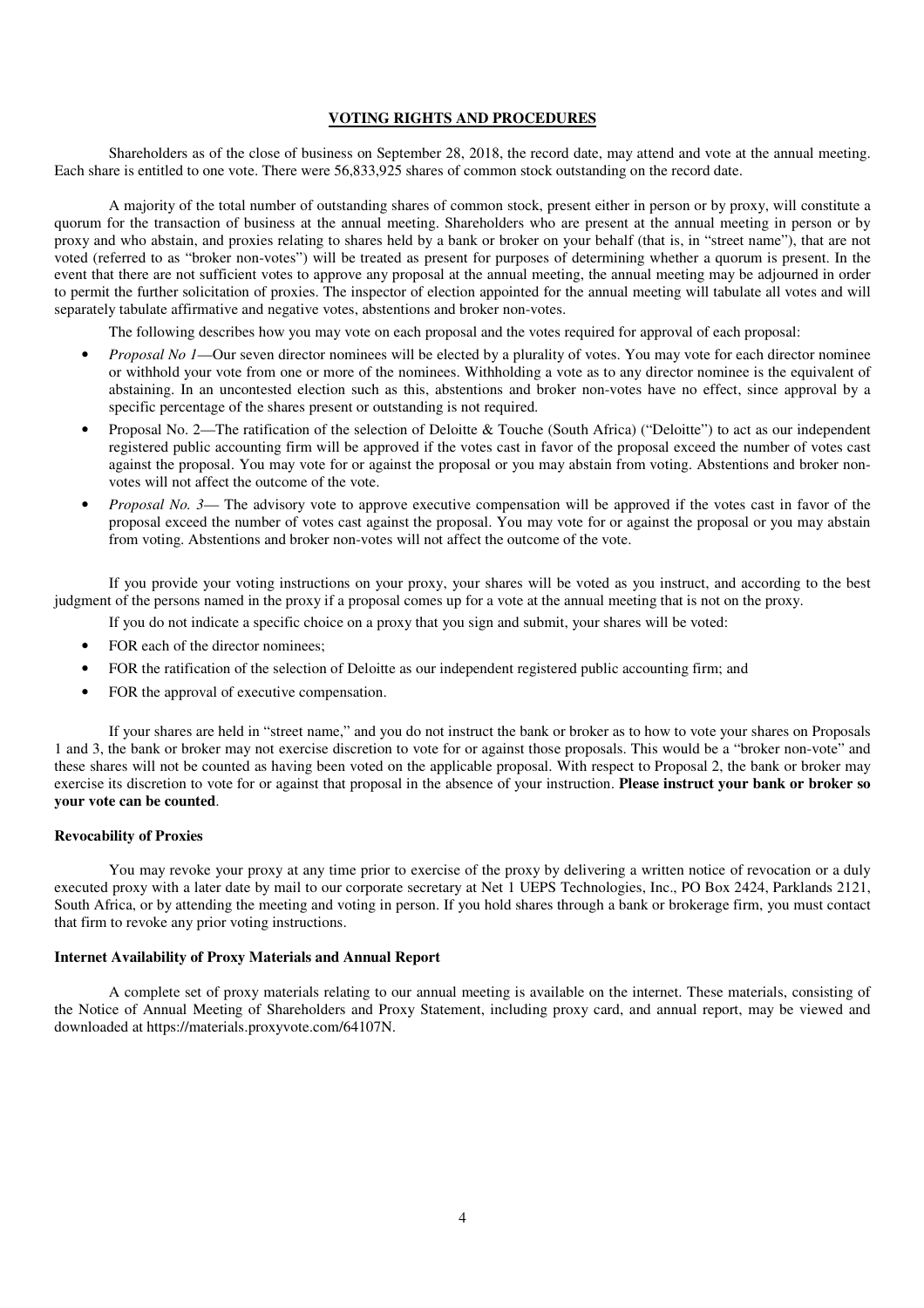## **Market Information**

Our common stock is listed on The Nasdaq Global Select Market ("Nasdaq") in the United States under the symbol "UEPS" and, via a secondary listing, on the Johannesburg Stock Exchange ("JSE"), in South Africa under the symbol "NT1." Nasdaq is our principal market for the trading of our common stock. Our transfer agent in the United States is Computershare Shareowner Services LLC, 480 Washington Blvd., Jersey City, New Jersey 07310. Our transfer agent in South Africa is Link Market Services South Africa (Pty) Ltd ("Link Market"), 13th Floor, 19 Ameshoff Street, Braamfontein, 2001, South Africa.

## **Special Instructions to South African Shareholders**

We are required to comply with certain South African regulations related to the circulation and tabulation of proxies issued to our South African Shareholders. The proxy form marked "Net 1 UEPS Technologies, Inc. Proxy for Shareholders Registered on South African Branch Register" must be used by South African Shareholders. The South African proxy must be lodged, posted or faxed to Link Market so as to reach them by 16:00, local time, on November 9, 2018. South African Shareholders that have already dematerialized their shares through a Central Securities Depository Participant ("CSDP") or broker, other than with own-name registration, should not complete the South African proxy. Instead they should provide their CSDP or broker with their voting instructions or, alternatively, they should inform their CSDP or broker of their intention to attend the annual meeting in order for their CSDP or broker to be able to issue them with the necessary authorization to enable them to attend such meeting. South African Shareholders that hold their shares in certificated form or dematerialized own-name registration should complete the South African proxy and return it to Link Market.

### **Solicitation**

The Board is soliciting your proxy to vote your shares at the annual meeting. We will bear the entire cost of the solicitation, including the preparation, assembly, printing and mailing of this proxy statement, including the proxy card and any additional solicitation materials furnished to our shareholders. Copies of solicitation materials will be furnished to brokerage houses, fiduciaries and custodians holding shares in their names that are beneficially owned by others so that they may forward this solicitation material to such beneficial owners. We may reimburse these persons for their reasonable expenses in forwarding solicitation materials to beneficial owners. The original solicitation of proxies by mail may be supplemented by a solicitation by personal contacts, telephone, facsimile, electronic mail or any other means by our directors, officers or employees. No additional compensation will be paid to our directors, officers or employees for performing these services. Except as described above, we do not presently intend to solicit proxies other than by mail.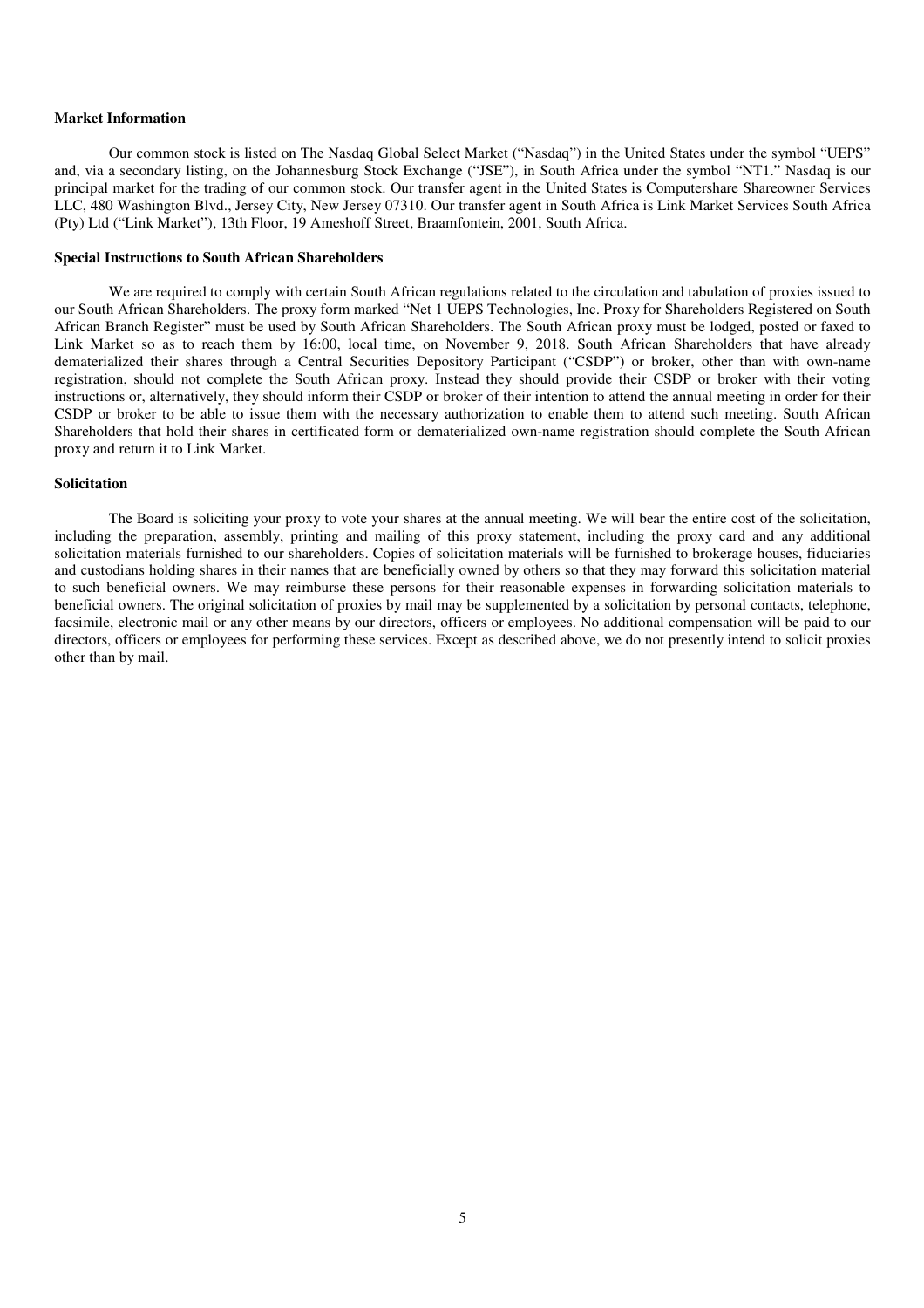### **PROPOSALS TO BE VOTED ON AT THE ANNUAL MEETING**

## **PROPOSAL NO. 1: ELECTION OF DIRECTORS**

The terms of office of each of our current directors will expire at the annual meeting. The Board has nominated for reelection each of our current directors (see "Information Regarding the Nominees" for information on all directors) for a one-year term.

The persons named in the enclosed proxy intend to vote properly executed and returned proxies **FOR** the election of all nominees proposed by the Board unless authority to vote is withheld. In the event that any nominee is unable or unwilling to serve, the persons named in the proxy will vote for such substitute nominee or nominees as they, in their discretion, shall determine. The Board has no reason to believe that any nominee named herein will be unable or unwilling to serve.

#### **The Board recommends that you vote FOR the election of each of the director nominees.**

#### **Information Regarding the Nominees**

**Herman G. Kotzé** 49 years old Director since 2004 Mr. Kotzé has been our Chief Executive Officer since June 2017 and was our Chief Financial Officer, Secretary and Treasurer from 2004 until February 2018. From January 2000 until June 2004, he served on the board of Aplitec as Group Financial Director. Mr. Kotzé joined Aplitec in November 1998 as a strategic financial analyst. Prior to joining Aplitec, Mr. Kotzé was a business analyst at the Industrial Development Corporation of South Africa. Mr. Kotzé is a qualified South African chartered accountant. The Board believes that Mr. Kotzé's financial, accounting and taxation expertise and experience with corporate transactions, as well as his long history with us and deep knowledge of our business and industry makes him well-suited to serve as a director. **Alex M.R. Smith** 49 years old Director since 2018 Mr. Smith has been our Chief Financial Officer, Treasurer and Secretary since March 2018. From 2008 until February 2018, Mr. Smith served as Director and Chief Financial Officer of Allied Electronics Corporation Limited, a JSE-listed company. Prior to joining Altron, Mr. Smith worked in various positions at PricewaterhouseCoopers in Edinburgh, Scotland and Johannesburg from 1991 to 2005. Mr. Smith holds a Bachelor of Law (Honours) degree from the University of Edinburgh and is a member of the Institute of Chartered Accountants of Scotland. The Board believes that Mr. Smith's financial and accounting expertise and experience with corporate transactions and capital markets makes him well-suited to serve as a director. **Christopher S. Seabrooke** 65 years old Director since 2005 Mr. Seabrooke is Chief Executive Officer and a director of Sabvest Limited, an investment holding company which is listed on the JSE. Mr. Seabrooke also serves as a non-employee director of the following JSE listed companies: Brait SE, Datatec Limited, Massmart Holdings Limited, Metrofile Holdings Limited, Rolfes Holdings Limited, Torre Industries Limited and Transaction Capital Limited. In the past five years he was also a non-employee director of JSE listed Chrometco Limited. Mr. Seabrooke is a member of The Institute of Directors in South Africa. Formerly, he was the Chairman of the South African State Theater and the Deputy Chairman of each of the National Arts Council and the Board of Business and Arts South Africa. Mr. Seabrooke has degrees in Economics and Accounting from the University of Natal and an MBA from the University of Witwatersrand. The Board believes that Mr. Seabrooke's expertise in finance, accounting and corporate governance and broad experience as a director of several publicly-traded companies covering a broad range of industries makes him a valuable member of our Board. **Alasdair J.K. Pein** 58 years old Director since 2005 Mr. Pein is currently Managing Partner of Ascension Advisory Partners LLP (UK), and a director of Ascension Partners Limited, a Cayman-based. Both vehicles provide investment services to high net worth clients. Mr. Pein is also a director of Mundane International Limited, a Guernsey-based financial investment fund. Mr. Pein sits on the investment committee of Dean St Investments LLP a UK based investment limited partnership. Mr. Pein also serves as a director of Ecolutia Services AG, a global provider of water, wastewater and environmental treatment solutions. From 1994 until March 2009, Mr. Pein served as the CEO of the Oppenheimer family's private equity business. During this period of time Mr. Pein held directorships of a number of private companies. Mr. Pein is a qualified South African chartered accountant. The Board believes that Mr. Pein's financial and accounting expertise, as well as his private equity experience and skills in dealing with compensation, human resources and corporate governance issues,

makes him a valuable member of our Board.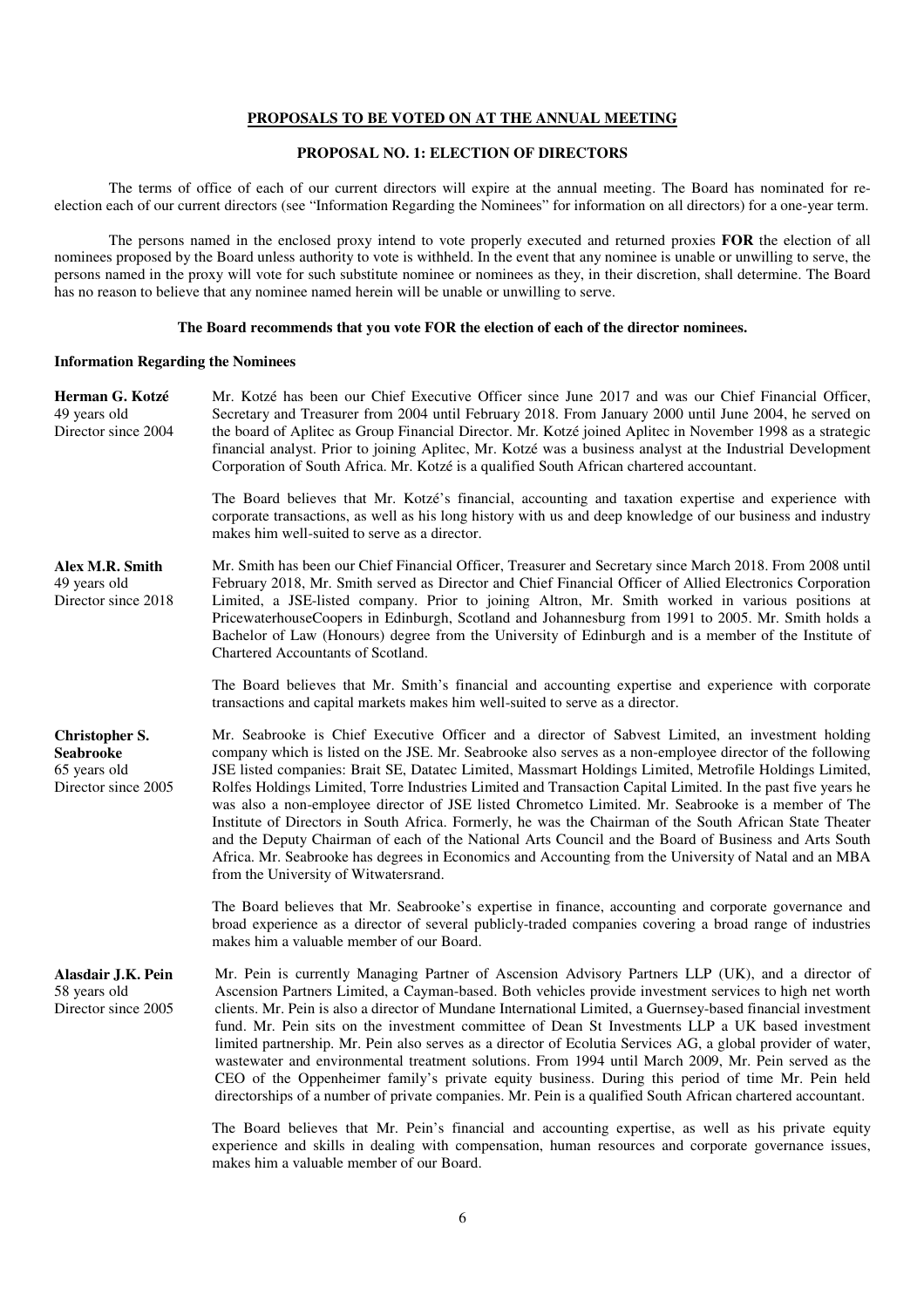| <b>Paul Edwards</b><br>64 years old<br>Director since 2005       | Mr. Edwards is the Chairman of Equilibre Bioenergy Production Limited. Previously, Mr. Edwards was<br>Non-Executive Chairman of Integrated Pipeline Solutions (Pty) Ltd and Emerging Markets Payment<br>Holdings, an Africa and Middle East payments business; a non-employee director of Starcomms Limited, a<br>Nigerian telecommunications operator; Executive Chairman of Chartwell Capital, a corporate finance house;<br>Chief Executive Officer of MTN Group, a pan-African mobile operator; and Group Chief Executive of<br>Johnnic Holdings Ltd, a diversified holding company. Mr. Edwards has a BSc and an MBA from the<br>University of Cape Town.                                                                                                                                                                                                                                                                                                                                                                                                                                                                                                                                                                                                                                                                                   |
|------------------------------------------------------------------|--------------------------------------------------------------------------------------------------------------------------------------------------------------------------------------------------------------------------------------------------------------------------------------------------------------------------------------------------------------------------------------------------------------------------------------------------------------------------------------------------------------------------------------------------------------------------------------------------------------------------------------------------------------------------------------------------------------------------------------------------------------------------------------------------------------------------------------------------------------------------------------------------------------------------------------------------------------------------------------------------------------------------------------------------------------------------------------------------------------------------------------------------------------------------------------------------------------------------------------------------------------------------------------------------------------------------------------------------|
|                                                                  | The Board believes that Mr. Edwards' knowledge and experience of the payments and telecommunications<br>industries, especially in Africa, provides us with valuable insight into the potential opportunities to expand<br>our business internationally and makes him a valuable member of our Board.                                                                                                                                                                                                                                                                                                                                                                                                                                                                                                                                                                                                                                                                                                                                                                                                                                                                                                                                                                                                                                             |
| <b>Alfred T. Mockett</b><br>69 years old<br>Director since 2017  | Mr. Mockett has served as the non-executive chairman of Hibu Group Limited since 2013 and as a non-<br>executive director of Corporate Risk Holdings LLC since 2014. From 2010 until 2013, he served as the<br>chief executive officer of Dex One Corporation, a NASDAQ-listed provider of online, mobile and print<br>marketing solutions.                                                                                                                                                                                                                                                                                                                                                                                                                                                                                                                                                                                                                                                                                                                                                                                                                                                                                                                                                                                                      |
|                                                                  | The Board believes that Mr. Mockett's expertise in finance, accounting and corporate governance and broad<br>experience as an officer and director of several publicly-traded companies covering a broad range of<br>industries makes him a valuable member of our Board.                                                                                                                                                                                                                                                                                                                                                                                                                                                                                                                                                                                                                                                                                                                                                                                                                                                                                                                                                                                                                                                                        |
| <b>Ekta Singh-Bushell</b><br>48 years old<br>Director since 2018 | Ms. Singh-Bushell has served as a non-employee director of TTEC Holdings Inc. (NASDAQ:TTEC) since<br>May 2017, Datatec (JSE: DTC) since June 2018, and DSW Inc. (NYSE:DSW) since September 2018. From<br>2016 to 2017, Ms. Singh-Bushell served as deputy to the first vice president, chief operating officer in the<br>executive office of the Federal Reserve Bank of New York. From 2015 to 2016, she was a partner at<br>DecisionGPS LLC, a business analytics start-up; and she continues to serve as a strategic board advisor to<br>the company. Between 1998 and 2015, Ms. Singh-Bushell worked at Ernst & Young, serving in various<br>leadership roles including global client services partner between 2005 and 2015, global and Americas IT<br>Effectiveness leader, Northeast advisory people leader, and US innovation & digital strategy leader and<br>Chief Information Security Officer. Ms. Singh-Bushell is a certified public accountant and holds advanced<br>international certifications in governance, information systems security, audit and control. From 2004 to<br>2014, Ms. Singh-Bushell served in various leadership roles including treasurer and audit committee chair for<br>the Asian American Federation. During her extensive career, she has lived and worked in India, London and<br>the United States. |
|                                                                  | The Board believes that Ms. Singh-Bushell's international experience in finance, audit, technology,<br>cybersecurity, multi-sector strategy and business launch provide necessary and desired skills, experience and<br>perspective to our Board.                                                                                                                                                                                                                                                                                                                                                                                                                                                                                                                                                                                                                                                                                                                                                                                                                                                                                                                                                                                                                                                                                                |

# **PROPOSAL NO. 2: RATIFICATION OF SELECTION OF INDEPENDENT REGISTERED PUBLIC ACCOUNTING FIRM**

The Audit Committee of our Board has selected Deloitte to serve as our independent registered public accounting firm for the fiscal year ending June 30, 2019. A representative of Deloitte is expected to be present at the annual meeting. Such representative will have an opportunity to make a statement if he or she desires to do so and is expected to be available to respond to appropriate questions from shareholders. Deloitte currently serves as our independent registered public accounting firm.

We are asking our shareholders to ratify the selection of Deloitte as our independent registered public accounting firm for the fiscal year ending June 30, 2019. Although ratification is not required by our Amended and Restated By-Laws or otherwise, the Board is submitting the selection of Deloitte to our shareholders for ratification as a matter of good corporate practice. In the event our shareholders fail to ratify the appointment, the Audit Committee may reconsider this selection. Even if the selection is ratified, the Audit Committee in its discretion may select a different registered public accounting firm at any time during the year if it determines that such a change would be in our best interests and the best interests of our shareholders.

## **The Board recommends a vote FOR the ratification of the selection of Deloitte.**

### **PROPOSAL NO. 3: AN ADVISORY VOTE TO APPROVE EXECUTIVE COMPENSATION**

We are providing you with the opportunity to vote to approve, on an advisory basis, the compensation of our executive officers named in the Summary Compensation Table under "Executive Compensation," whom we refer to as our "named executive officers" or NEOs. This proposal, which is commonly referred to as "say on pay," is required by Section 14A of the U.S. Securities Exchange Act of 1934, as amended (the "Exchange Act").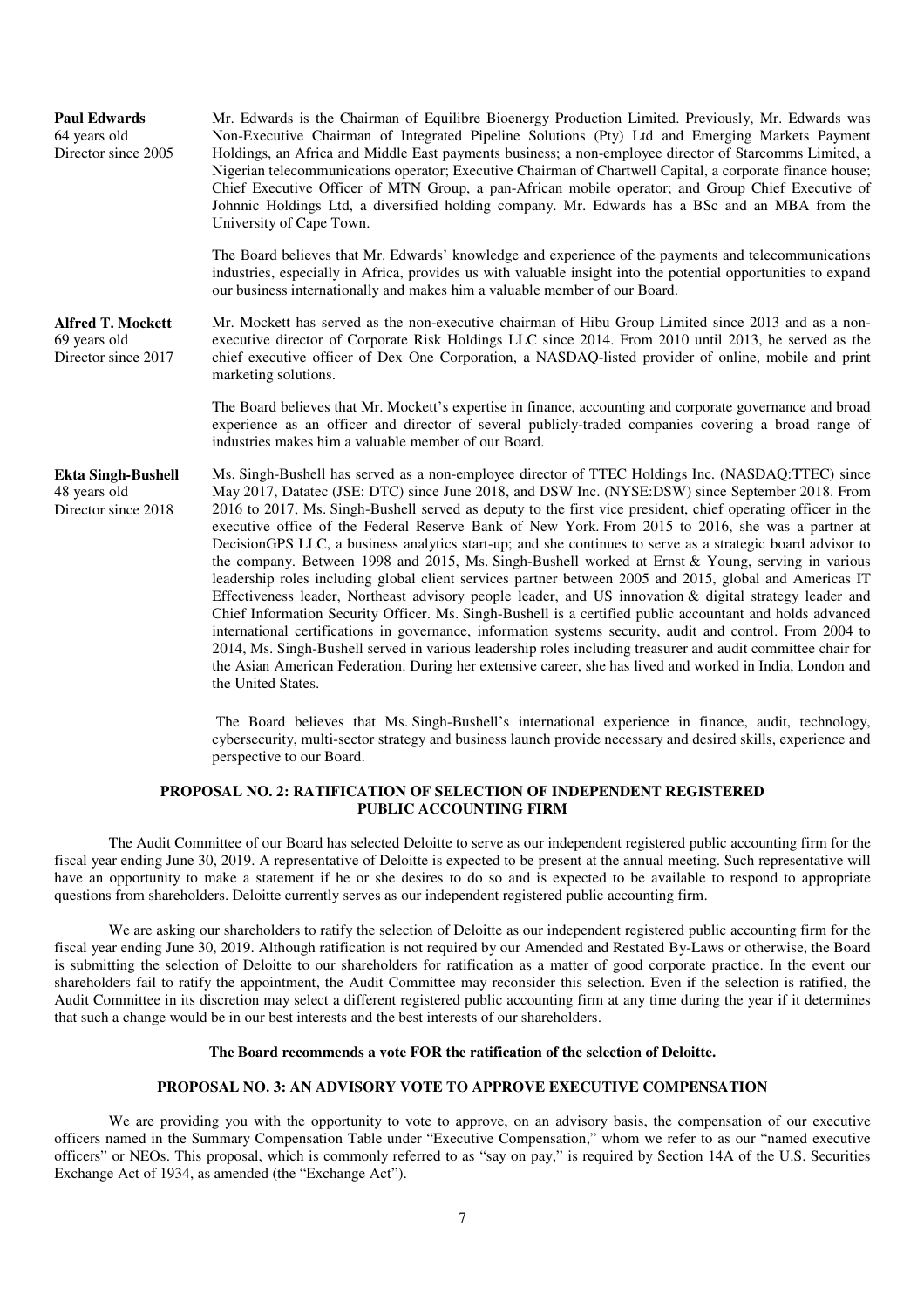The philosophy of our executive compensation program is to link compensation to the achievement of our key strategic and financial goals. Therefore, we reward our executives for their contributions to our annual and long-term performance by tying a significant portion of their total compensation to key drivers of increased shareholder value. At the same time, we believe our program does not encourage excessive risk-taking by management. The "Executive Compensation" section of this proxy statement beginning on page 13, including the "Compensation Discussion and Analysis," describes in detail our executive compensation program and the decisions made by the Remuneration Committee with respect to our fiscal year ended June 30, 2018.

The Board is asking shareholders to cast a non-binding advisory vote on the following resolution:

## **"Resolved, that the compensation paid to the Company's named executive officers, as disclosed pursuant to the disclosure rules of the U.S. Securities and Exchange Commission, including the Compensation Discussion and Analysis, compensation tables and narrative discussions, is approved on an advisory basis."**

Because your vote is advisory, it will not be binding upon the Board or the Remuneration Committee. However, the Board and the Remuneration Committee value the opinions expressed by our shareholders and will consider the outcome of the vote when considering future executive compensation decisions.

## **The Board recommends a vote FOR the approval of the compensation of our named executive officers.**

## **BOARD OF DIRECTORS AND CORPORATE GOVERNANCE**

## **MEETINGS OF THE BOARD AND DIRECTOR INDEPENDENCE**

Our Board typically holds a regular meeting once every quarter and holds special meetings when necessary. During the fiscal year ended June 30, 2018, our Board held a total of six meetings. Each of our incumbent directors attended 100% of the total number of meetings of the Board and the total number of meetings held by all committees of the Board on which each such director served, during the period for which each such director served, except for Mr. Seabrooke, who did not attend one audit committee meeting during the fiscal year. We encourage each member of the Board to attend the annual meeting of shareholders, but have not adopted a formal policy with respect to such attendance.

All of our directors who served during fiscal 2018 attended last year's annual meeting, except Messrs. Edwards, Mockett and Pein (and Mr. Smith, and Ms. Singh-Bushell who joined the Board after our annual meeting). The non-employee directors meet regularly without any management directors or employees present. These meetings are held on the day of or the day preceding other Board or committee meetings.

The Board annually examines the relationships between us and each of our directors. After this examination, the Board has concluded that Messrs. Seabrooke, Pein, Edwards and Mockett and Ms. Singh-Bushell are "independent" as defined under Nasdaq Rule  $5605(a)(2)$  and under Rule  $10A-3(b)(1)$  under the Exchange Act, as that term relates to membership on the Board and the various Board committees.

### **COMMITTEES OF THE BOARD**

The Board has established an Audit Committee, a Remuneration Committee and a Nominating and Corporate Governance Committee. The members of our Board Committees are presented in the table below:

| <b>Director</b> | Audit<br><b>Committee</b> | <b>Remuneration</b><br><b>Committee</b> | Nominating and<br>Corporate<br>Governance<br>Committee |
|-----------------|---------------------------|-----------------------------------------|--------------------------------------------------------|
|                 |                           |                                         |                                                        |
|                 |                           |                                         |                                                        |
|                 |                           |                                         |                                                        |
|                 |                           | $X^*$                                   |                                                        |
|                 | $\mathrm{X}^*$            |                                         | $X^*$                                                  |
|                 | Х                         |                                         |                                                        |
|                 |                           |                                         |                                                        |

# Executive

<sup>\*</sup> Chairperson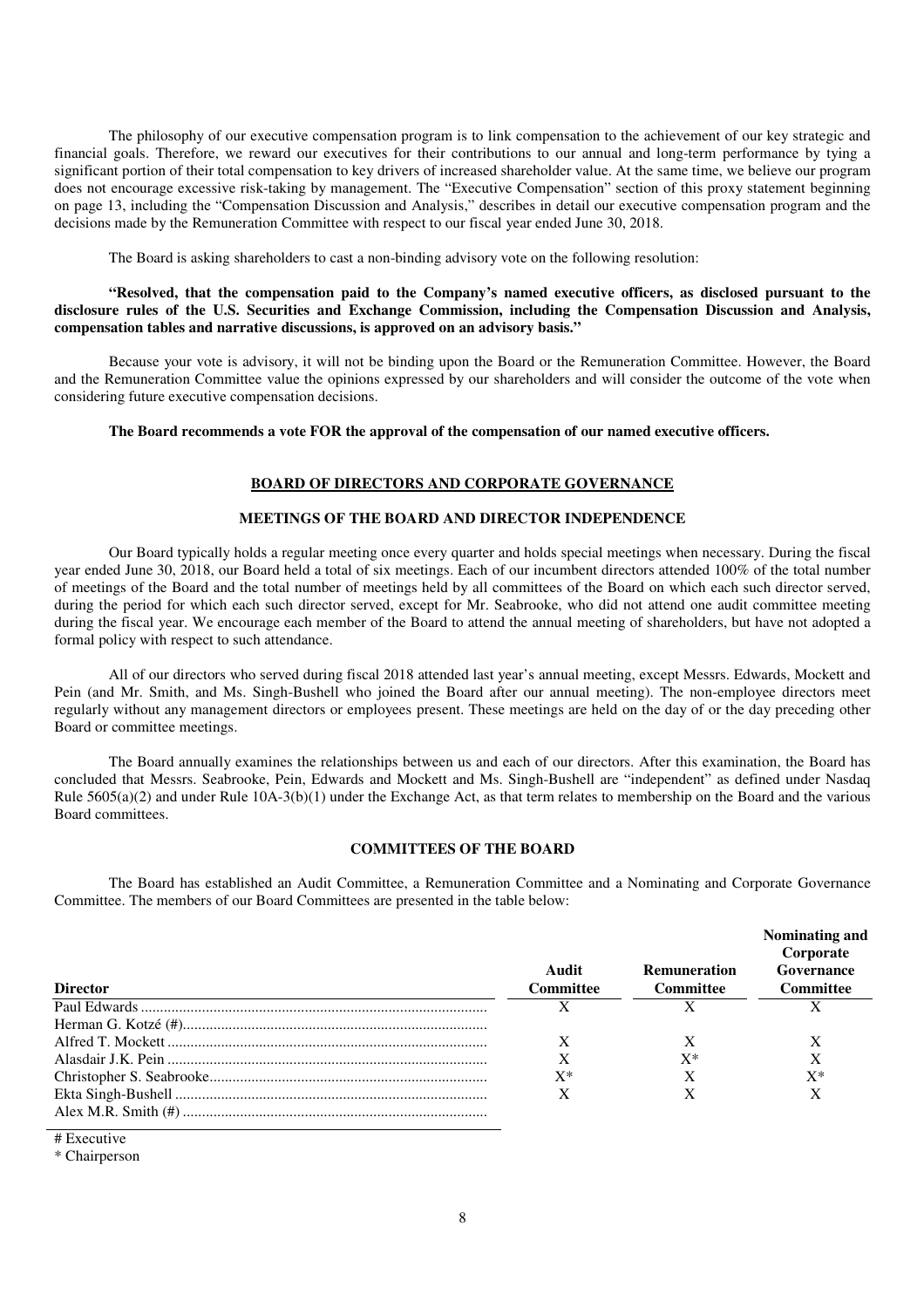## **Audit Committee**

The Audit Committee consists of Messrs. Seabrooke, Pein, Edwards and Mockett and Ms. Singh-Bushell, with Mr. Seabrooke acting as the Chairperson. The Board has determined that Mr. Seabrooke is an "audit committee financial expert" as that term is defined in applicable SEC rules, and that all members meet Nasdaq's financial literacy criteria. The Audit Committee held seven meetings during the 2018 fiscal year. See "Audit Committee Report" on page 32.

The Audit Committee was established by the Board for the primary purpose of overseeing or assisting the Board in overseeing the following:

## **Audit**

- the qualifications and independence of our registered public accounting firm
- the organization and performance of our internal audit function

### **Financial Reporting**

- the integrity of our financial statements
- the accounting and financial reporting processes and the audits of our financial statements
- our systems of disclosure controls and procedures and internal control over financial reporting

## **Compliance Processes**

- our compliance with SEC and other legal and regulatory requirements
- compliance with ethical standards adopted by us
- review of related party transactions

# **Risk Management**

• review of our risk assessment and enterprise risk management process

A copy of our Audit Committee charter is available without charge on our website, www.net1.com.

## **Remuneration Committee**

The Remuneration Committee consists of Messrs. Pein, Seabrooke, Edwards and Mockett and Ms. Singh-Bushell, with Mr. Pein acting as the Chairperson. The Remuneration Committee held five meetings during the 2018 fiscal year.

The Remuneration Committee has the following principal responsibilities, authority and duties:

| <b>Compensation Structure &amp; Strategy</b>                                                                                                                                                                                                                                                                                                         |  | Human Resources &                                                                                                  |
|------------------------------------------------------------------------------------------------------------------------------------------------------------------------------------------------------------------------------------------------------------------------------------------------------------------------------------------------------|--|--------------------------------------------------------------------------------------------------------------------|
| review and approve performance goals and objectives relevant to the compensation of all<br>our executive officers, evaluate the performance of each executive officer in light of<br>those goals and objectives, and set each executive officer's compensation, including<br>incentive-based and equity-based compensation, based on such evaluation |  | <b>Workforce Management</b><br>generally oversee our human<br>workforce<br>and<br>resources<br>management programs |
| make recommendations to the Board with respect to incentive and equity-based<br>compensation plans                                                                                                                                                                                                                                                   |  |                                                                                                                    |
| review and make recommendations to the Board regarding compensation-related matters<br>outside the ordinary course, including, but not limited to, employment contracts, change-<br>in-control provisions and severance arrangements                                                                                                                 |  |                                                                                                                    |
| administer our stock option, stock incentive, and other stock compensation plans,<br>including the function of making and approving all grants of options and other awards to<br>all executive officers and directors, and all other eligible individuals, under such plans                                                                          |  |                                                                                                                    |
| review annually and make recommendations to the Board regarding director<br>compensation                                                                                                                                                                                                                                                             |  |                                                                                                                    |
| assist management in developing and, when appropriate, recommend to the Board, the<br>design of compensation policies and plans                                                                                                                                                                                                                      |  |                                                                                                                    |
| review and discuss with management the disclosures in our "Compensation Discussion"<br>and Analysis" and any other disclosures regarding executive compensation to be included<br>in our public filings or shareholder reports                                                                                                                       |  |                                                                                                                    |
| recommend to the Board whether the Compensation Discussion and Analysis should be<br>included in our proxy statement, Form 10-K, or information statement, as applicable, and<br>prepare the related report required by the rules of the SEC                                                                                                         |  |                                                                                                                    |

A copy of our Remuneration Committee charter is available without charge on our website, www.net1.com.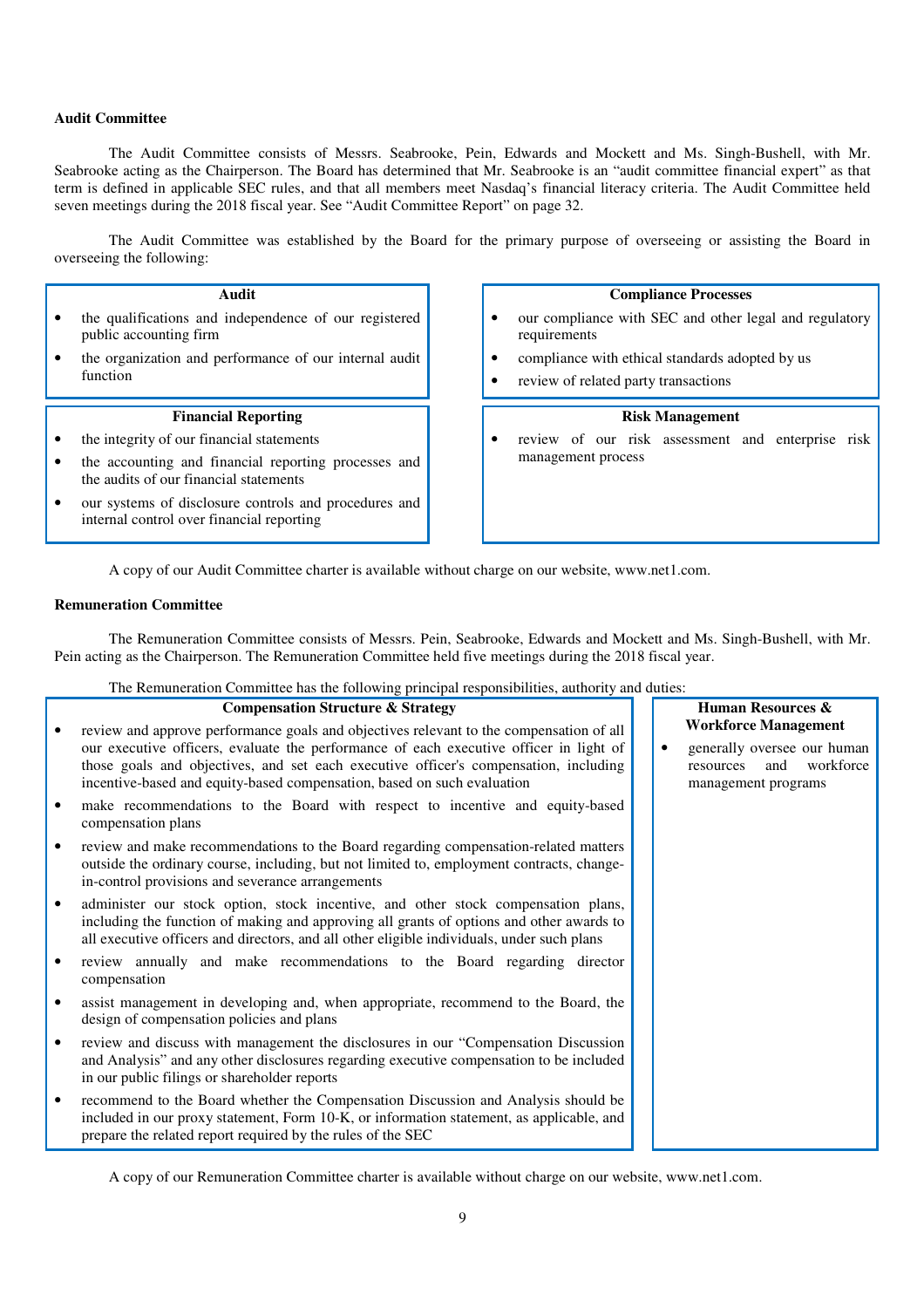## **Nominating and Corporate Governance Committee**

The Nominating and Corporate Governance Committee comprises Messrs. Seabrooke, Pein, Edwards and Mockett and Ms. Singh-Bushell, with Mr. Seabrooke acting as the Chairperson. The Nominating and Corporate Governance Committee held four meetings during the 2018 fiscal year.

The principal duties and responsibilities of the Nominating and Corporate Governance Committee are as follows:

#### **Corporate Governance**

- review our Corporate Governance<br>
Guidelines annually and recommend annually and recommend changes, as appropriate, for review and approval by the Board
- make recommendations regarding proposals submitted by our shareholders
- establish and monitor procedures by which the Board will conduct, at least annually, evaluations of its performance
- **Board Composition**
- monitor the composition, size and independence of the Board
- establish criteria for Board and committee membership and recommend to our Board proposed nominees for election to the Board and for membership on each committee of the Board
- monitor our procedures for the receipt and consideration of director nominations by shareholders and other persons and for the receipt of shareholder communications directed to our Board
- make recommendations to the Board regarding management succession planning and corporate governance best practices

A copy of our Nominating and Corporate Governance Committee charter is available without charge on our website, www.net1.com.

### **BOARD LEADERSHIP STRUCTURE AND BOARD OVERSIGHT OF RISK**

## **Board Leadership**

Our Board is led by an independent director, Mr. Seabrooke, who is also our Chairman. Our Board believes this leadership structure effectively allocates authority, responsibility, and oversight between management and the independent members of our Board. It gives primary responsibility for our operational leadership and strategic direction to our Chief Executive Officer, while the Chairman facilitates our Board's independent oversight of management, promotes communication between senior management and our Board about issues such as management development and succession planning, executive compensation, and our performance, engages with shareholders, and leads our Board's consideration of key governance matters.

### **The Board's Role in Risk Oversight**

Managing risk is an ongoing process inherent in all decisions made by management. The Board discusses risk throughout the year, particularly at Board meetings when specific actions are considered for approval. The Board has ultimate responsibility to oversee our enterprise risk management program. This oversight is conducted primarily through various committees of the Board as described below.

Our Enterprise Risk Management Committee is responsible for identifying, assessing, prioritizing and developing action plans to mitigate the material business, operational and strategic risks affecting us. The Enterprise Risk Management Committee comprises Mr. Kotzé, our Chief Executive Officer (who serves as Chairperson), Mr. Alex M.R. Smith, our Chief Financial Officer, and Warren E. Segall, our Group Compliance Officer. Mr. Segall meets semi-annually with the leaders of our various business units and his findings are reported to and discussed by the Enterprise Risk Management Committee. The Enterprise Risk Management Committee meets and reports to the Audit Committee semi-annually.

The Audit Committee directly provides oversight of risks relating to the integrity of our consolidated financial statements, internal control over financial reporting and the internal audit function. The Remuneration Committee oversees the management of risks related to our executive compensation program. The Nominating and Corporate Governance Committee oversees the management of risks related to management succession planning.

## **REMUNERATION COMMITTEE INTERLOCKS AND INSIDER PARTICIPATION**

None of the members of our Remuneration Committee has at any time been one of our officers or employees. None of our executive officers serves or in the past has served as a member of the Board or Remuneration Committee of any entity that has one or more of its executive officers serving on our Board or our Remuneration Committee.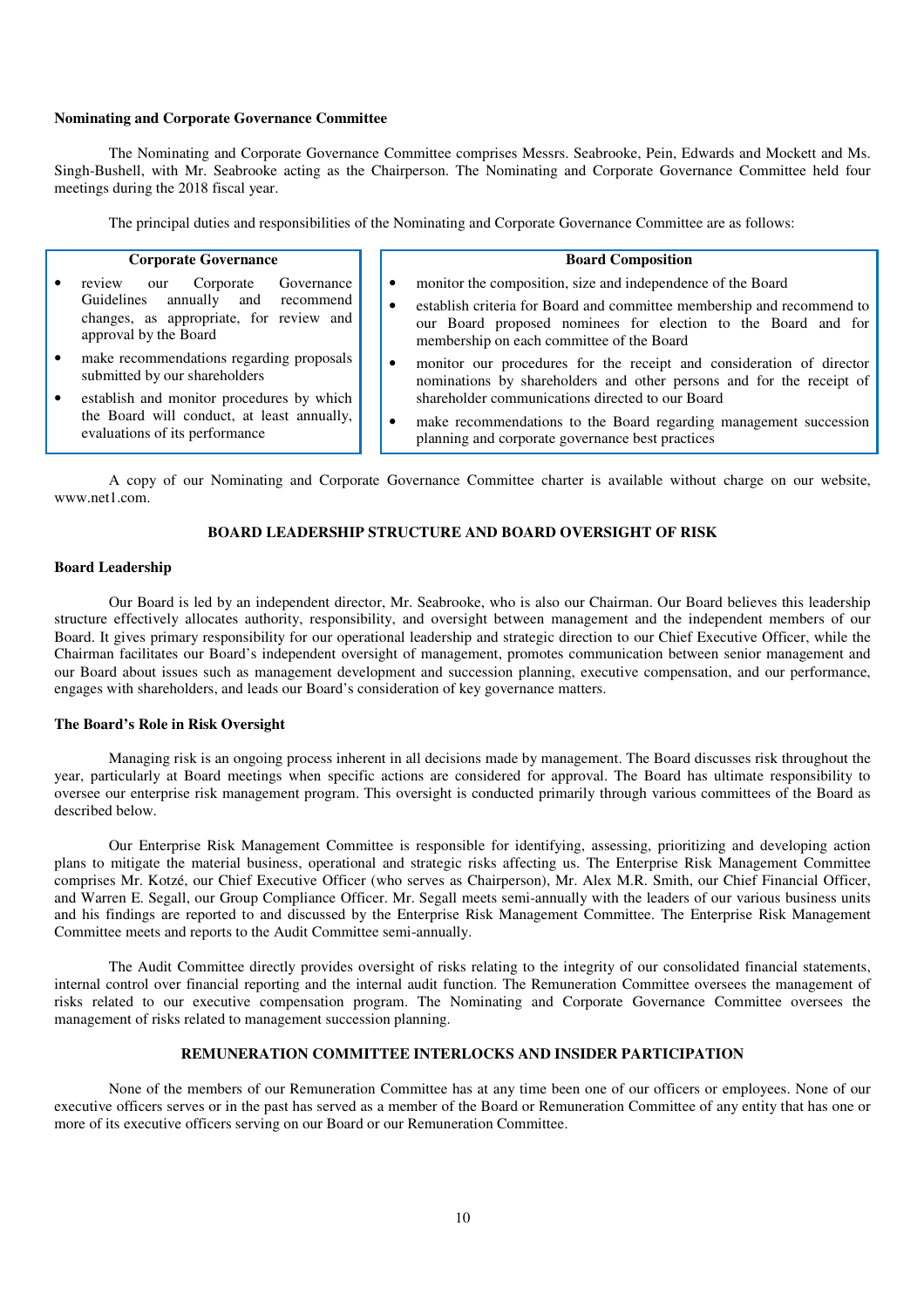### **NOMINATIONS PROCESS AND DIRECTOR QUALIFICATIONS**

The Nominating and Corporate Governance Committee reviews with the Board the skills and characteristics required of Board members. Our Corporate Governance Guidelines provide that the Nominating and Corporate Governance Committee consider a candidate's independence, as well as the perceived needs of the Board and the candidate's background, skills, business experience and expected contributions. At a minimum, members of the Board must possess the highest professional ethics, integrity and values, and be committed to representing the long-term interests of our shareholders. They must also have an inquisitive and objective perspective, practical wisdom and mature judgment.

The Nominating and Corporate Governance Committee may also take into account the benefits of diversity in candidates' viewpoints, background and experience, as well as the benefits of constructive working relationships among directors. Other than as set forth in our Corporate Governance Guidelines, the Nominating and Corporate Governance Committee does not have a formal policy with respect to diversity.

The Nominating and Corporate Governance Committee also reviews and determines whether existing members of the Board should stand for re-election, taking into consideration matters relating to the number of terms served by individual directors, the ability of an individual director to devote the appropriate level of time and attention to Board duties in light of other positions he holds (including other directorships) and the changing needs of the Board. We do not have a limit on the number of terms an individual may serve as a director on our Board.

The Nominating and Corporate Governance Committee utilizes a variety of methods for identifying and evaluating nominees for director. The Nominating and Corporate Governance Committee regularly assesses the appropriate composition, size and independence of the Board, and whether any vacancies are expected due to change in employment or otherwise. In the event that vacancies are anticipated, or otherwise arise, the Nominating and Corporate Governance Committee considers various potential candidates for director. Candidates are evaluated at regular or special meetings of the Nominating and Corporate Governance Committee, and may be considered at any point during the year. The Nominating and Corporate Governance Committee will consider shareholder recommendations for candidates for the Board that are properly submitted in accordance with Section 4.16 of our Amended and Restated By-Laws in the same manner it considers nominees from other sources. In evaluating such recommendations, the Nominating and Corporate Governance Committee will use the qualifications standards described above and will seek to achieve a balance of knowledge, experience and capability on the Board.

## **SHAREHOLDER COMMUNICATIONS WITH THE BOARD**

Any shareholder who wishes to communicate directly with the Board may do so via mail or facsimile, addressed as follows: Net 1 UEPS Technologies, Inc. Board of Directors PO Box 2424 Parklands, 2121, South Africa Fax: +27 11 880 7080

The corporate secretary shall transmit any communication to the Board, or individual director(s), as applicable, as soon as practicable upon receipt. Absent safety or security concerns, the corporate secretary shall relay all communications, without any other screening for content.

### **CORPORATE GOVERNANCE GUIDELINES**

The Board has adopted a set of Corporate Governance Guidelines. We will continue to monitor our Corporate Governance Guidelines and adopt changes as necessary to comply with rules adopted by the SEC and Nasdaq, and to conform to best industry practice. This monitoring will include comparing our existing policies and practices to policies and practices suggested by various groups or authorities active in corporate governance and the practices of other public companies. A copy of our Corporate Governance Guidelines is available on our website at www.net1.com.

## **CODE OF ETHICS**

The Board has adopted a written code of ethics, as defined in the regulations of the SEC. We require all of our directors, officers, employees, contractors, consultants and temporary staff, including Messrs. Kotzé and Smith, and other senior personnel performing similar functions, to adhere to this code in addressing the legal and ethical issues encountered in conducting their work. Our code of ethics requires avoidance of conflicts of interest, compliance with all laws and other legal requirements, conduct of business in an honest and ethical manner, integrity and actions in our best interest. Directors, officers and employees are required to report any conduct that they believe in good faith to be an actual or apparent violation of the code.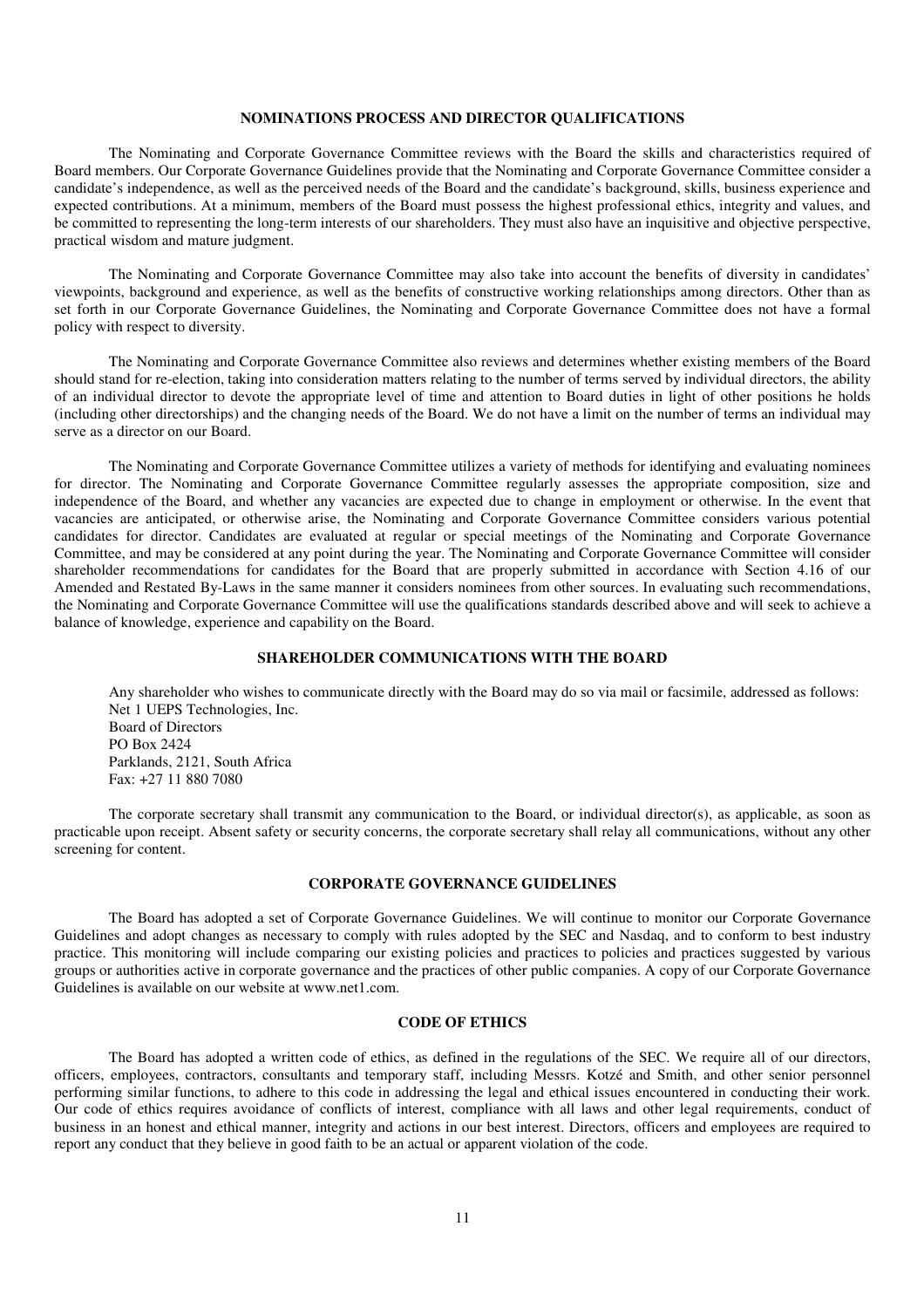The Sarbanes-Oxley Act of 2002 requires companies to have procedures to receive, retain and treat complaints received regarding accounting, internal accounting controls or auditing matters and to allow for the confidential and anonymous submission by employees of concerns regarding questionable accounting or auditing matters. We currently have such procedures in place. A copy of our code of ethics is available free of charge on our website at www.net1.com.

## **SHARE OWNERSHIP GUIDELINES**

Effective July 1, 2018, we adopted a share ownership guideline policy for our chief executive officer, other executive officers, and our non-employee directors. Our Chief Executive Officer is expected to own shares in our Company that have a value of four times his annual base salary and our other executive officers are expected to own shares that have a value of two times their annual base salary. Our non-employee directors are expected to own shares of our Company that have a value equal to \$250,000. Shares may be owned directly by the individual owned jointly with or separately by the individual's spouse, or held in trust for the benefit of the individual, the individual's spouse or children. Unvested time-based equity awards acquired through our Stock incentive plan are included in the computation of share ownership.

### **COMPENSATION OF DIRECTORS**

Directors who are also executive officers do not receive separate compensation for their services as directors. During fiscal 2018, our non-employee directors received compensation as described below.

|                          | <b>Fees Earned or</b> | <b>Stock Awards</b> <sup><math>(1)(2)</math></sup> | <b>Stock Options</b>     | Other                    |              |
|--------------------------|-----------------------|----------------------------------------------------|--------------------------|--------------------------|--------------|
| <b>Name</b>              | Paid in Cash $(\$)$   | (\$)                                               | (\$)                     | $({\bf 1})^{(3)}$        | Total $(\$)$ |
|                          | 100.000               | 100.000                                            |                          |                          | 200,000      |
| Alfred T. Mockett        | 100,000               | 108.330                                            | $\overline{\phantom{0}}$ |                          | 208,330      |
| Alasdair J.K. Pein       | 115,000               | 114.999                                            | $\overline{\phantom{a}}$ | $\overline{\phantom{a}}$ | 229,999      |
| Christopher S. Seabrooke | 170.000               | 170.003                                            | $\overline{\phantom{0}}$ | 57.815                   | 397.818      |

(1) As of June 30, 2018, the number of shares of restricted stock held by each non-employee director is as follows: Mr. Edwards – 10,822; Mr. Mockett – 11,549 Mr. Pein – 29,061; Mr. Seabrooke – 18,124.

(2) For Messrs. Edwards, Mockett, Pein and Seabrooke, represents 10,661, 11549, 12,260 and 18,124 shares, respectively, of restricted stock granted on August 23, 2017. The dollar value reflected is based on the closing price of our common stock on the date of grant.

(3) Represents value added taxes which are statutory indirect taxes charged in ZAR on Mr. Seabrooke's compensation and reimbursed to him.

In determining fiscal 2018 compensation, the Board analyzed the annual compensation of non-employee directors of U.S. and UK-listed transaction processor companies with a range of market equity capitalizations above, below and comparable to ours. The peer group comprised: Blue Label Telecoms Limited, Bottom Line Technologies Inc., Euronet Worldwide Inc., Everi Holdings Inc, Evertec Inc, ExlService holdings Inc, Jack Henry & Associates, Inc., Green Dot Corporation, MoneyGram International Inc., Verifone Systems, Inc and WEX Inc. In addition, the Board considered the various roles of the non-employee directors. Directors receive a base fee for membership on the Board. Directors who serve on Board committees and/or serve as Chairperson of Board committees receive additional compensation in recognition of the additional time they are required to spend on committee matters.

Grants of restricted stock made during fiscal 2017, as well those grants made in prior years, originally vested over a threeyear period. After the end of fiscal 2017, the Board consulted with Pay Governance, an independent compensation consultant, and determined that one-year vesting of restricted stock grants is a more common compensation practice for independent directors and therefore, amended the terms of outstanding awards to vest one-year after grant. As a result of this amendment, all shares held at June 30, 2017, were fully-vested.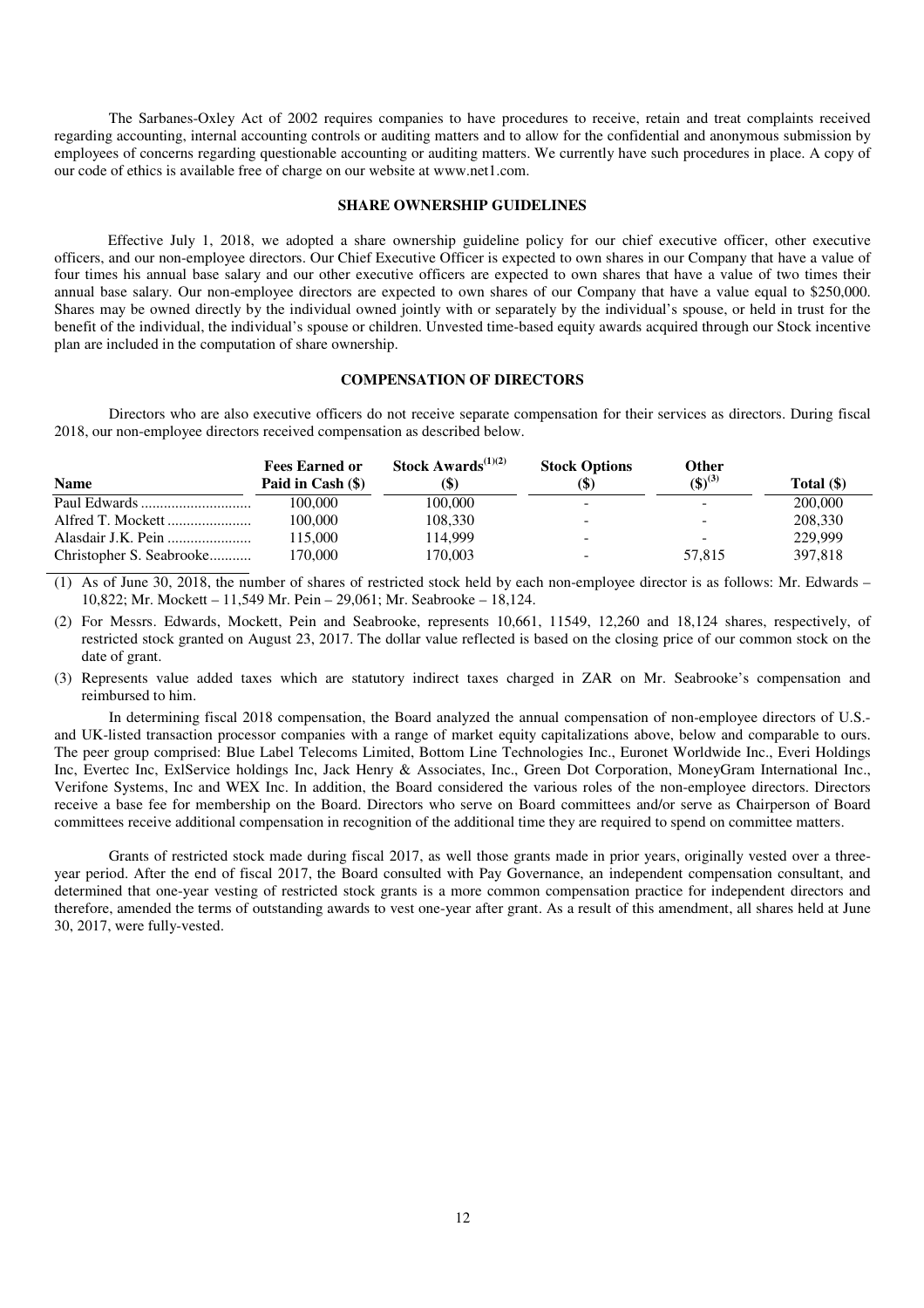## **EQUITY COMPENSATION PLAN INFORMATION**

The following table sets forth information regarding our compensation plans under which our equity securities are authorized for issuance as of June 30, 2018:

| <b>Plan Category</b>                                   | <b>Number of securities</b><br>to be issued upon<br>exercise of<br>outstanding options,<br>warrants and rights<br>(a) | Weighted average<br>exercise price of<br>outstanding options,<br>warrants and rights<br>(b) | <b>Number of securities</b><br>remaining available<br>for future issuance<br>under equity<br>compensation plans<br>(excluding securities<br>reflected in column<br>(a))<br>(c) |
|--------------------------------------------------------|-----------------------------------------------------------------------------------------------------------------------|---------------------------------------------------------------------------------------------|--------------------------------------------------------------------------------------------------------------------------------------------------------------------------------|
| Equity compensation plans approved by security holders |                                                                                                                       |                                                                                             |                                                                                                                                                                                |
|                                                        | 809,274                                                                                                               | \$13.99                                                                                     | 3,547,846                                                                                                                                                                      |

# **EXECUTIVE COMPENSATION**

# **ANALYSIS OF RISK IN OUR COMPENSATION STRUCTURE**

As part of its responsibilities to annually review all incentive compensation and equity-based plans, and evaluate whether the compensation arrangements of our employees incentivize unnecessary and excessive risk-taking, the Remuneration Committee evaluated the risk profile of our compensation policies and practices for fiscal 2018 . In its evaluation, the Remuneration Committee reviewed our employee compensation structures, and noted numerous design elements that manage and mitigate risk without diminishing the incentive nature of the compensation, including:

- a balanced mix between cash and equity, and annual and longer-term incentives;
- caps on incentive awards at reasonable levels;
- linear payouts between target levels with respect to annual cash incentive awards;
- discretion on individual awards, particularly in special circumstances; and
- long-term incentives.

The Remuneration Committee also reviewed our compensation programs for certain design features that may have the potential to encourage excessive risk-taking, including: over-weighting towards annual incentives, highly leveraged payout curves, unreasonable thresholds, and steep payout cliffs at certain performance levels that may encourage short-term business decisions to meet payout thresholds. The Remuneration Committee concluded that our compensation programs do not include such elements.

In addition, the Remuneration Committee analyzed our overall enterprise risks and how compensation programs may impact individual behavior in a manner that could exacerbate these enterprise risks. For this purpose, the Remuneration Committee considered our growth and return performance, volatility and leverage. In light of these analyses, the Remuneration Committee concluded that it has a balanced pay and performance program that does not encourage excessive risk-taking that is reasonably likely to have a material adverse effect on us. We believe our compensation programs encourage and reward prudent business judgment and appropriate risk-taking over the long term.

# **COMPENSATION DISCUSSION AND ANALYSIS**

# **EXECUTIVE SUMMARY**

In this Compensation Discussion and Analysis, we:

- Outline our compensation philosophy and discuss how the Remuneration Committee determines executive pay.
- Describe each element of executive pay, including base salaries, short-term and long-term incentives and executive benefits.

 We anticipate that there may be changes to our compensation programs and rewards in fiscal 2018 as we continue to develop and revise our philosophy regarding how best to motivate our executives to drive towards our short-term and long-term growth.

### **Pay for Performance**

 The Remuneration Committee considered the absolute and relative alignment of executive compensation when it considered the appropriateness of the level and form of compensation and found executive compensation and our performance to be aligned.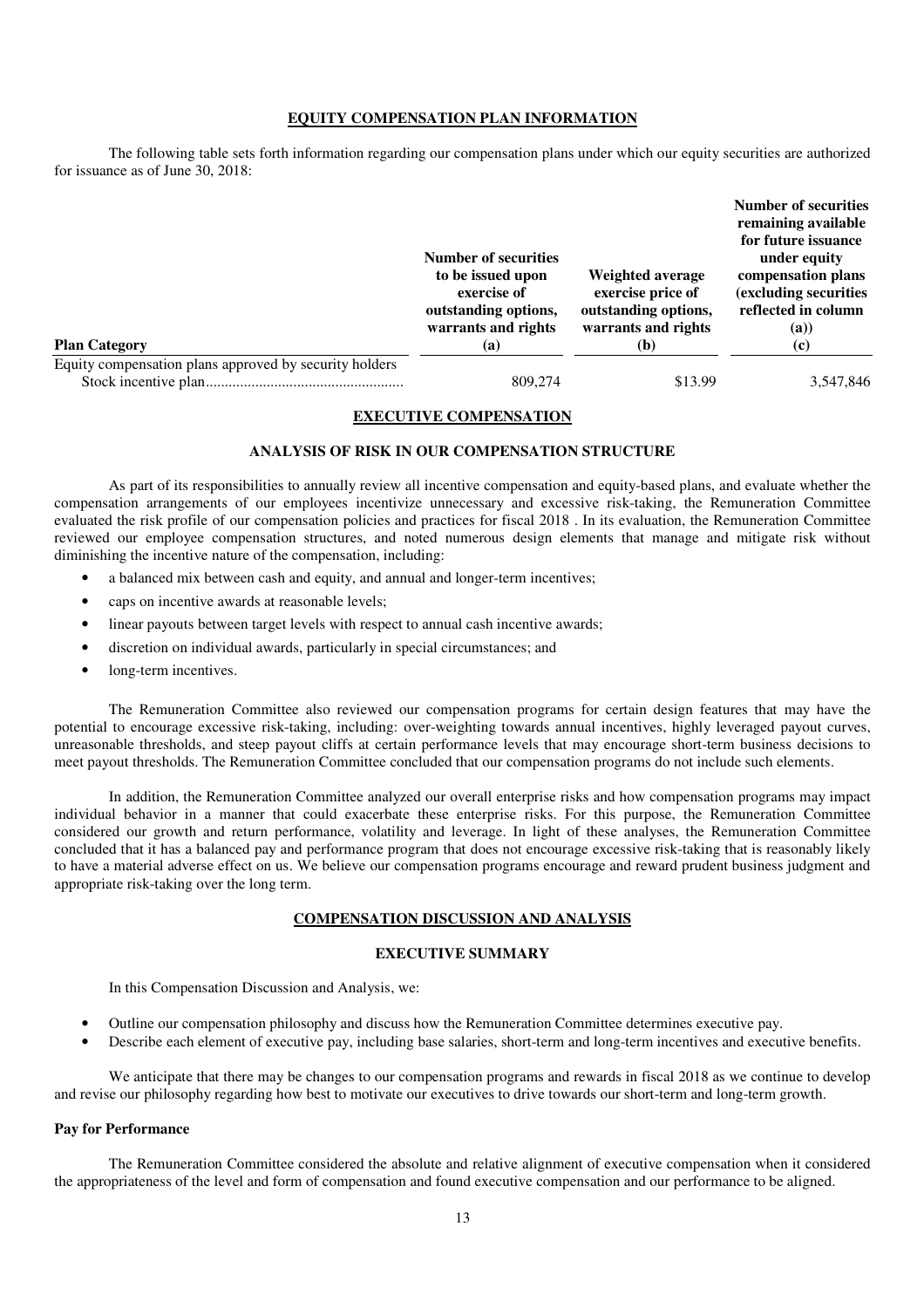### **Results of Shareholder Say-on-Pay Votes**

 We provide our shareholders with the opportunity to cast an annual, nonbinding advisory vote to approve executive compensation (a "say-on-pay proposal"). At our annual meeting of shareholders held on November 15, 2017, approximately 70% of the votes cast on the say-on-pay proposal at that meeting were voted in favor of the proposal. The Remuneration Committee considered the outcome of that advisory vote to be an endorsement of the Remuneration Committee's compensation philosophy and implementation. The Remuneration Committee will continue to consider the outcome of say-on-pay votes when making future compensation decisions for our named executive officers.

## **Highlighted Compensation Policies and Practices**

 Our executive compensation and corporate governance policies are structured to closely link executive compensation to our performance and increase long-term shareholder value.

To achieve our objectives, we have incorporated the following policies and practices:

| <b>WHAT WE DO:</b>                                                                                                                                                                                                                                                                                                                                        | <b>WHAT WE DON'T DO:</b>                                                                                                                                               |
|-----------------------------------------------------------------------------------------------------------------------------------------------------------------------------------------------------------------------------------------------------------------------------------------------------------------------------------------------------------|------------------------------------------------------------------------------------------------------------------------------------------------------------------------|
| Utilize performance-based programs, including annual<br>$\bullet$<br>and long-term incentives to link executive<br>compensation to our performance and increase long-<br>term shareholder value (at least two-thirds of FY2018<br>long-term incentives were performance-based and<br>could only be earned if certain performance metrics are<br>achieved) | No employment, severance or change of control<br>$\bullet$<br>agreements with named executive officers, other than<br>our service agreements with Messrs. Smith and Oh |
| Structured total direct compensation for our named<br>$\bullet$<br>executive officers such that a significant portion is at<br>risk                                                                                                                                                                                                                       | No change-in-control severance gross-up payments                                                                                                                       |
| Utilize mostly objective performance metrics in<br>$\bullet$<br>incentive plans that drive shareholder value creation                                                                                                                                                                                                                                     | No routine or excessive perquisites for our named<br>executive officers                                                                                                |
| Adopted a clawback policy in February 2017 that<br>$\bullet$<br>applies to our incentive programs                                                                                                                                                                                                                                                         | No backdating or repricing of stock options<br>$\bullet$                                                                                                               |
| Issued time-based awards to retain key employees<br>$\bullet$                                                                                                                                                                                                                                                                                             | No excessive incentive payments. Incentive payments<br>are capped to discourage inappropriate risk taking                                                              |
| The Remuneration Committee used an independent<br>$\bullet$<br>consultant to advise the Committee on compensation<br>issues                                                                                                                                                                                                                               |                                                                                                                                                                        |
| Conduct annual say-on-pay advisory votes<br>$\bullet$                                                                                                                                                                                                                                                                                                     |                                                                                                                                                                        |
| Stock ownership guidelines for certain of our executive<br>$\bullet$<br>officers                                                                                                                                                                                                                                                                          |                                                                                                                                                                        |
| The Remuneration Committee awards severance at its<br>$\bullet$<br>discretion given that there are no formal severance<br>arrangements                                                                                                                                                                                                                    |                                                                                                                                                                        |

Our named executive officers for fiscal 2018 are set forth in the following table:

| Name of Executive Officer | Title                                                      |
|---------------------------|------------------------------------------------------------|
| Herman G. Kotzé           | Chief Executive Officer and Director                       |
| Alex M.R. Smith           | Chief Financial Officer, Treasurer, Secretary and Director |
| Phil-Hyun Oh              | President, KSNET                                           |
| Nunthakumarin Pillay      | Managing Director: Southern Africa                         |
| Nitin Soma                | Vice President - Information Technology                    |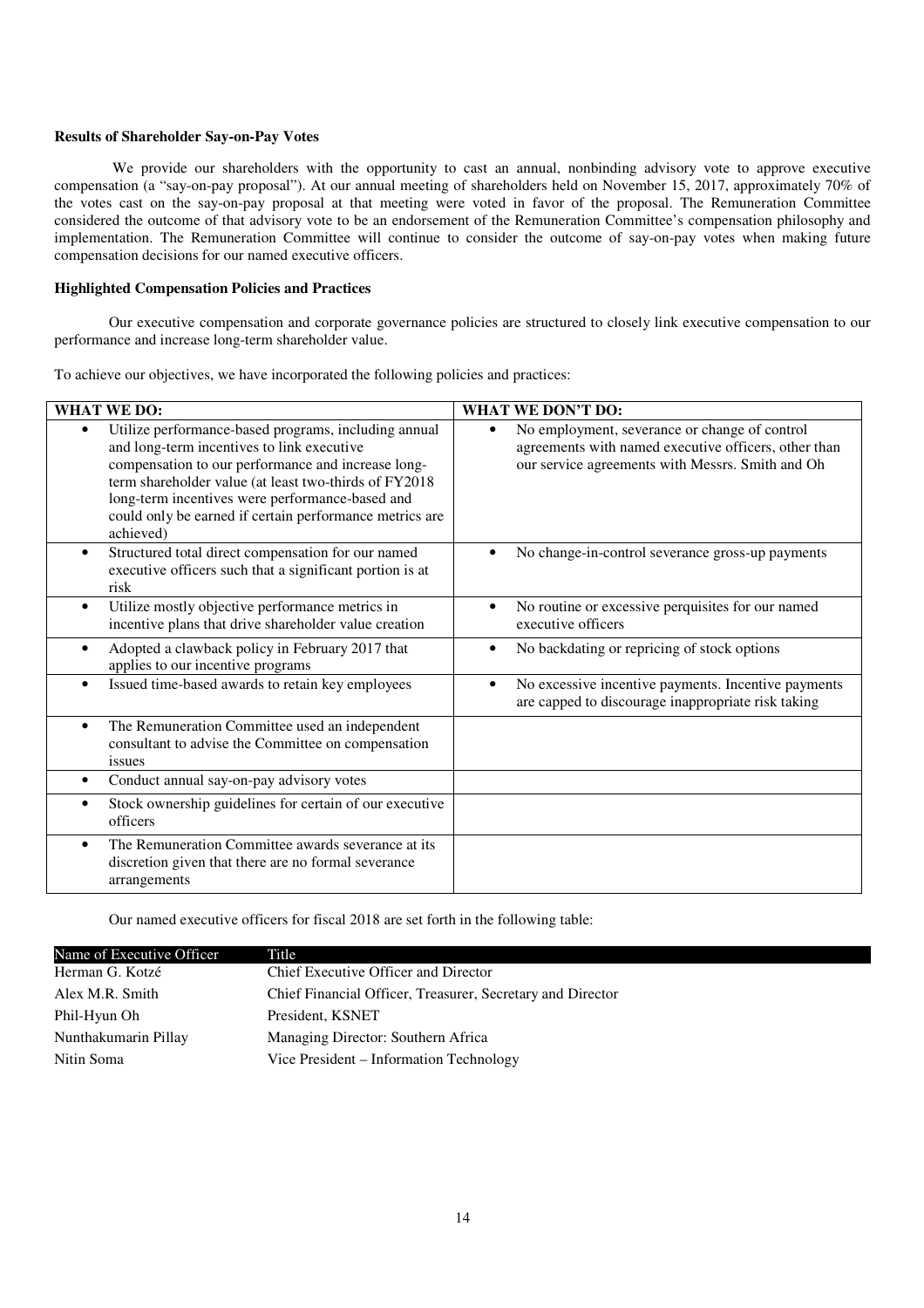#### **Fiscal 2018 Compensation Summary**

**Base Salary.** Messrs. Kotzé, Pillay and Soma received base salary increases during fiscal 2018.

- **Base Salary: Agreements with Messrs. Smith and Oh.** Mr. Smith's salary was determined pursuant to an employment agreement, which became effective on March 1, 2018, and Mr. Oh received an increase in his salary pursuant to a new service agreement which became effective on July 1, 2017.
- **Performance-Based Annual Cash Incentive.** Messrs. Kotzé, Pillay and Soma received payments of \$235,200, \$70,866 and \$93,100, respectively, under our cash incentive award plan. Mr. Oh received 24% and 68%, respectively, of the potential quantitative and qualitative portions of his cash incentive award for fiscal 2018.
- **Discretionary Bonus.** Mr. Smith received a bonus of \$56,250 and a signing bonus of ZAR 3,000,000 (\$252,806) during fiscal 2018.
- **Long-Term Equity Based Incentives.** In August 2017, we made an annual award of restricted stock to Messrs. Kotzé, Pillay and Soma with vesting based on our share price performance based on 30-day volume-weighted average price ("VWAP") targets for a measurement period from when we file our Annual Report on Form 10-K for the fiscal year ended 2020 and ending on December 31, 2020. The Remuneration Committee considers these VWAP targets to be challenging. In August 2017, we also made an award of restricted stock to Messrs. Kotzé, Oh, Pillay and Soma, with time-based vesting. 75%, 67% and 67% of FY 2018 long-term equity awards to Messrs Kotzé, Pillay and Soma, respectively, were performance based.

## **DEVELOPMENTS DURING FISCAL 2018**

Mr. Smith was employed as our Chief Financial Officer and Director on March 1, 2018.

## **COMPENSATION PROGRAM OVERVIEW FOR FISCAL 2018**

The goal of our executive compensation program is the same as our goal for operating our Company—to create long-term value for our shareholders. To achieve this goal, we seek to reward our named executive officers for sustained financial and operating performance and leadership excellence, to align their interests with those of our shareholders and to encourage them to remain with us for long and rewarding careers.

Each element of our executive compensation program is designed to fulfill one or more of our performance, alignment and retention objectives. These elements consist of salary, bonus and both equity and non-equity incentive compensation. Each named executive officer receives one or more, but not necessarily all, of these elements.

#### **Compensation Components**

In determining the type and amount of compensation for each executive officer, we focus on both current pay and the opportunity for future compensation and seek to combine compensation elements so as to optimize his contribution to us.

### *Pay Mix*

We consider the mix of our compensation components from year to year based on our overall performance, an executive's individual contributions, and compensation practices of other U.S.-based and UK-based public companies including companies in our "peer group" described below. We do not have an exact formula for allocating between cash and non-cash compensation. We do, nonetheless, provide for a balanced mix of compensation components that are designed to encourage and reward behavior that promotes shareholder value in both the short and long term.

Our executive compensation program is designed to attract, motivate and retain key executive talent and promote strong, sustainable long-term performance. The three components of total direct compensation delivered in our program are 1) base salary; 2) performance-based cash annual incentive and/or annual bonus; and 3) performance-based long-term equity-based incentives. We place an emphasis on variable performance-based pay, with approximately 71% percent of total target compensation for fiscal 2018 established for Mr. Kotzé based on achievement of performance objectives. Each component promotes value creation and aligns our management team's compensation with our long-term strategic objectives.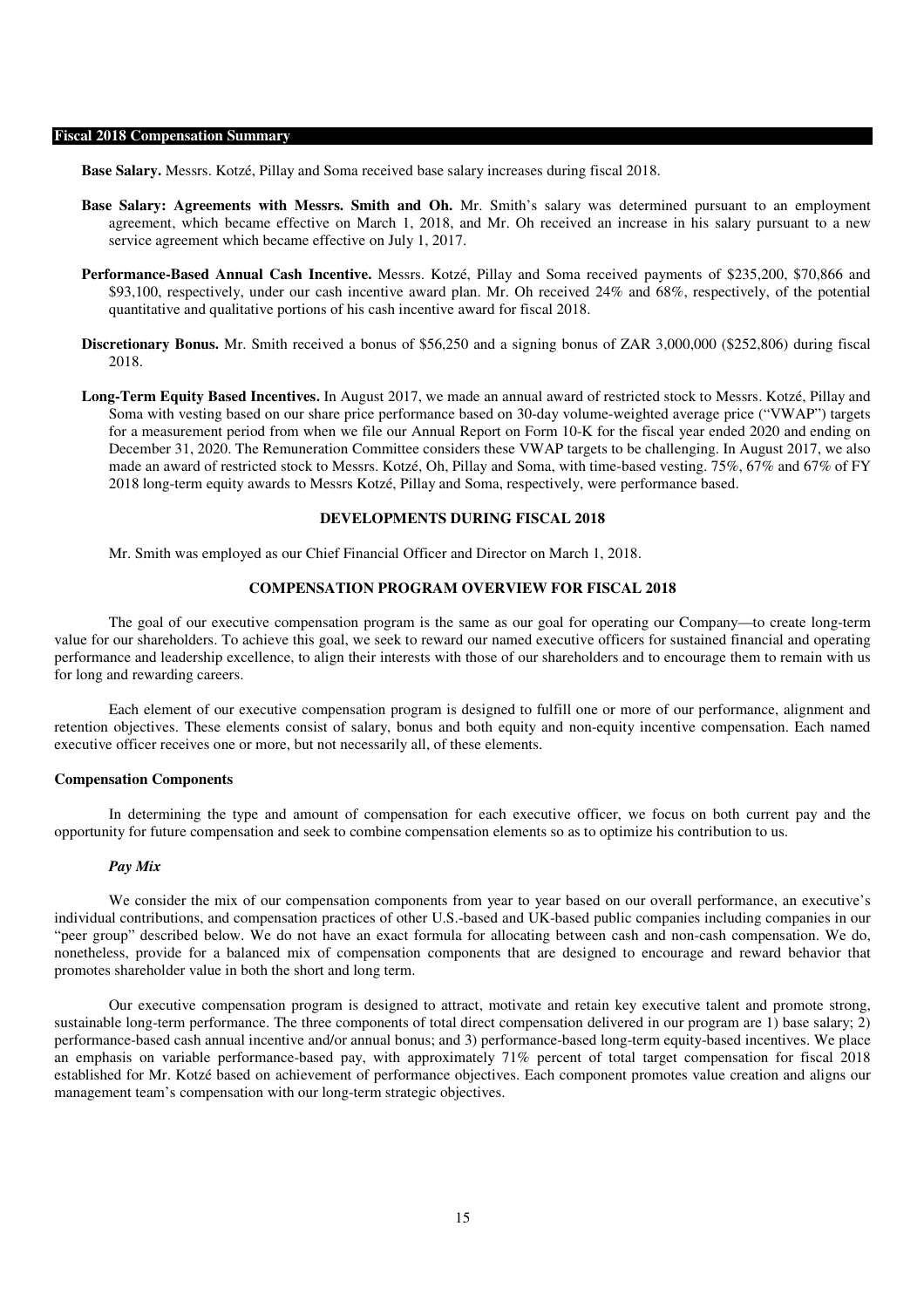| Fixed/Variable        | Component                                               | Form   | <b>Key Characteristics</b>                                                                                                                     |
|-----------------------|---------------------------------------------------------|--------|------------------------------------------------------------------------------------------------------------------------------------------------|
| Fixed                 | <b>Base Salary</b>                                      | Cash   | Base Salary increases are<br>determined based on market                                                                                        |
|                       |                                                         |        | considerations and not<br>necessarily increased each year                                                                                      |
|                       | <b>Bonus</b>                                            | Cash   | Bonus is discretionary and<br>dependent upon individual<br>performance                                                                         |
|                       | Performance-Based Cash<br>Annual Incentive              | Cash   | Awards are based on<br>qualitative and quantitative<br>factors                                                                                 |
| Variable Compensation | Performance-Based Long-<br>Term Equity-Based Incentives | Equity | Equity grants are subject to<br>continued service and/or<br>defined fundamental earnings<br>per share or share price<br>milestones             |
|                       | Other benefits                                          | Cash   | Benefits based on territory-<br>specific employment benefits<br>available to peer company<br>executives in similar position,<br>as negotiated. |

The chart below illustrates the mix of the elements of the fiscal 2018 compensation program we established for our named executive officers using target levels for the cash incentive component, "Bonus" represents the signing bonus paid to Mr. Smith and "Other" represents amounts paid to Mr. Oh related to participation in national health insurance and the national pension plan provided "Other" represents amounts paid to Mr. Oh related to participation in national health insurance and the national pension plan provided<br>under the laws of South Korea, reimbursement for annual physical examinations for him a provided car and driver for business and reasonable personal use:

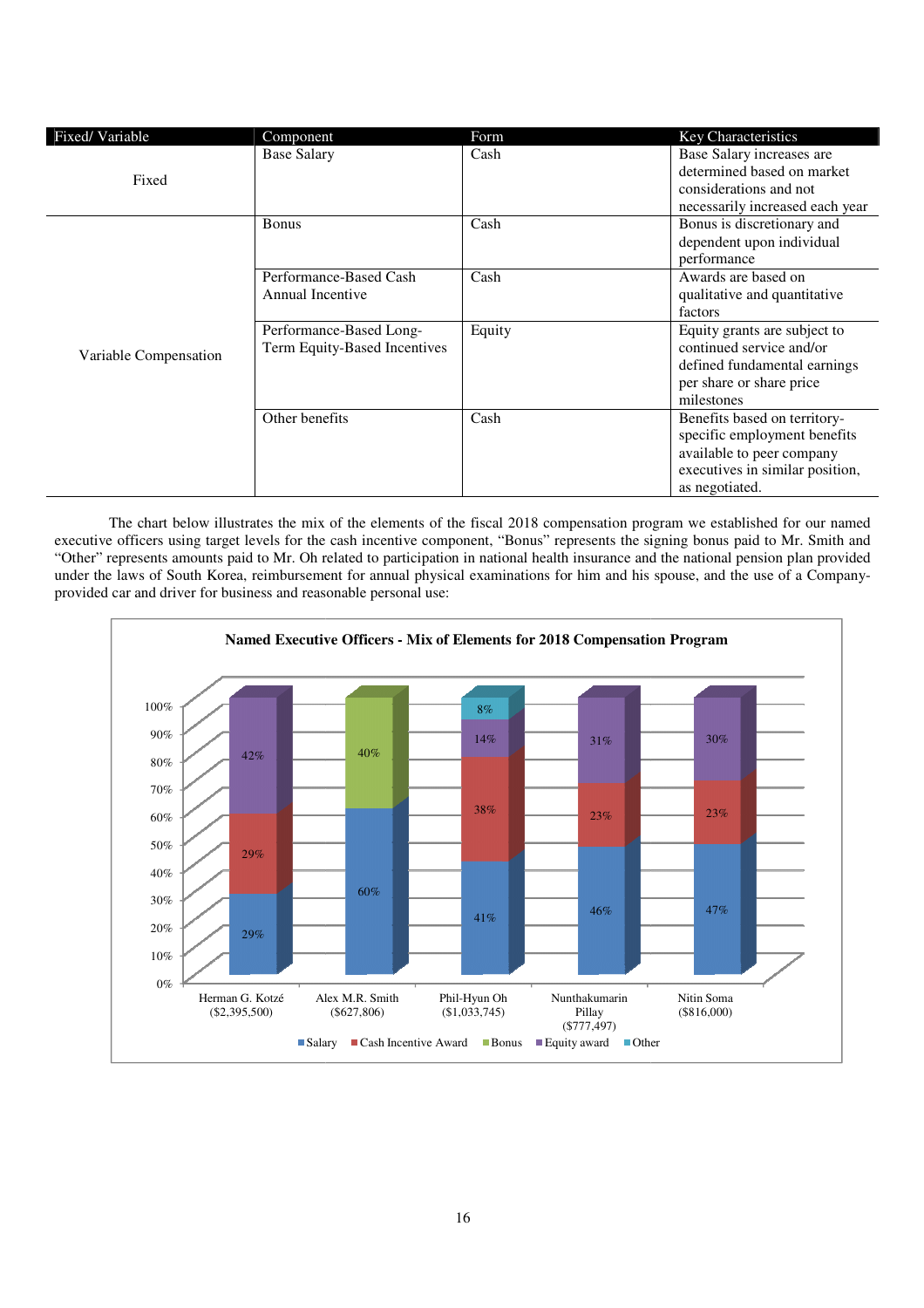## **Compensation Objectives**

*Performance*. We seek to motivate our named executive officers through a combination of cash bonuses, incentive payments and grants of restricted stock that vest based on the achievement of pre-defined levels of financial and operating goals and increases in our share price and/or satisfaction of other financial and strategic performance goals. Base salary, bonus and non-equity incentive compensation are designed to reward annual achievements and be commensurate with each executive officer's scope of responsibility, demonstrated ingenuity, dedication, leadership and management effectiveness.

*Alignment*. We seek to align the interests of our named executive officers with our shareholders by evaluating them on the basis of financial and non-financial measurements that we believe ultimately drive long-term shareholder value. The elements of our compensation package that we believe align these interests most closely are a combination of annual quantitative and qualitative cash compensation awards and restricted stock awards which vest over time and become vested upon the satisfaction of specified performance goals.

*Retention*. The long tenure of our management team, in particular, Messrs. Kotzé, Pillay and Soma, has made them especially knowledgeable about our business and industry and thus particularly valuable to us. Retention is a key objective of our executive compensation program. We attempt to retain our named executive officers by seeking to provide a competitive pay package and using continued service as a condition to receipt of full compensation. The time-based vesting terms of equity awards have the effect of tying this element of compensation to continued service with us.

## **Implementing our Objectives**

## *Organization of the Remuneration Committee*

The Remuneration Committee typically holds four regularly scheduled meetings each year, with additional meetings scheduled when required. There are currently four directors on the committee. Each member of the committee is required to be:

- An independent director under independence standards established by the NASDAQ.
- A non-employee director under Rule 16b-3 of the Securities Exchange Act of 1934, as amended.
- An outside director under Section 162(m) of the Internal Revenue Code.

#### *Process and General Industry Benchmarking*

The Remuneration Committee analyzes compensation data of companies that it selects as a peer group to better understand how our pay package compares with those companies. The peer group selected by the Remuneration Committee comprises a broad spectrum of companies, which range significantly in size from a revenue, profitability and enterprise value perspective. The peer group consists of payment processing companies generally considered comparable to us in terms of their businesses (such as being a payment systems provider) as well as other companies within other parts of the information technology sector and those operating in or providing services in emerging markets. In the early part of each fiscal year, the Remuneration Committee establishes base salaries and sets the short-term cash incentive award plan remuneration targets and payment criteria. Following the end of each fiscal year, the Remuneration Committee determines the annual incentive cash payments and bonuses, if any, to be made to each executive officer based on their and our performance during the fiscal year.

The Remuneration Committee's process for determining compensation includes an analysis of all elements of compensation. The Remuneration Committee compares these compensation components separately and in total to compensation at the peer group companies, taking into account, among other things, our relative market capitalization against the members of the peer group. For fiscal 2018, the Remuneration Committee set the compensation of Mr. Kotzé to take into account the following issues. The role played by Mr. Kotzé was significantly broader than that of a typical Chief Executive Officer because he straddled the Chief Financial Officer and Chief Executive Officer positions during a time of corporate turbulence. The compensation of other named executive officers was determined based on specific performance criteria established by the Mr Kotzé and approved by the Remuneration Committee.

Our peer group, which includes U.S., UK and South African listed companies, consists of the following companies: Blue Label Telecoms Limited, Bottom Line Technologies Inc., Euronet Worldwide Inc., Everi Holdings Inc, Evertec Inc, ExlService holdings Inc, Jack Henry & Associates, Inc., Green Dot Corporation, MoneyGram International Inc., Verifone Systems, Inc and WEX Inc.

Because the Remuneration Committee considered international comparables in its compensation analysis for Mr. Kotzé, his total compensation packages were denominated in U.S. dollars ("USD"). Because Mr. Soma's compensation package was derived from the amount of compensation we paid to Mr. Kotzé, his compensation package was also denominated in USD. Our other executive officers based in South Africa may elect to be paid in a currency other than USD, in which case the U.S. dollar amount is converted into South African Rand ("ZAR") at the exchange rate in effect at the time of payment.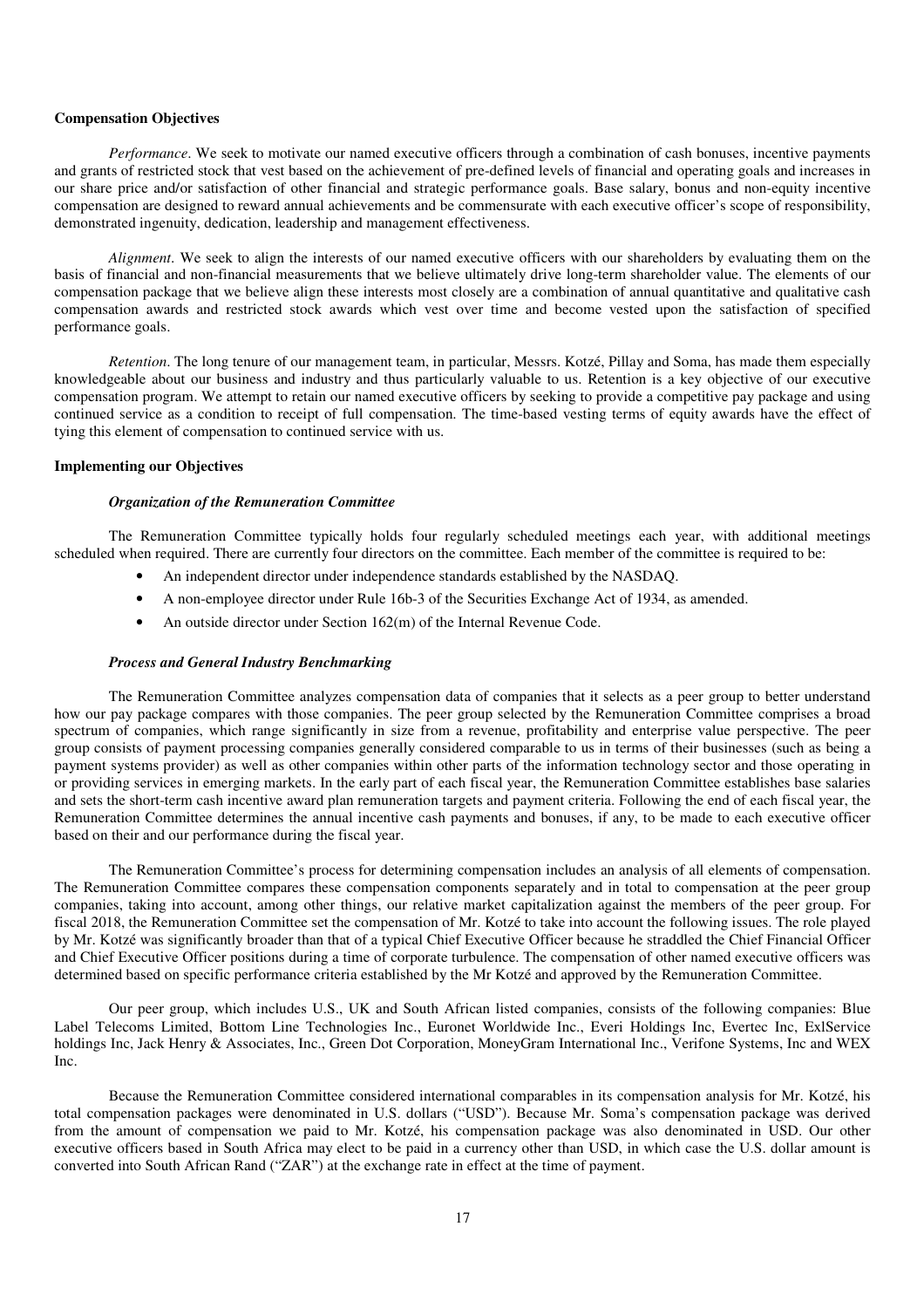Compensation for fiscal 2018 for Messrs. Smith and Oh was determined in accordance with their respective compensation agreements. Mr. Smith's compensation was denominated in USD and converted into South African Rand ("ZAR") at the exchange rate in effect at the time of payment in accordance with the terms of his negotiated agreement. Mr. Oh's compensation was denominated and paid in South Korean won ("KRW") in accordance with the terms of their negotiated agreements. Compensation for the other executives was based on recommendations and input from Mr. Kotzé with final approval by the Remuneration Committee.

#### *Employment Agreements*

From time to time, we enter into employment agreements with senior executives of companies that we acquire in connection with the acquisition. Compensation under such employment agreements would not ordinarily be determined by reference to peer group comparisons. In March 2018, we entered into an employment agreement and a contract of employment agreement with Mr. Smith in connection with his roles with Net1 and Net1 Applied Technologies South Africa Proprietary Limited, respectively. In November 2017, we entered into two service agreements, effective July 1, 2017, with Mr. Oh in connection with his roles at Net1 Korea and KSNET. For more information about Messrs. Smith and Oh's service agreements, see "Performance-Based Annual Bonuses—Mr. Oh" below.

### *Equity Grant Practices*

We believe that our long-term performance is achieved through a culture that encourages long-term performance by our executive officers through the use of stock and stock-based awards. Accordingly, awards of restricted stock are a fundamental element in our executive compensation program because they emphasize long-term performance, and help align the interests of our shareholders and employees.

We have granted equity awards through our stock incentive plan which was adopted by our Board and approved by our shareholders. In determining the size of an equity award to an executive officer, the Remuneration Committee considers the executive's then current cash total compensation package (which includes salary, potential bonus and cash incentive award plan compensation), any previously received equity awards, the value of the grant at the time of award and the number of shares available for grants pursuant to our stock incentive plan. When awarding equity compensation, management and the Remuneration Committee seek to weigh the cost of these grants with their potential benefits as a compensation tool.

## **ELEMENTS OF 2018 COMPENSATION**

#### **Base Salaries**

Our executive compensation programs emphasize performance-based pay. This includes annual bonuses and equity –based long term incentive awards. However, base salaries remain a necessary and typical part of compensation for attracting and retaining outstanding employees at all levels.

|                                          | <b>Factors Considered in Determining Base Salaries</b> |
|------------------------------------------|--------------------------------------------------------|
| Individual contributions and performance | Internal equity                                        |
| Retention needs                          | Experience                                             |
| Complexity of roles and responsibilities | Succession planning                                    |

#### *Adjustments to Base Salary*

Salaries for fiscal 2018 for all named executive officers except Messrs. Smith and Oh were determined in the first quarter of fiscal 2018 after a review of our peer group companies described above. Messrs. Kotzé and Soma received base salary increases of 8% and 6%, respectively, during fiscal 2018. Mr. Pillay received a base salary increase of 77% effective October 1, 2017, for fiscal 2018. No other adjustments were made.

#### *Base Salary Determined Under Employment Agreements*

Base salary for Mr. Smith was determined based on his employment agreement effective March 1, 2018, and Mr. Oh's base salary was based on his service agreements that became effective July 1, 2017.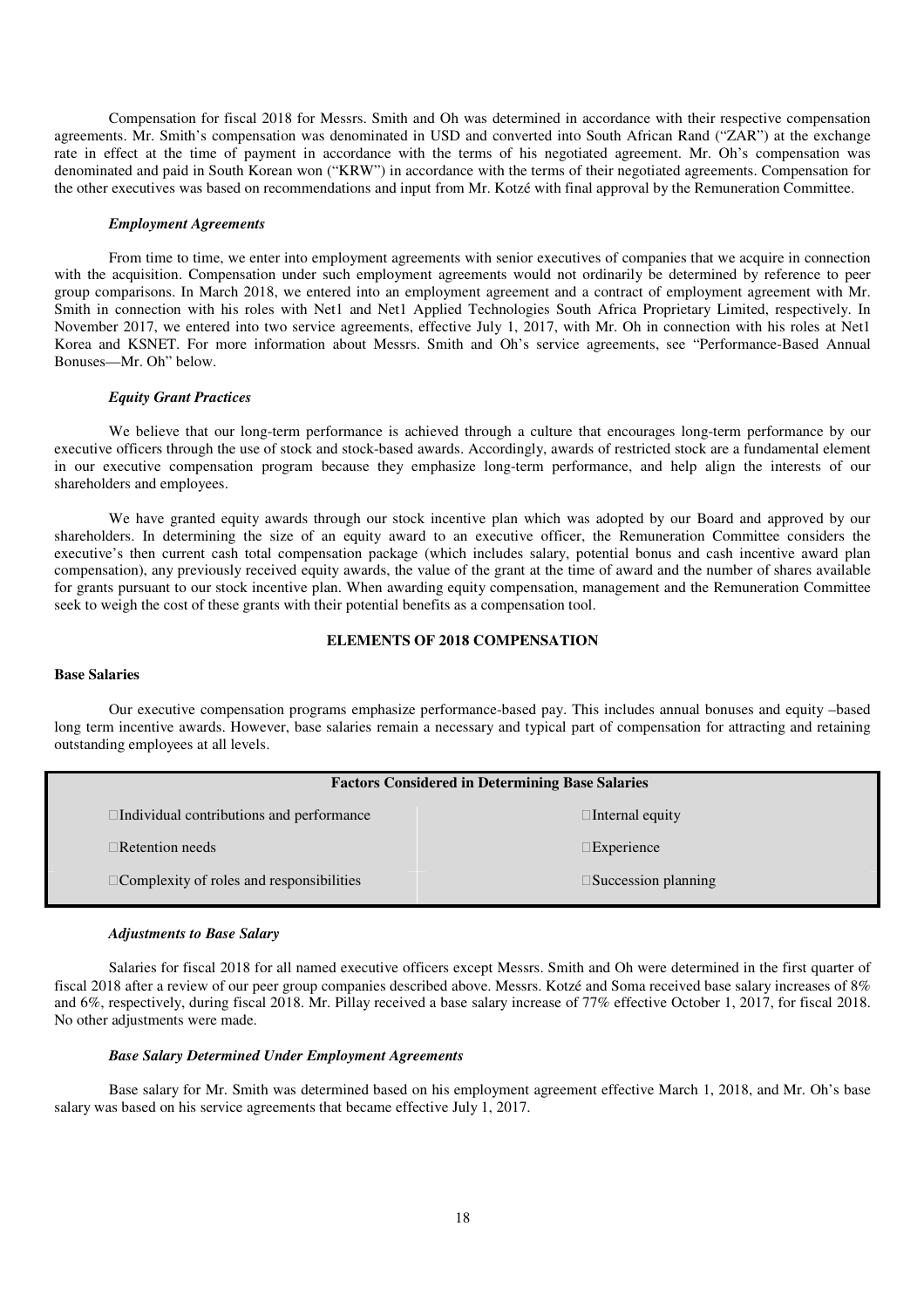## **Performance-Based Annual Bonuses**

### *Messrs. Kotzé, Pillay and Soma*

For fiscal 2018, the Remuneration Committee established a cash incentive award plan for Messrs. Kotzé, Pillay and Soma pursuant to which each of them would be eligible to earn a cash incentive award based on our fiscal 2018 financial performance, our share price performance and each individual's contribution toward the achievement of certain corporate objectives.

The 2018 plan provides for a target level cash incentive award of 100% of Mr. Kotzé's annual base salary for fiscal 2018. Under the plan, 70% will be based on quantitative factors including (i) our fiscal 2018 financial performance and (ii) our share price performance during a defined 365 day period; and 30% will be based on qualitative factors. The 2018 plan provides for a target level cash incentive award of 50% of Messrs. Pillay and Soma's annual base salary for fiscal 2018 and 60% will be based on quantitative factors including (i) our fiscal 2018 financial performance and (ii) our share price performance during a defined 365 day period; and 40% will be based on qualitative factors.

The quantitative portion of the award is limited, for Mr. Kotzé, to 150% of his base salary multiplied by 0.70 and, for Messrs. Pillay and Soma, to 64.3% of their base salary multiplied by 0.70; however, it is further divided and determined, as more fully described below, based on the achievement of certain fundamental diluted earnings per share ("Fundamental EPS") and the achievement of certain levels of VWAP of our shares. The Fundamental EPS and VWAP components of the cash incentive award operate independently. It is possible for each executive to earn all or a portion of the Fundamental EPS component of the award but none of the VWAP component of the award and vice versa. The qualitative portion of the award is limited to 30% of Messrs. Kotzé's annual base salary and 20% of Messrs. Pillay and Soma's annual base salary and is based on certain predetermined performance criteria.

### *Quantitative Portion of the Cash Incentive Award Plan*

# *Fundamental EPS Thresholds (60% of the Quantitative Portion of the Cash Incentive Award Plan)*

The Fundamental EPS component of the quantitative portion of the award provided for threshold, target and maximum amounts was 0%, 100% and 150% for each of Messrs. Kotzé, Pillay and Mr. Soma, respectively.

The quantitative portion of the cash incentive award plan was based on the achievement of specified levels of Fundamental EPS for fiscal 2018. The following levels of Fundamental EPS would entitle the executive to receive the following percentages of this portion of the award:

| <b>Fundamental EPS</b>       | <b>Achievement Percentage</b> |
|------------------------------|-------------------------------|
| Below \$1.57 (threshold)     | $0\%$                         |
| At $$1.65$ (target)          | 100%                          |
| At \$1.815                   | 125%                          |
| At or above \$1.90 (maximum) | 150%                          |

Fundamental EPS at or above \$1.57 and below \$1.90 will be interpolated relative to next threshold on a linear basis. Fundamental EPS is measured in U.S. dollars as our earnings per share on a constant currency basis determined in accordance with U.S. generally accepted accounting principles, as adjusted to exclude the effects related to (i) amortization of intangible assets (net of deferred taxes) and acquisition-related costs; (ii) stock-based compensation charges and (iii) other items that the Remuneration Committee may determine in its discretion to be appropriate (for example, accounting changes and one-time or unusual items).

### *VWAP Thresholds (40% of the Quantitative Portion of the Cash Incentive Award Plan)*

The VWAP component of the quantitative portion of the award provided for threshold, target and maximum amounts was 0%, 100% and 150% for each of Messrs. Kotzé, Pillay and Mr. Soma, respectively.

| VWAP                                             | <b>Achievement Percentage</b> |
|--------------------------------------------------|-------------------------------|
| Below \$13.00 (threshold)                        | 0%                            |
| At or above $$13.00$ and below $$14.00$          | 50%                           |
| At or above $$14.00$ (target) and below $$15.00$ | 100%                          |
| At or above \$15.00 (maximum)                    | 150%                          |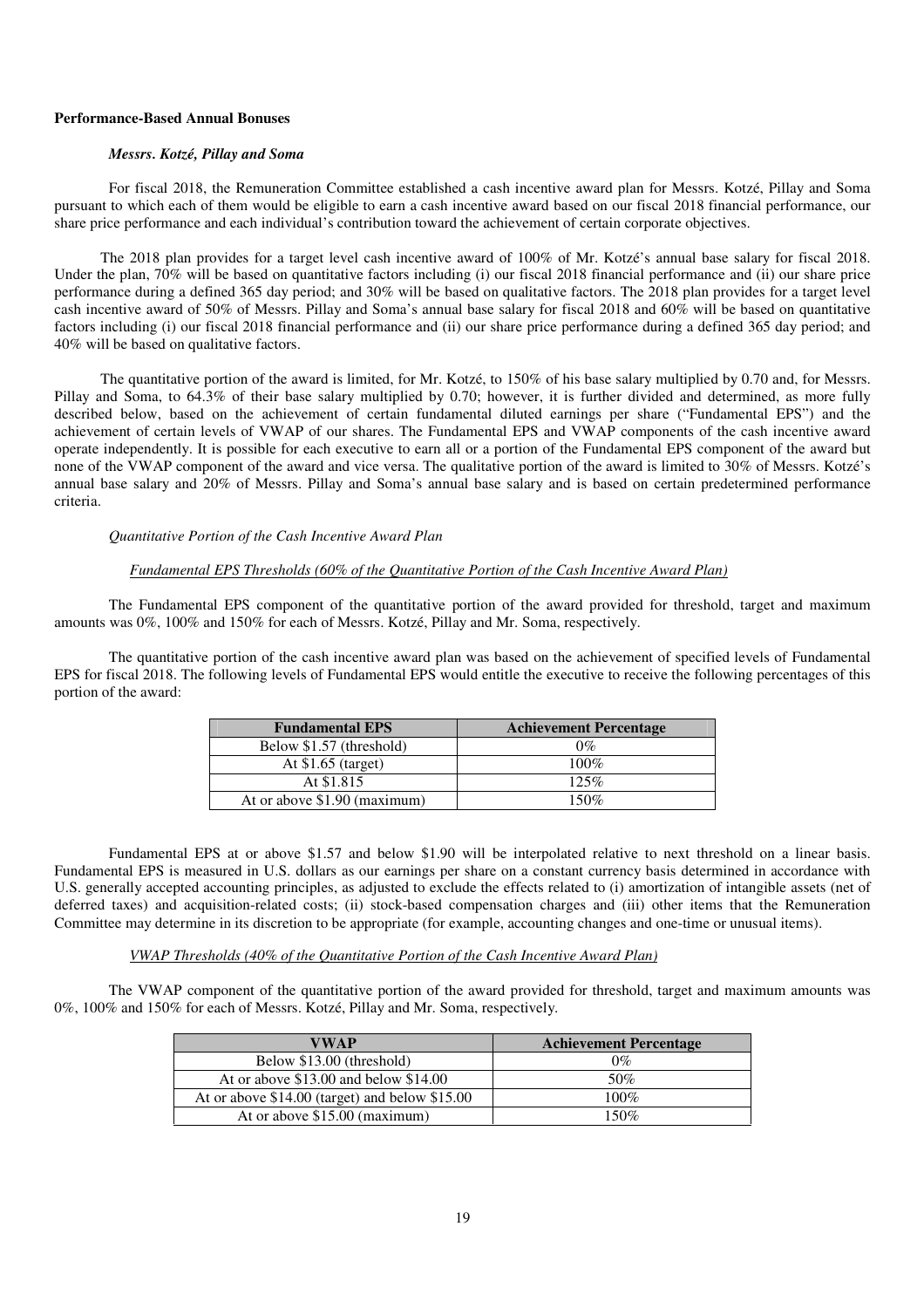Thresholds are absolute and not subject to interpolation. In order to calculate the total quantitative portion of the cash incentive award, the percentages achieved with respect to each of the Fundamental EPS and VWAP components of the award (which can range from  $0\%$  - 150% in each case) are each multiplied by (a) 0.60 with respect to the Fundamental EPS component and 0.40 with respect to the VWAP component, (b) 0.70 for Mr. Kotzé and 0.30 for each of Messrs. Pillay and Soma, respectively, and (c) the executive's 2018 base annual salary.

#### *Qualitative Portion of the Cash Incentive Award Plan*

Mr. Kotzé was entitled to receive up to 30% of his annual base salary based on his individual contribution toward the achievement of the following performance criteria:

- Progress with certain business relationships;
- Achievement and increases in incremental revenue lines;
- Development of applications;
- Progress with initiatives, expansion, succession and strategic plans; and
- Personnel and management goals.

Mr. Pillay was entitled to receive up to 20% of his annual base salary based on his individual contribution toward the achievement of the following performance criteria:

- Effective management of the SASSA contract, including any phase-out activities;
- Progress on deployment of new products and services and unlocking synergies;
- Progress with initiatives, expansion, succession and strategic plans; and
- Personnel and management goals.

Mr. Soma was entitled to receive up to 20% of his annual base salary based on his individual contribution toward the achievement of the following performance criteria:

- Progress with research, development and innovation activities;
- Support and collaboration with other departments to achieve their objectives;
- Maintenance of a secure and efficient information technology environment;
- Progress with initiatives, expansion, succession and strategic plans; and
- Personnel and management goals.

## *Potential and Actual Payments*

The table below presents our potential and actual payments to Messrs. Kotzé, Pillay and Soma related to the quantitative portion of our cash incentive award plan for fiscal 2018:

|           |                                             |        | 2018 Quantitative portion of cash incentive award plan |                            |                                |             |  |  |  |  |  |
|-----------|---------------------------------------------|--------|--------------------------------------------------------|----------------------------|--------------------------------|-------------|--|--|--|--|--|
|           | Nunthakumarin Pillay —<br>Nitin Soma — Vice |        |                                                        |                            |                                |             |  |  |  |  |  |
|           | Herman G. Kotzé —                           |        | <b>Managing Director:</b>                              |                            | <b>President – Information</b> |             |  |  |  |  |  |
|           | <b>Chief Executive Officer</b>              |        | <b>Southern Africa</b>                                 |                            | <b>Technology</b>              |             |  |  |  |  |  |
|           | <b>Potential</b>                            |        | <b>Potential</b>                                       |                            | <b>Potential</b>               |             |  |  |  |  |  |
|           | <b>Payment</b>                              | Actual | <b>Payment</b>                                         | Actual                     | <b>Payment</b>                 | Actual      |  |  |  |  |  |
|           | (\$)                                        | (\$)   | (\$)                                                   | $\left( \mathbb{S}\right)$ | <b>(\$)</b>                    | <b>(\$)</b> |  |  |  |  |  |
| Threshold |                                             |        |                                                        |                            |                                |             |  |  |  |  |  |
|           | 490,000                                     |        | 106.299                                                |                            | 114,000                        |             |  |  |  |  |  |
| Maximum   | 735,000                                     |        | 159.449                                                |                            | 171,000                        |             |  |  |  |  |  |
| Actual    |                                             | 73,500 |                                                        | 15.945                     |                                | 17.100      |  |  |  |  |  |

In August 2018, the Remuneration Committee met and determined each element of our financial performance described above and each executive's contribution toward the qualitative objectives. Based on Fundamental EPS of \$1.59 per share, the Remuneration Committee determined to award \$73,500, \$15,945 and \$17,100, respectively, to each of Messrs. Kotzé, Pillay and Soma related to the Fundamental EPS component of the quantitative component of the fiscal 2018 cash incentive award plan and make no award to Messrs. Kotzé, Pillay and Soma in respect of the VWAP component because required share price targets were not achieved.

In August 2018, the Remuneration Committee considered whether to make payments in respect of the qualitative portion of the cash incentive award plan. The Remuneration Committee determined to award Messrs. Kotzé, Pillay and Soma, 77%, 77.50% and 100%, or \$161,700, \$54,921 and \$76,000, respectively, of the qualitative portion of the cash incentive award.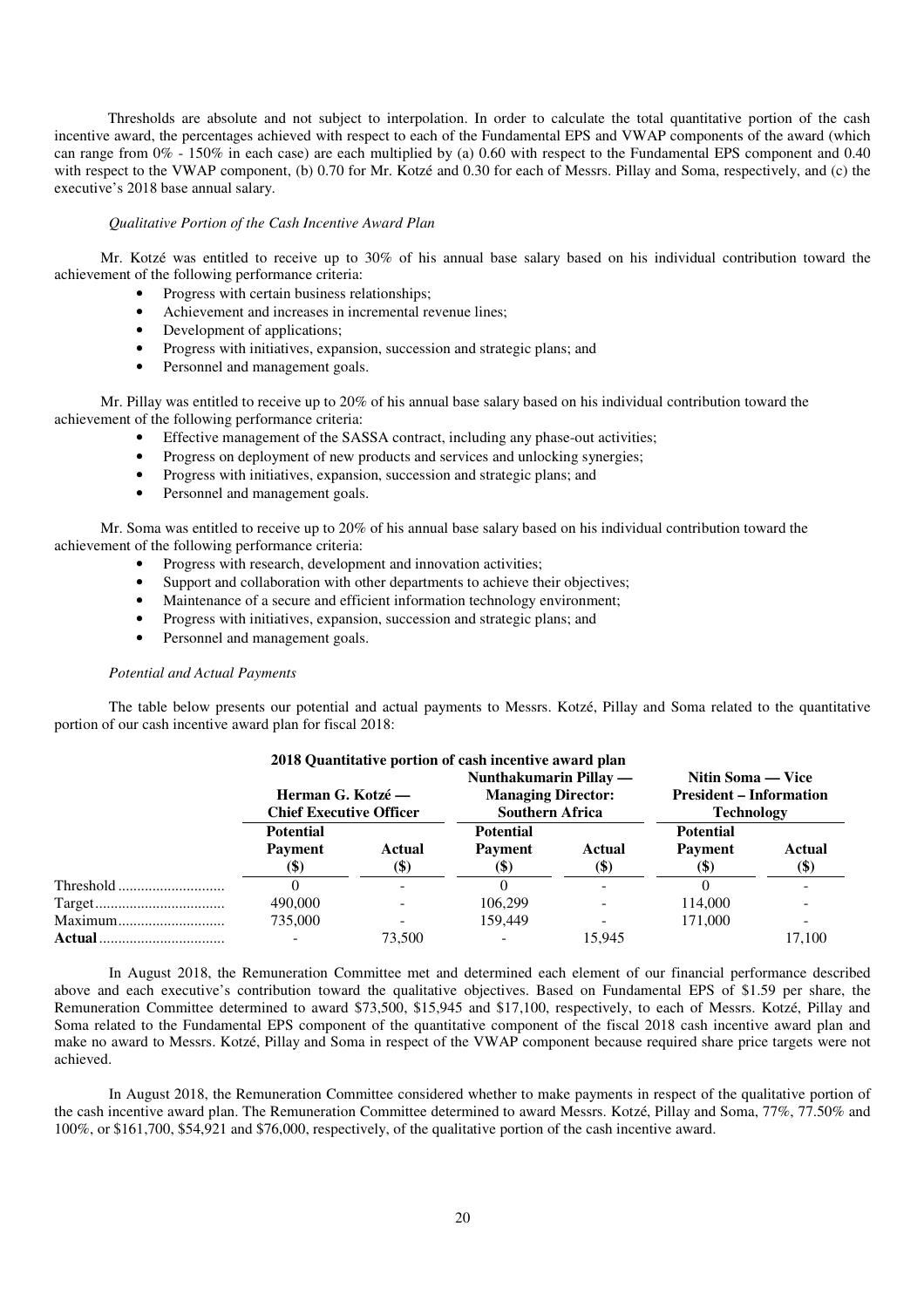In reaching its conclusion regarding Mr. Kotzé, the Remuneration Committee considered several factors including Mr. Kotzé's leadership regarding the phasing-out of the SASSA contract, development and improvement of business relationships with our leadership regarding the phasing-out of the SASSA contract, development and improvement of business relationships with our<br>strategic partners, development and presentation of a strategic plan and leadership of the Chief Fi which ultimately resulted in the employment of Mr. Smith. In reaching its conclusions regarding Messrs. Pillay and Soma, the which ultimately resulted in the employment of Mr. Smith. In reaching its conclusions regarding Messrs. Pillay and Soma, the<br>Remuneration Committee consulted with Mr. Kotzé, regarding each executive's achievement of their Mr. Kotzé concluded that each of the executives had demonstrated their achievement of each of their individual qualitative targets and determined to award the 77.50% of the qualitative award to Mr. Pillay and the maximum qualitative award ip of the Chief Financial Officer recruitment process<br>conclusions regarding Messrs. Pillay and Soma, the<br>s achievement of their respective qualitative targets.<br>nent of each of their individual qualitative targets and<br>ximum

### *Discretionary Bonus for Mr. Smith*

The Remuneration Committee determined to award a bonus of 15% of fiscal 2018 base salary, or \$56,250, to Mr. Smith. Mr. The Remuneration Committee determined to award a bonus of 15% of fiscal 2018 base salary, or \$56,250, to Mr. Smith. Mr.<br>Smith successfully transitioned the Chief Financial Officer duties from Mr. Kotzé and ensured minimal during the transition.

#### *Pay mix for Chief Executive Officer*

The chart below illustrates the mix of the elements of the fiscal 2018 compensation program we established for Mr. Kotzé who was eligible for incentive compensation, using target levels for the cash incentive component.



## *Mr. Smith*

For fiscal year 2018, Mr. Smith's base salary was determined in accordance with the terms of his employment contract agreement. We entered into an employment agreement and a restrictive covenants agreement with Mr. Smith in connection with his role as our Chief Financial Officer. In addition, Mr. Smith and our wholly owned subsidiary, Net1 Applied Technologies South Proprietary Limited, entered into a contract of employment ("SA Employment Contract") and a restrictive covenants agreement, Proprietary Limited, entered into a contract of employment ("SA Employment Contract") and a restrictive covenants agreement, which also became effective on March 1, 2018. Mr. Smith is entitled to receive an annual base sal incentive award (subject to the Remuneration Committee's determination of the qualitative and quantitative components of such award), both of which are denominated in USD and paid in South African Rand ("ZAR") and was also paid a signing bonus of ZAR 3.0 million (\$252,806, translated at exchange rates as of March 1, 2018). For fiscal year 2018, Mr. Smith's base salary was determined in accordance with the terms of his employment contract agreement. We entered into an employment agreement and a restrictive covenants agreement with Mr. Smith i our Chief Financial Officer. In addition, Mr. Smith and our wholly owned subsidiary, Net1 Applied Technologies South Africa ommittee's determination of the qualitative and quantitative components of such<br>nd paid in South African Rand ("ZAR") and was also paid a signing bonus of ZAR<br>as of March 1, 2018).<br>Ints that we have with our other named ex

Similar to the restraint of trade agreements that we have with our other named executive officers, Mr. covenant agreement provides that upon the termination of his services with us, he is restricted, for a period of 24 months, from soliciting business from certain customers, working for or holding interests in our competitors or participating in a competitive activity soliciting business from certain customers, working for or holding interests in our competitors or participating in a competitive activity<br>within the territories where we do business. The employment agreement provides that Employment Contract provides that either party may terminate the agreement with three months' notice. ,806, translated at exchange rates as of March 1, 2018).<br>to the restraint of trade agreements that we have with our other named executive officers, Mr. S<br>ent provides that upon the termination of his services with us, he i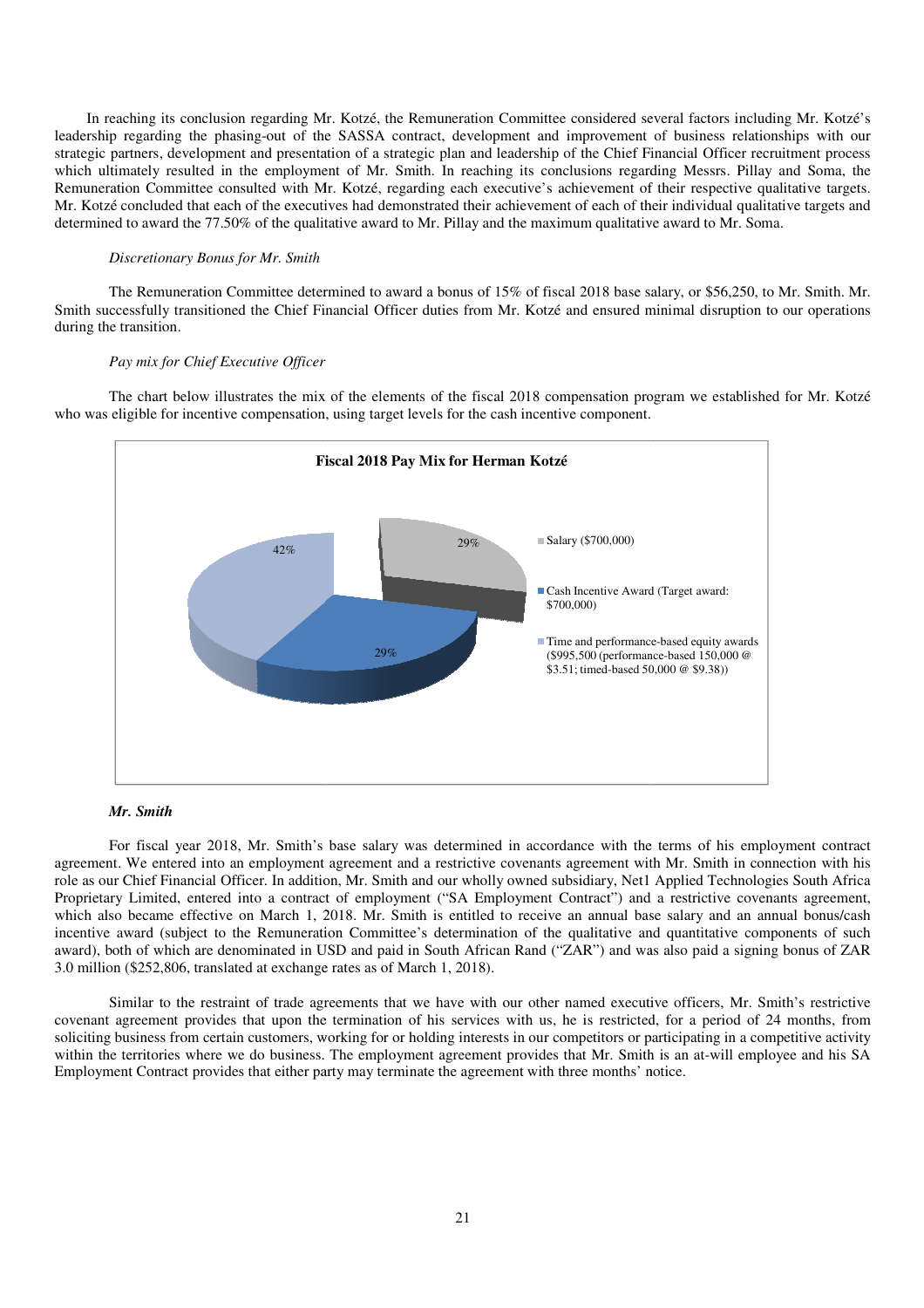## *Mr. Oh*

For fiscal year 2018, Mr. Oh's base salary was determined in accordance with the terms of his service agreements. We entered into two such service agreements with Mr. Oh in October 2017, in connection with his roles at Net1 Korea and KSNET. We appointed Mr. Oh as a representative director of Net1 Korea and entered into a three-year service agreement with him in conjunction with such appointment. Under these service agreements, Mr. Oh is entitled to receive an annual base salary, an annual bonus (comprising quantitative and qualitative performance measures) and other benefits, including participation in national health insurance and the national pension plan provided under the laws of South Korea, reimbursement for annual physical examinations for him and his spouse, and the use of a Company-provided car and driver for business and reasonable personal use.

We have aligned KSNET's fiscal year end with ours. However, in order to remain consistent with our South Korean peer competitors, we continue to determine the quantitative portion of Mr. Oh's annual bonus (and our KSNET staff's remuneration) using KSNET's financial results for the twelve month period ending December 31 of each year. Accordingly, we determined Mr. Oh's cash incentive payment for the twelve month period ended December 31, 2017.

Similar to the restraint of trade agreements that we have with our other named executive officers, Mr. Oh's service agreement provides that upon the termination of his services with us, he is restricted, for a period of 36 months, from soliciting business from certain customers, working for or holding interests in our competitors or participating in a competitive activity within the territories where we do business. The service agreement also provides for certain payments upon his termination of service by us without just cause, which payments are described below under "Potential Payments Upon Termination or Change-in-Control" on page 29.

### *Quantitative Metrics*

The quantitative portion of Mr. Oh's annual bonus comprises approximately 65% of the potential bonus amount is capped at a maximum of KRW 364 million and is calculated based on the achievement of specified levels of (i) KSNET's free cash flow and (ii) profit before interest and tax and any bonus under his service agreement ("PBIT") during any calendar year during the term of the service agreement, as described below.

Mr. Oh is entitled to receive KRW 2 million for every KRW 1 billion of free cash flow (defined as operating cash flow, minus tax and capital expenditures) during the year. The maximum payable in respect of the free cash flow metric is KRW 54 million.

If PBIT is at least 90% but less than 100% of the previous year's PBIT, then Mr. Oh is entitled to receive (i) KRW 225 million, minus (ii) KRW 22.5 million for each 1% by which current PBIT is less than the previous year's PBIT. If PBIT is equal to or greater than the previous year's PBIT, then Mr. Oh is entitled to receive KRW 225 million, plus KRW 3.4 million for each 1% increase in PBIT when compared to the previous year (up to a maximum of KRW 85 million in respect of the excess), for a total maximum of KRW 310 million.

The table below presents our potential and actual payments to Mr. Oh related to the achievement of his quantitative targets during fiscal 2018:

|          | <b>Cash flow metric</b> |               | <b>PBIT</b> metric |                | Total                 |                       |  |
|----------|-------------------------|---------------|--------------------|----------------|-----------------------|-----------------------|--|
|          | <b>Potential</b>        |               | <b>Potential</b>   |                | <b>Potential</b>      |                       |  |
|          | <b>Payment</b>          | Actual<br>(D) | <b>Payment</b>     | Actual<br>(\$) | <b>Payment</b><br>ID. | Actual<br><b>(\$)</b> |  |
|          | 1,827                   |               | 105,066            |                | 106,893               |                       |  |
|          | 1,827                   |               | 205,565            |                | 207,392               |                       |  |
| Maximum  | 49.336                  |               | 283.223            |                | 332,559               |                       |  |
| Actual . |                         | 49.336        |                    |                |                       | 49,336                |  |

#### *Qualitative Metrics*

The qualitative portion of the annual bonus is capped at a maximum of KRW 200 million and is based on the achievement of certain key objectives to be determined annually by our Chairman. Each item comprising the qualitative portion is based on performance during our fiscal year ending June 30. Achievement of the qualitative targets will be determined by our Remuneration Committee each year.

The qualitative targets for fiscal 2018 were:

- (i) If KSNET maintains or improves its market position in the South Korean Card VAN market: KRW 40 million;
- (ii) If KSNET significantly internally improves the relative contribution of the Banking VAN, PG, WCF, and Purchase business units to more than 15% of gross profit compared to the core VAN business unit: KRW 40 million;
- (iii) Meaningful progress in growing new business initiatives: KRW 40 million;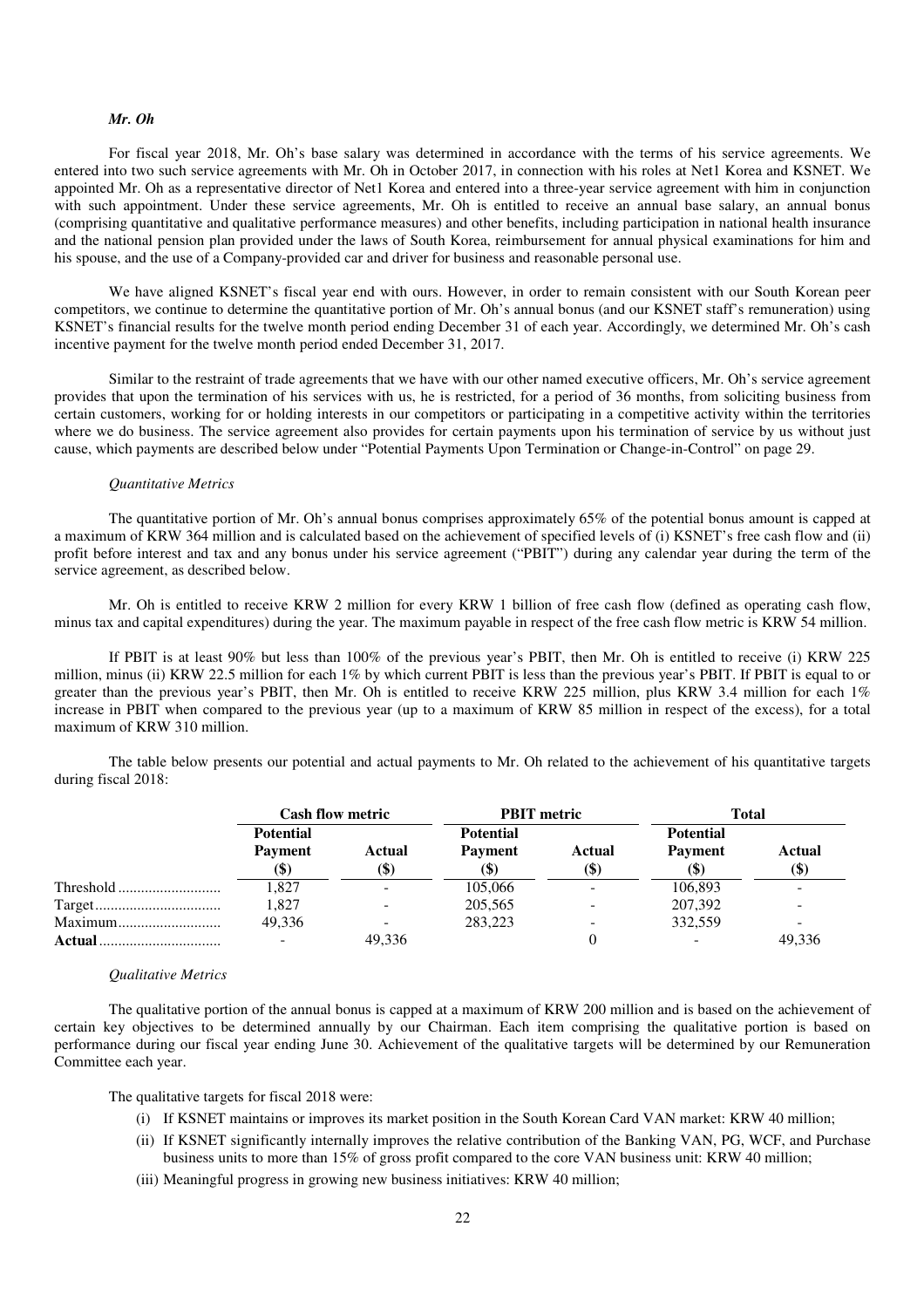- (iv) If KSNET is not the subject of any adverse regulatory findings, fines, or penalties during the relevant period: KRW 40 million;
- (v) Cooperation with other Net1 group companies to assist with business development initiatives: KRW 20 million; and
- (vi) Formulation of a succession plan (emergency and long-term) for the KSNET executive team: KRW 20 million.

For fiscal 2018, the Remuneration Committee awarded \$123,339, or approximately 68%, to Mr. Oh for the qualitative portion of his bonus. In reaching its award determination, the Remuneration Committee concluded that Mr. Oh had met two of his qualitative objectives for fiscal 2018, namely: (1) significantly improves the relative contribution of Banking VAN, PG, WCF and Purchase business and (2) KSNET not being subject to any adverse regulatory findings, fines or penalties and partially achieved two of these objectives, namely: (1) maintaining or improving our market position in the South Korean card VAN market, (2) progress in growing new business and (3) cooperation with other Net1 group companies. The Remuneration Committee determined that Mr. Oh had not successfully formulated a succession plan for KSNET.

## **Equity grants**

#### *Time-based Equity Incentive Awards*

On August 23, 2017, we granted 50,000 shares of restricted stock to Mr. Kotzé and 15,000 shares of restricted stock to each of Messrs. Oh, Pillay and Soma, respectively, all of which include only a time-based vesting condition. These shares of restricted stock will vest only if the recipient remains employed by us on a full-time basis on August 23, 2020. Any shares that do not vest in accordance with the above-described conditions will be forfeited.

### *Equity Awards to Mr. Smith on March 1, 2018*

On March 1, 2018, Mr. Smith received 22,817 shares of restricted stock, of which 11,409 will vest on March 1, 2019, and 11,408 will vest on March 1, 2020, subject to his continued employment.

### *Performance-based Equity Incentive Awards*

On August 23, 2017, we granted restricted stock to Messrs. Kotzé, Pillay and Soma that is subject to time-based and performance-based vesting. Mr. Kotzé was granted 150,000 shares of restricted stock representing approximately 200% of his current base salary and Messrs. Pillay and Soma were each granted 30,000 shares of restricted stock representing approximately 75% of their current base salaries. The values of these grants are presented in the Summary Compensation Table below. These shares of restricted stock will vest in full only on the date, if any, both of the following conditions are satisfied:

- (i) the price of our common stock must equal or exceed certain agreed VWAP levels (as described below) during a measurement period commencing on the date that we file our Annual Report on Form 10-K for the fiscal year ended 2020 and ending on December 31, 2020; and
- (ii) the recipient is employed by us on a full-time basis when the condition in (i) is met.

The VWAP levels and vesting percentages related to such levels are as follows:

| <b>VWAP</b> level                       | Vesting |
|-----------------------------------------|---------|
| Below \$15.00 (threshold)               | $0\%$   |
| At or above $$15.00$ and below $$19.00$ | 33%     |
| At or above $$19.00$ and below $$23.00$ | 66%     |
| At or above \$23.00                     | $100\%$ |

Any shares that do not vest in accordance with the above-described conditions will be forfeited.

### **OTHER CONSIDERATIONS**

#### **Section 162(m)**

Prior to December 22, 2017, when the Tax Cuts and Jobs Act of 2017 ("TCJA") was signed into law, Section 162(m) of the Internal Revenue Code of 1986, as amended ("IRC"), limited our deduction for federal income tax purposes to not more than \$1 million of compensation paid to certain executive officers in a calendar year. Compensation above \$1 million could be deducted if it was "performance-based compensation." Under the TCJA, the performance-based exception has been repealed and the \$1 million deduction limit now applies to anyone serving as the chief executive officer or the chief financial officer at any time during the taxable year and the top three other highest compensated executive officers serving at fiscal year-end. The new rules generally apply to taxable years beginning after December 31, 2017.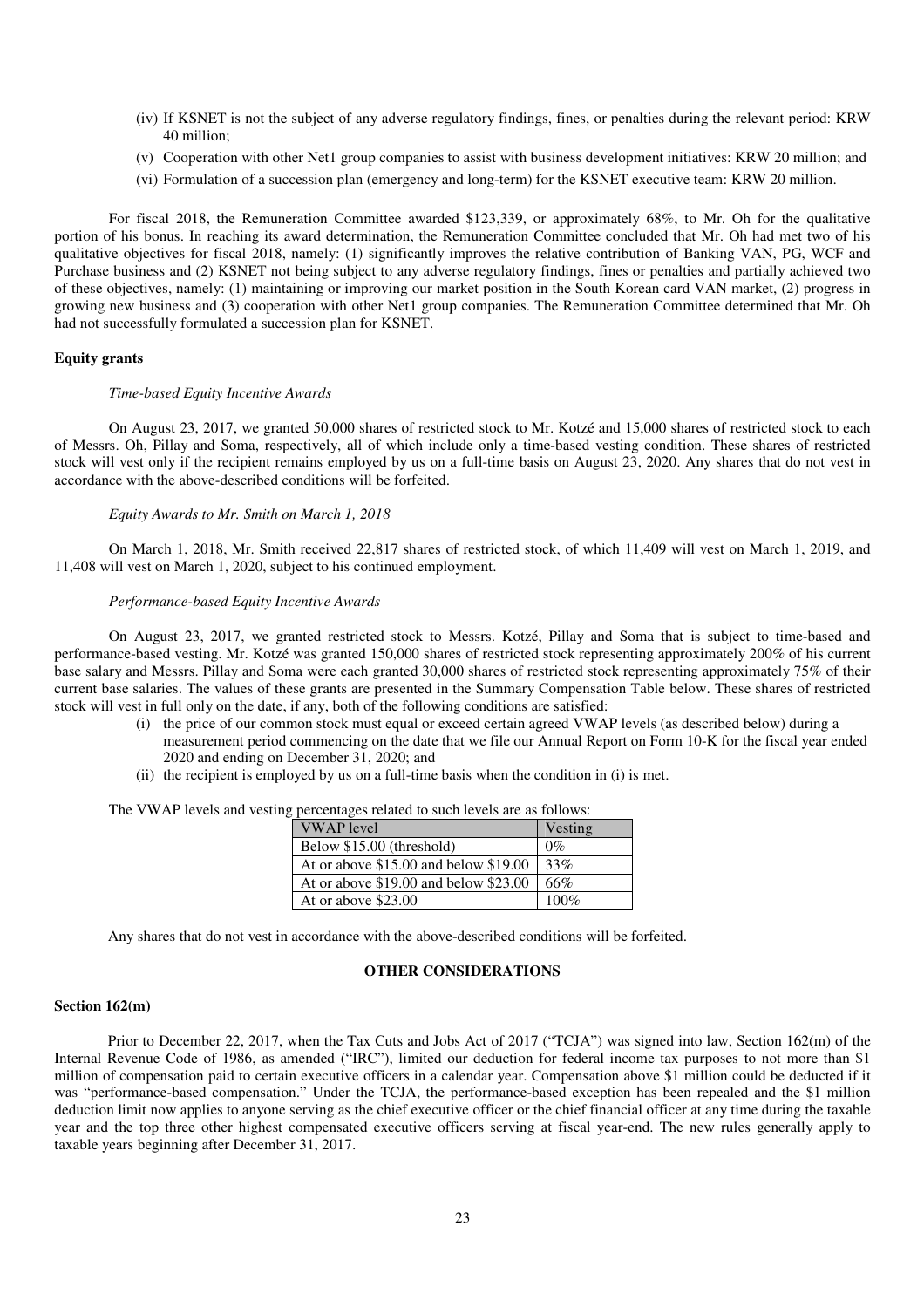Prior to the TCJA, the Remuneration Committee had not adopted a policy requiring all compensation to be deductible, in order to maintain flexibility in compensating our executive officers in a manner designed to promote our objectives. Going forward, while the Remuneration Committee intends to evaluate the effects of the revised compensation limits of Section 162(m) on any compensation it proposes to grant, the Remuneration Committee intends to continue to provide future compensation in a manner consistent with our best interests and those of our shareholders, including compensation that is potentially not deductible.

### **The Remuneration Committee's Advisors**

In June 2017, the Remuneration Committee retained Pay Governance, an independent advisor, to assist with its executive compensation and non-employee director remuneration. The committee has the sole authority to select, compensate and terminate its external advisors.

The Remuneration Committee has assessed Pay Governance's independence pursuant to SEC rules and concluded that there are no conflicts of interest. Pay Governance is a nationally recognized independent advisor of executive compensation advisor services.

### **Clawback Policy**

The Remuneration Committee adopted a clawback policy in February 2017 which applies to named executive officers who receive "incentive compensation." For purposes of the Clawback Policy "incentive compensation" means any cash compensation or the portion of an award of cash compensation that is granted, earned or vested based wholly upon the attainment of a performance measure that is determined and presented in accordance with the accounting principles used in preparing our financial statements or derived wholly or in part from such measure and share price or total shareholder return. The policy requires the forfeiture, recovery or reimbursement of the incentive compensation earned within the two-year period preceding the date on which we are required to prepare an accounting restatement under the applicable plans as:

- required by applicable law; or
- due to material noncompliance with any financial reporting requirement under the U.S. securities laws that is caused by any current or former named executive officer's fraud or intentional misconduct that caused or substantially caused the need for such restatement.

## **Anti-hedging Policy**

We maintain an anti-hedging policy, which prohibits employees and directors from trading in puts, calls, options or other future rights to purchase or sell shares of our common stock. Officers and directors are also prohibited from pledging their shares. An exception to this prohibition may be granted where a person wishes to pledge shares as collateral for a loan (not including margin debt) and clearly demonstrates the financial capacity to repay the loan without resort to the pledged securities. Any person wishing to enter into such an arrangement must first receive pre-approval for the proposed transaction from our Group Compliance Officer.

# **REMUNERATION COMMITTEE REPORT**

### **For the Year Ended June 30, 2018**

*The information contained in this report shall not be deemed to be "soliciting material" or "filed" with the SEC or subject to the liabilities of Section 18 of the Exchange Act, except to the extent that Net 1 UEPS Technologies, Inc. specifically incorporates it by reference into a document filed under the Exchange Act.* 

The Remuneration Committee, which consists of four independent directors, has reviewed and discussed the "Compensation Discussion and Analysis" section of this proxy statement with Mr. Kotzé. Based on this review and discussion, the Remuneration Committee recommended to our Board that the "Compensation Discussion and Analysis" section be included in our Annual Report on Form 10-K and this proxy statement.

### **Remuneration Committee**

Alasdair J.K. Pein, Chairman Christopher S. Seabrooke Paul Edwards Alfred T. Mockett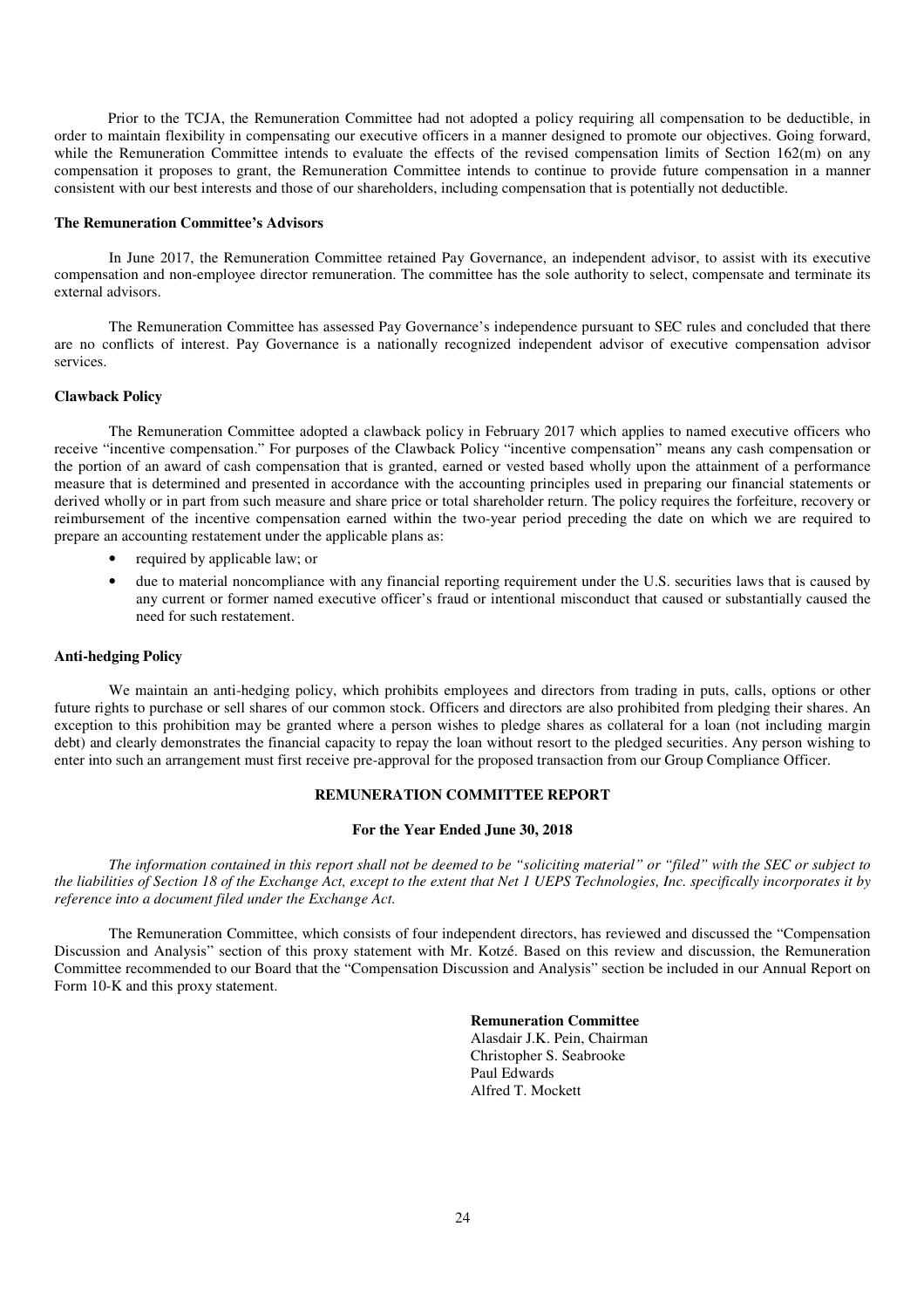## **EXECUTIVE COMPENSATION TABLES**

The following narrative, tables and footnotes describe the "total compensation" earned during fiscal years 2018, 2017 and 2016, as applicable, by our named executive officers. The total compensation presented below in the Summary Compensation Table does not reflect the actual compensation received by our named executive officers or the target compensation of our named executive officers in fiscal 2018. The actual value realized by our named executive officers in fiscal 2018 from long-term equity incentives (options and restricted stock) is presented in the Option Exercises and Stock Vested Table on page 29.

Target annual incentive awards for fiscal 2018 are presented in the Grants of Plan-Based Awards table on page 27.

### **SUMMARY COMPENSATION TABLE(1)**

The following table sets forth the compensation earned by our named executive officers for services rendered during fiscal years 2018, 2017 and 2016.

| <b>Name and Principal Position</b>        | Year                 | <b>Salary</b><br>(2)<br>$($ \$ | <b>Bonus</b><br>(3)<br>$($)$ | <b>Stock</b><br>Awards<br>(4)<br>$($ \$ | Option<br>Awards<br>$($)$ | <b>Non-Equity</b><br><b>Incentive Plan</b><br>Compensation (3)<br>$($)$ | All Other<br><b>Compensation</b><br>$\left( \mathbb{S}\right)$ | Total<br>$($)$                |
|-------------------------------------------|----------------------|--------------------------------|------------------------------|-----------------------------------------|---------------------------|-------------------------------------------------------------------------|----------------------------------------------------------------|-------------------------------|
|                                           | 2018                 | 700,000                        |                              | 995,500                                 |                           | 235,200                                                                 | 22,133(5)                                                      | 1,952,833                     |
| Herman G. Kotzé, Chief Executive          | 2017<br>2016         | 650,000<br>531,480             | 195,000<br>53,148            | 1,606,500<br>797,228                    |                           | 132,870                                                                 | 68,757(5)<br>123,931(5)                                        | 2,520,257<br>1,638,657        |
| Alex M.R. Smith, Chief Financial Officer, |                      |                                |                              |                                         |                           |                                                                         |                                                                |                               |
| Treasurer, Secretary and Director         | 2018                 | 125,000                        | 309,056                      | 233,646                                 |                           |                                                                         |                                                                | 667,702                       |
| Phil-Hyun Oh,                             | 2018<br>2017         | 420.488<br>362,213             | ۰                            | 140,700                                 |                           | 172,674<br>270,569                                                      | 82,481(6)<br>72,890(6)                                         | 816,303<br>705,672            |
|                                           | 2016                 | 354,121                        | ۰                            | 240,600                                 |                           | 290,123                                                                 | 70,978(6)                                                      | 955,822                       |
| Nunthakumarin Pillay, Managing            | 2018<br>2017<br>2016 | 314,237<br>178.871<br>141,761  | 162,570<br>114,141           | 246,000<br>240,600                      |                           | 70,866                                                                  | 2,810(7)<br>14,243(7)<br>22,788(7)                             | 633,913<br>355,684<br>519,290 |
| Nitin Soma, Vice-President-Information    | 2018<br>2017<br>2016 | 380,000<br>360,000<br>324,450  | 200,147<br>113,558           | 246,000<br>240,600                      |                           | 93.100                                                                  | ۰.<br>۰                                                        | 719,100<br>560,147<br>678,608 |

(1) Includes only those columns relating to compensation awarded to, earned by, or paid to the named executive officers in any of fiscal 2018, 2017 or 2016. All other columns have been omitted.

(2) The applicable amount for Messrs. Kotzé, Smith and Soma is denominated in USD and paid in ZAR at the exchange rate in effect at the time of payment. Mr. Pillay's salary is denominated and paid in ZAR and has been converted into USD at the average exchange rate for the applicable fiscal year. Mr. Oh's salary is denominated and paid in KRW and has been converted into USD at the average exchange rate for the applicable fiscal year. The amount for Mr. Smith represents his salary from March 1, 2018, the date he joined our company.

- (3) Bonus and non-equity incentive plan compensation represent amounts earned by Messrs. Kotzé, Smith, Pillay and Soma for the fiscal years ended June 30, and were paid after close of the fiscal year, except for a signing bonus of ZAR 3.0 million paid to Mr. Smith in March 2018, which has been converted into USD at the exchange rate on March 1, 2018. The quantitative portion earned of Mr. Oh's 2018 non-equity incentive plan was paid in February 2018 and the qualitative portion was paid after close of the fiscal year. Mr. Smith also includes an annual discretionary bonus of \$56,250. The amounts for Messrs. Kotzé, Smith, and Soma are denominated in USD, the amounts for Messrs. Oh and Pillay are denominated and paid in KRW and ZAR, respectively, and as applicable, converted into USD at the average exchange rate for the year in which the amount was earned.
- (4) Represents FASB ASC Topic 718 grant date fair value of restricted stock granted under our stock incentive plan. See note 18 to the consolidated financial statements included in our Annual Report on Form 10-K for the year ended June 30, 2018, for the relevant assumptions used in calculating grant date fair value under FASB ASC Topic 718.
- (5) Includes 2018: \$22,133 (2017: \$26,341; 2016: \$57,646) related to the encashment of leave, which was paid in ZAR and converted at the average exchange rate in the month of payment and reimbursement of costs related to the application for citizenship in the European Union of \$42,416 and \$64,285 in fiscal 2017 and 2016, respectively.
- (6) Represents payments made by us for Mr. Oh's South Korea mandatory employee national health insurance, national pension, school fees and automobile expenses, which are paid in KRW converted into USD at the average exchange rate for the year. The fiscal 2018, 2017 and 2016 amounts include car rental of \$0, \$37,072 and \$33,926, respectively.
- (7) Includes reimbursement of mobile phone expenditure of \$2,810 (2017: 2,648; 2016: \$2,498) and for fiscal 2017 and 2016, also includes the encashment of leave of \$11,595 and \$20,290, respectively, which was paid in ZAR and converted at the average exchange rate in the month of payment.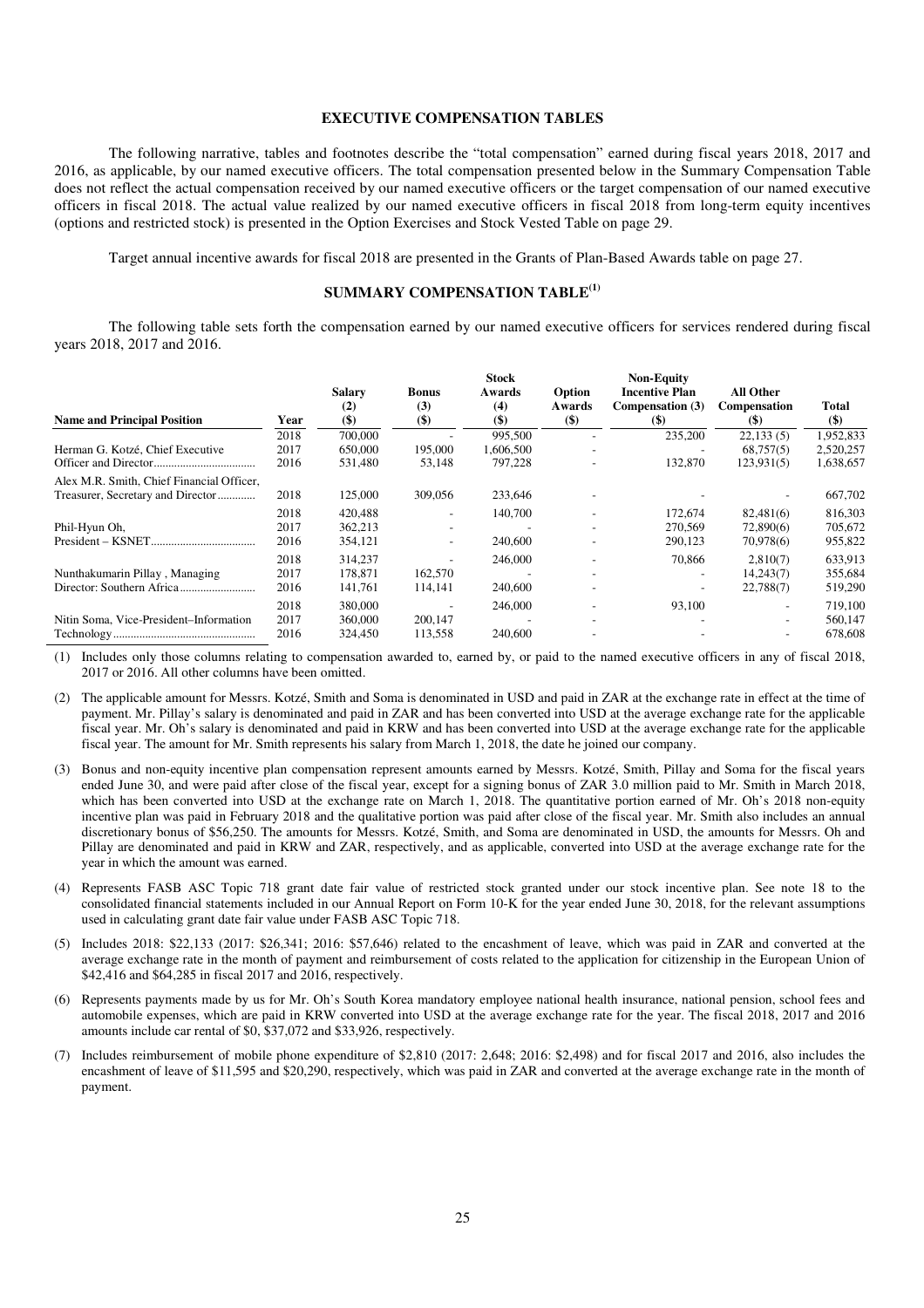## **PAY RATIO DISCLOSURE**

Mr. Herman G. Kotzé, who serves as Mr. Herman G. Kotzé, who serves as our Chief Executive Officer, had total compensation for for fiscal year 2018 was \$1,952,833, as reflected in the Summary Compensation Table above. We have selected June 30, 2018, as the date to identify our \$1,952,833, as reflected in the Summary Compensation Table above. We have selected June 30, 2018, as the date to identify our median employee. As of June 30, 2018, we had 8,379 employees, which includes 2,651 employees rel median employee. As of June 30, 2018, we had 8,379 employees, which includes 2,651 employees related to our June 30, 2018, DNI<br>acquisition. These 2,651 DNI employees and our CEO are excluded from our June 30, 2018, pay rat have used 5,727 employees as our pay ratio disclosure population. Almost all of our employees included in this population are based in jurisdiction outside of the United States and the vast majority, approximately 94%, of these employees, are employed in South Africa and contribute to our South African processing and financial inclusion businesses.

Africa and contribute to our South African processing and financial inclusion businesses.<br>We have used the annualized functional currency base salary of our employees included in our pay ratio disclosure population as of June 30, 2018, and calculated the United States dollar equivalent of these salaries by converting the functional population as of June 30, 2018, and calculated the United States dollar equivalent of these salaries by converting the functional<br>currency amounts to United States dollars using exchange rates as of June 30, 2018. We have and we estimate that our median employee had a United States dollar equivalent salary of \$5,349 as of June 30, 2018. Mr. Kotzé's fiscal year 2018 base salary was approximately 365 times that of our median employee. fiscal year 2018 base salary was approximately 365 times that of our median employee.

The pay ratio identified above is a reasonable estimate calculated in a manner consistent with SEC rules. Pay ratios that are reported by our peers may not be directly comparable to ours because of differences in the composition of each company's work as well as the assumptions and methodologies used in calculating the pay ratio, as permitted by SEC rules. The pay ratio identified above is a reasonable estimate calculated in a manner consistent with SEC rules. Pay ratios that are reported by our peers may not be directly comparable to ours because of differences in the compo



#### **ACTUAL 2018 COMPENSATION MIX**

The chart below illustrates the mix of the actual elements of the compensation program paid in fiscal 2018 for our named executive officers: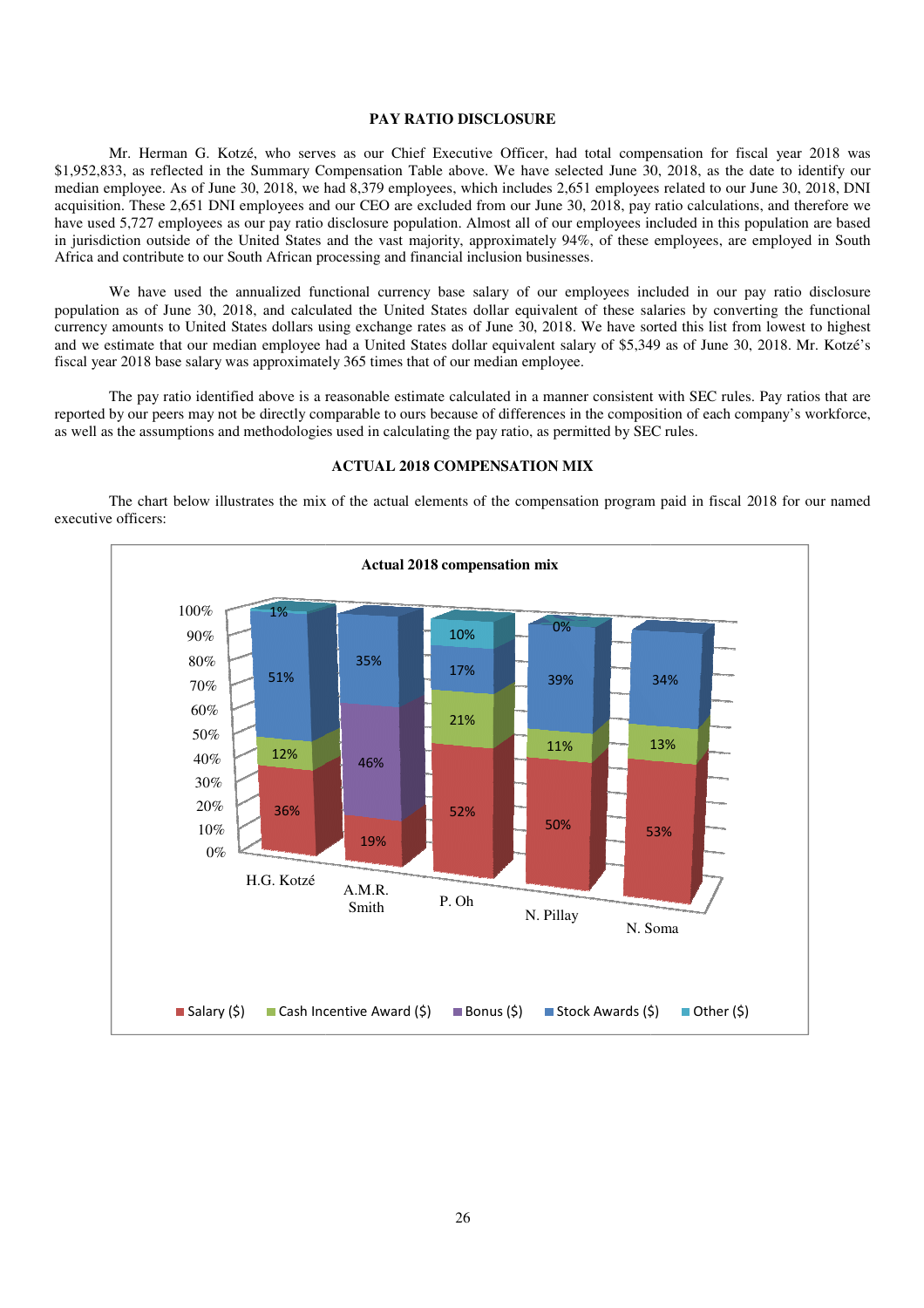# **GRANTS OF PLAN-BASED AWARDS(1)**

The following table provides information concerning non-equity and equity incentive plan awards granted during fiscal 2018 to each of our named executive officers.

|                          |                                      |                                       | <b>Estimated Future Payouts Under Non-</b><br><b>Equity Incentive</b><br>Plan Awards (2) |                            |                        |                          | <b>All Other</b><br><b>Stock</b><br>Awards:<br>Number of<br><b>Shares of</b><br>Stock or<br>Units | <b>Grant Date</b><br><b>Fair Value</b><br>of Stock<br>and Option<br>Awards |
|--------------------------|--------------------------------------|---------------------------------------|------------------------------------------------------------------------------------------|----------------------------|------------------------|--------------------------|---------------------------------------------------------------------------------------------------|----------------------------------------------------------------------------|
| <b>Name</b>              | Grant<br>Date                        | Date of<br><b>Committee</b><br>Action | Type of<br>Award                                                                         | <b>Threshold</b><br>$(\$)$ | <b>Target</b><br>$($)$ | <b>Maximum</b><br>$($ \$ | $^{(#)}$                                                                                          | \$)                                                                        |
|                          | ٠                                    | 08/23/17                              | AC                                                                                       | 37,730                     | 700,000                | 945,000                  |                                                                                                   |                                                                            |
| Herman G. Kotzé          | 08/25/17                             | 08/25/17                              | RS                                                                                       |                            |                        |                          | 150,000                                                                                           | 526,500                                                                    |
| Alex M.R. Smith          |                                      |                                       |                                                                                          |                            |                        |                          |                                                                                                   |                                                                            |
| Phil-Hyun Oh             |                                      | 10/27/17                              | AC                                                                                       | 106,894                    | 390,116                | 515,282                  |                                                                                                   |                                                                            |
| Nunthakumarin Pillay (3) | $\overline{\phantom{a}}$<br>08/25/17 | 08/23/17<br>08/25/17                  | AC<br>RS                                                                                 | 8,185                      | 177,165                | 230,315                  | 30,000                                                                                            | 105,300                                                                    |
|                          |                                      | 08/23/17                              | AC                                                                                       | 8,778                      | 190,000                | 247,000                  |                                                                                                   |                                                                            |
|                          | 08/25/17                             | 08/25/17                              | RS                                                                                       |                            |                        |                          | 30,000                                                                                            | 105,300                                                                    |

(1) AC (annual cash incentive award); RS (restricted stock). Includes only those columns relating to grants awarded to the named executive officers in fiscal 2018. All other columns have been omitted.

(2) On August 23, 2017, the Remuneration Committee approved a fiscal 2018 cash incentive award plan for Messrs. Kotzé, Pillay and Soma. The plan and the actual payments made there under are described in detail under "–Compensation Discussion and Analysis—Elements of 2018 Compensation—Performance-Based Annual Bonuses—Messrs. Kotzé, Pillay and Soma-Potential and Actual Payments." There was no threshold for the qualitative portion of the award plan and therefore the amount presented includes only the quantitative portion of the plan. At or below fundamental earnings per share of \$1.57 and a company share price of \$13.00, no amounts would have been paid. Target and maximum payouts were to be made at fundamental diluted earnings per share of \$1.65 and \$1.90, respectively, with awards to be interpolated on a linear basis relative to \$1.65 at levels of fundamental diluted earnings per share between \$1.57 and \$1.90. Target and maximum payouts were to be made at a share price of \$14.00 and \$15.00, respectively, with no interpolation between threshold, target and maximum. A cash incentive plan for Mr. Oh is set forth in his service agreement. The plan and the actual payments made there under are described in detail under "–Compensation Discussion and Analysis— Elements of 2018 Compensation— Performance-Based Annual Bonuses—Mr. Oh" for Mr. Oh pursuant to his employment contracts. The threshold, target and maximum amounts for Mr. Oh are denominated in KRW and have been converted to USD using the average exchange rate for fiscal 2018.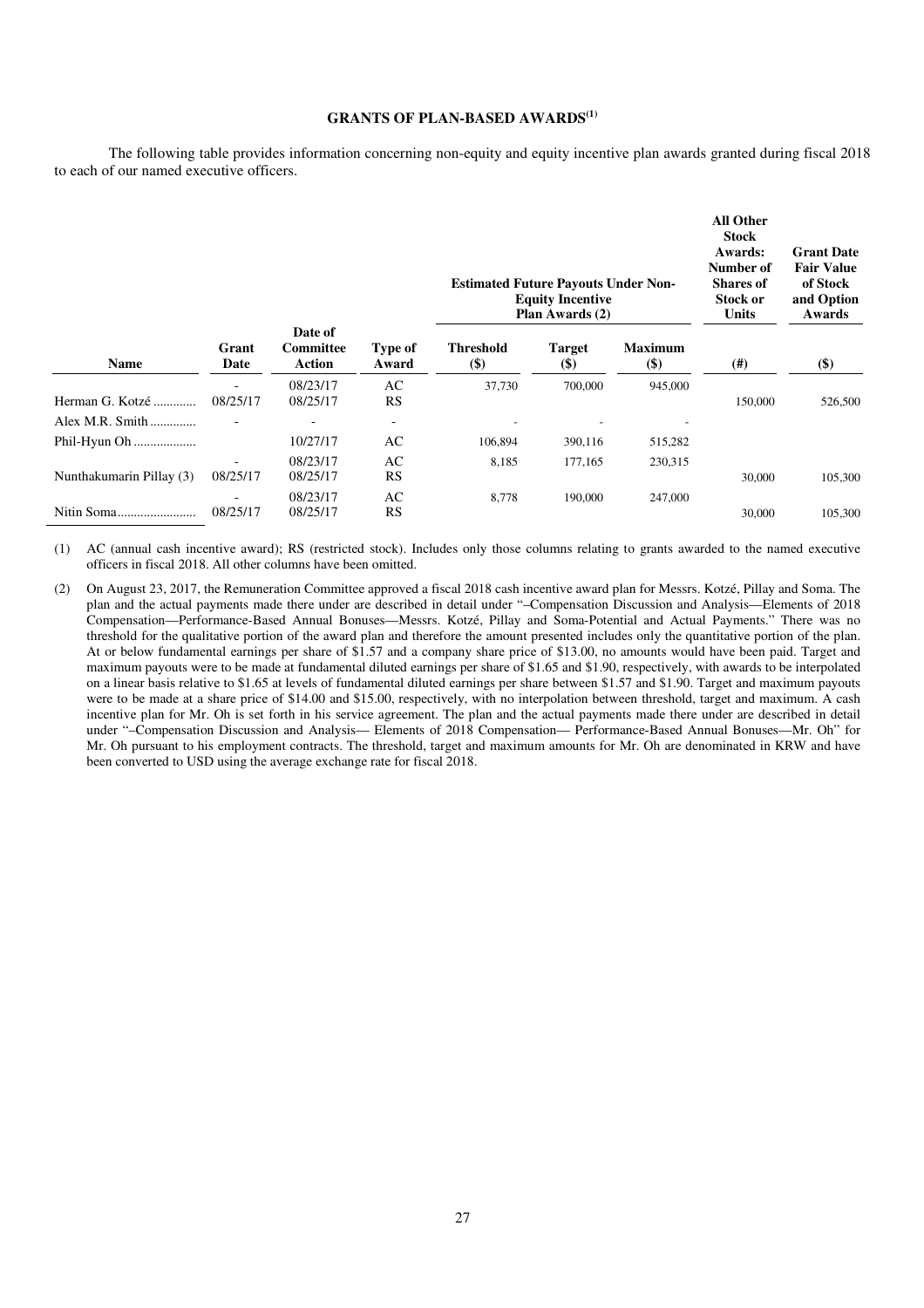## **OUTSTANDING EQUITY AWARDS AT 2018 FISCAL YEAR-END**

The following table shows all outstanding equity awards held by our named executive officers at the end of fiscal 2018. The market value of unvested shares reflected in this table is calculated by multiplying the number of unvested shares by the per share closing price of \$9.08 of our common stock on June 30, 2018, the last trading day of the fiscal year.

|                  |                                                                                                                                   | <b>Option Awards</b>                                                                                                      |                                             |                                     |                                                                                                                   |                                                                                                                                         |                                                                                                                                                                                                  |                                                                                                                                                                                                            |
|------------------|-----------------------------------------------------------------------------------------------------------------------------------|---------------------------------------------------------------------------------------------------------------------------|---------------------------------------------|-------------------------------------|-------------------------------------------------------------------------------------------------------------------|-----------------------------------------------------------------------------------------------------------------------------------------|--------------------------------------------------------------------------------------------------------------------------------------------------------------------------------------------------|------------------------------------------------------------------------------------------------------------------------------------------------------------------------------------------------------------|
| <b>Name</b>      | <b>Number</b><br>of<br><b>Securities</b><br><b>Underlying</b><br>Unexer-<br>cised<br><b>Options</b><br>(# )<br><b>Exercisable</b> | <b>Number</b><br>of<br><b>Securities</b><br>Underlying<br>Unexer-<br>cised<br><b>Options</b><br>(#)<br>Unexer-<br>cisable | Option<br><b>Exercise</b><br>Price<br>$($)$ | Option<br><b>Expiration</b><br>Date | Number of<br><b>Shares</b> or<br><b>Units of</b><br><b>Stock That</b><br><b>Have Not</b><br><b>Vested</b><br>(# ) | <b>Market</b><br>Value of<br><b>Shares</b> or<br><b>Units of</b><br><b>Stock</b><br>That<br><b>Have Not</b><br><b>Vested</b><br>$($ \$) | <b>Equity</b><br><b>Incentive</b><br><b>Plan Awards:</b><br>Number of<br><b>Unearned</b><br><b>Shares, Units</b><br>or Other<br><b>Rights That</b><br><b>Have Not</b><br><b>Vested</b><br>$(\#)$ | <b>Equity Incentive</b><br><b>Plan Awards:</b><br><b>Market</b> or<br>Payout Value of<br><b>Unearned</b><br><b>Shares, Units or</b><br><b>Other Rights</b><br><b>That Have Not</b><br><b>Vested</b><br>\$) |
|                  | 100,000                                                                                                                           | $\overline{\phantom{a}}$                                                                                                  | \$24.46                                     | 8/24/2018                           | 150,000(1)                                                                                                        | 1,362,000                                                                                                                               |                                                                                                                                                                                                  |                                                                                                                                                                                                            |
|                  | 110,000                                                                                                                           | $\overline{\phantom{a}}$                                                                                                  | \$13.16                                     | 5/20/2019                           | 150,000(2)                                                                                                        | 1,362,000                                                                                                                               |                                                                                                                                                                                                  |                                                                                                                                                                                                            |
|                  | 67,000                                                                                                                            | $\overline{\phantom{0}}$                                                                                                  | \$10.59                                     | 11/10/2020                          | 50,000(3)                                                                                                         | 454,000                                                                                                                                 |                                                                                                                                                                                                  |                                                                                                                                                                                                            |
|                  | 20,000                                                                                                                            | $\overline{\phantom{a}}$                                                                                                  | \$7.98                                      | 10/28/2021                          |                                                                                                                   |                                                                                                                                         |                                                                                                                                                                                                  |                                                                                                                                                                                                            |
|                  | 18,000                                                                                                                            | $\overline{\phantom{0}}$                                                                                                  | \$8.75                                      | 08/22/2022                          |                                                                                                                   |                                                                                                                                         |                                                                                                                                                                                                  |                                                                                                                                                                                                            |
| Herman G. Kotzé. | 42,856<br>44,178                                                                                                                  | $\overline{\phantom{0}}$                                                                                                  | \$7.35<br>\$11.23                           | 08/21/2023<br>08/27/2024            |                                                                                                                   |                                                                                                                                         |                                                                                                                                                                                                  |                                                                                                                                                                                                            |
| Alex M.R. Smith  |                                                                                                                                   | $\overline{\phantom{0}}$                                                                                                  |                                             |                                     | 22,817(4)                                                                                                         | 207,178                                                                                                                                 |                                                                                                                                                                                                  |                                                                                                                                                                                                            |
| Phil-Hyun Oh     | 26,928                                                                                                                            | -                                                                                                                         | \$11.23                                     | 08/27/2024                          | 15,000(3)                                                                                                         | 136,200                                                                                                                                 |                                                                                                                                                                                                  |                                                                                                                                                                                                            |
| Nunthakumarin    | 40,000                                                                                                                            | $\overline{\phantom{0}}$                                                                                                  | \$24.46                                     | 8/24/2018                           | 30,000(2)                                                                                                         | 272,400                                                                                                                                 |                                                                                                                                                                                                  |                                                                                                                                                                                                            |
| Pillay           | 17,952                                                                                                                            | $\overline{\phantom{0}}$                                                                                                  | \$11.23                                     | 08/27/2024                          | 15,000(3)                                                                                                         | 136,200                                                                                                                                 |                                                                                                                                                                                                  |                                                                                                                                                                                                            |
|                  | 60,000                                                                                                                            | $\overline{\phantom{a}}$                                                                                                  | \$24.46                                     | 8/24/2018                           | 30,000(2)                                                                                                         | 272,400                                                                                                                                 |                                                                                                                                                                                                  |                                                                                                                                                                                                            |
|                  | 60,000                                                                                                                            | $\overline{\phantom{0}}$                                                                                                  | \$13.16                                     | 5/20/2019                           | 15,000(3)                                                                                                         | 136,200                                                                                                                                 |                                                                                                                                                                                                  |                                                                                                                                                                                                            |
| Nitin Soma       | 8,976                                                                                                                             | $\overline{\phantom{0}}$                                                                                                  | \$11.23                                     | 08/27/2024                          |                                                                                                                   |                                                                                                                                         |                                                                                                                                                                                                  |                                                                                                                                                                                                            |

(1) These shares of restricted stock were awarded in August 2016, and will vest in full only on the date, if any, the following conditions are satisfied: (1) the recipient is employed by us on a full-time basis on the date that we file our Annual Report on Form 10-K for the fiscal year ended June 30, 2019 and (2) if that condition is satisfied, then the shares will vest based on the level of 2019 Fundamental EPS, as follows – (i) one-third of the shares will vest if we achieve 2019 Fundamental EPS of \$2.60; (ii) two-thirds of the shares will vest if we achieve 2019 Fundamental EPS of \$2.80; and (iii) all of the shares will vest if we achieve 2019 Fundamental EPS of \$3.00. At levels of 2019 Fundamental EPS greater \$2.60 and less than \$3.00, the number of shares that will vest will be determined by linear interpolation relative to 2019 Fundamental EPS of \$2.80.

- (2) These shares of restricted stock were awarded in August 2017, and will vest in full only on the date, if any, the following conditions are satisfied: (1) the recipient is employed by us on a full-time basis when the condition in (2) is met, and (2) the price of our common stock must equal or exceed certain agreed VWAP levels during a measurement period commencing on the date that we file our Annual Report on Form 10-K for the fiscal year ended 2020 and ending on December 31, 2020 – (i) one-third of the shares will vest if our share price is at or above \$15.00 and below \$19.00; (ii) two-thirds of the shares will vest if our share price is at or above \$19.00 and below \$23.00; and (iii) all of the shares will vest if our share price is at or above \$23.00.
- (3) These shares of restricted stock were awarded in August 2017, and will vest in full on August 23, 2020, subject to the continued employment of the recipient on a full-time basis on the vesting date.
- (4) These shares of restricted stock were awarded in March 2018, and 11,409 vest on March 1, 2019, and 11,408 will vest on March 1, 2020, subject to Mr. Smith's continued employment.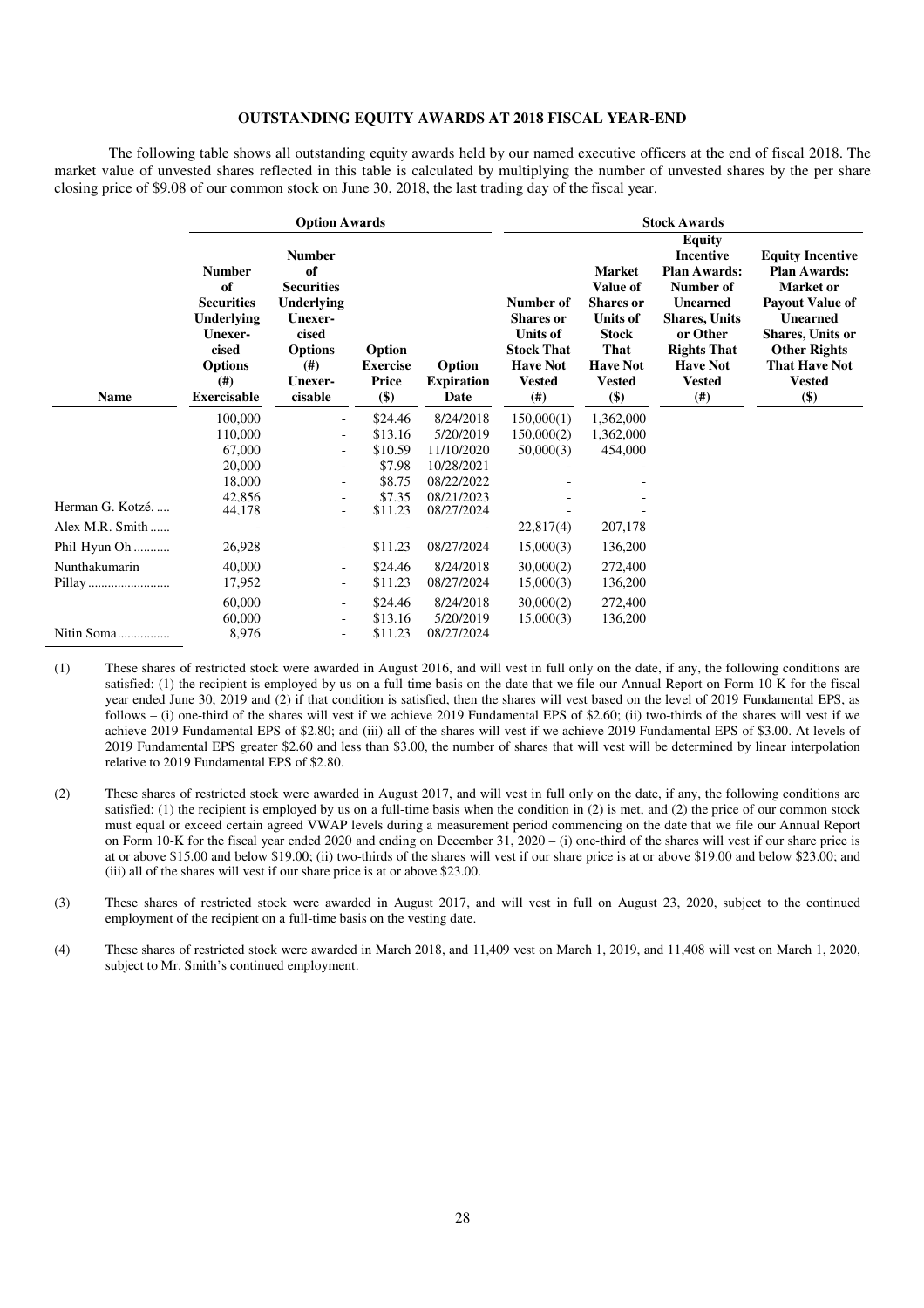# **OPTION EXERCISES AND STOCK VESTED**

There were no stock options exercised by our named executive officers or any stock awards that vested during fiscal 2018.

### **POTENTIAL PAYMENTS UPON TERMINATION OR CHANGE-IN-CONTROL**

As described above under "Compensation Discussion and Analysis", we do not have employment, severance or change of control agreements with named executive officers, other than the service agreements with Messrs. Smith and Oh. In addition, none of our outstanding equity awards include provisions for accelerated vesting upon a change in control of our company or termination of employment following such a change in control.

Under the terms of Mr. Smith's employment agreements, he is entitled to three months written notice before any termination would take effect.

Under the terms of Mr. Oh's service agreements, if he is removed from office as a director of KSNET or Net1 Korea without justifiable cause, he is entitled to receive the amounts of base salary and the bonus (if any) that would have been due and payable to him if he was fully employed with us for the remainder of the then-current fiscal year. The term "justifiable cause" includes any of the following circumstances, as well as any other circumstances permitted under applicable law:

- Mr. Oh has breached the provisions on non-competition or confidentiality of the service agreements;
- Mr. Oh has taken actions that are likely to result in a material loss of or harm to the business, reputation or goodwill of KSNET or Net1 Korea;
- Mr. Oh has misappropriated funds or assets of KSNET or Net1 Korea;
- Mr. Oh has concealed from or falsely disclosed to KSNET or Net1 Korea his name, age, education, experience, or other personal information;
- Mr. Oh has failed to show performance results or job capacity;
- Mr. Oh has committed a crime or offense which will adversely affect the interest or reputation of KSNET or Net1 Korea; or
- Mr. Oh has committed gross negligence, willful misconduct or any violation of laws in performance of his duties.

Assuming that Mr. Oh was removed from office as a director of KSNET or Net1 Korea without justifiable cause on the last day of fiscal 2018, i.e., June 30, 2018, Mr. Oh would have been entitled to receive a cash severance equal to his achieved qualitative awards, or \$123,339, for the fiscal year.

Mr. Oh is also entitled to a severance payment equal to 300% of his monthly base salary for each completed year of service at KSNET and Net1 Korea. Using exchange rates applicable as of June 30, 2018, and ten years of completed service at KSNET and four years of completed service at Net1 Korea, Mr. Oh would be entitled to a severance payment of \$1,034,675.

Except as described above there would be no compensation, other than that prescribed by local labor laws in the case of unfair dismissal or retrenchment, that would become payable under the existing plans and arrangements if the employment of any of our named executive officers had terminated on June 30, 2018.

We do not have any ongoing obligation to provide post-termination benefits to our named executive officers after termination of employment.

### **CERTAIN RELATIONSHIPS AND RELATED TRANSACTIONS**

### **Familial Relationships**

Philippus Stefanus Meyer, Managing Director—International Payments Group, is one of our executive officers. Mr. Meyer's wife, Lam Hiu Kwan, is employed by Transact24 and controls a company that performs transaction processing services and Transact24 provides technical and administration services to it. We have recorded revenue of approximately \$4.4 million related to this relationship during fiscal 2018. As of June 30, 2018, \$0.2 million is due to us related to the service provided by Transact24. Ms. Lam also received a consultancy fee and medical benefits of \$54,000 and a performance bonus of \$60,000 from Transact 24 during fiscal 2018.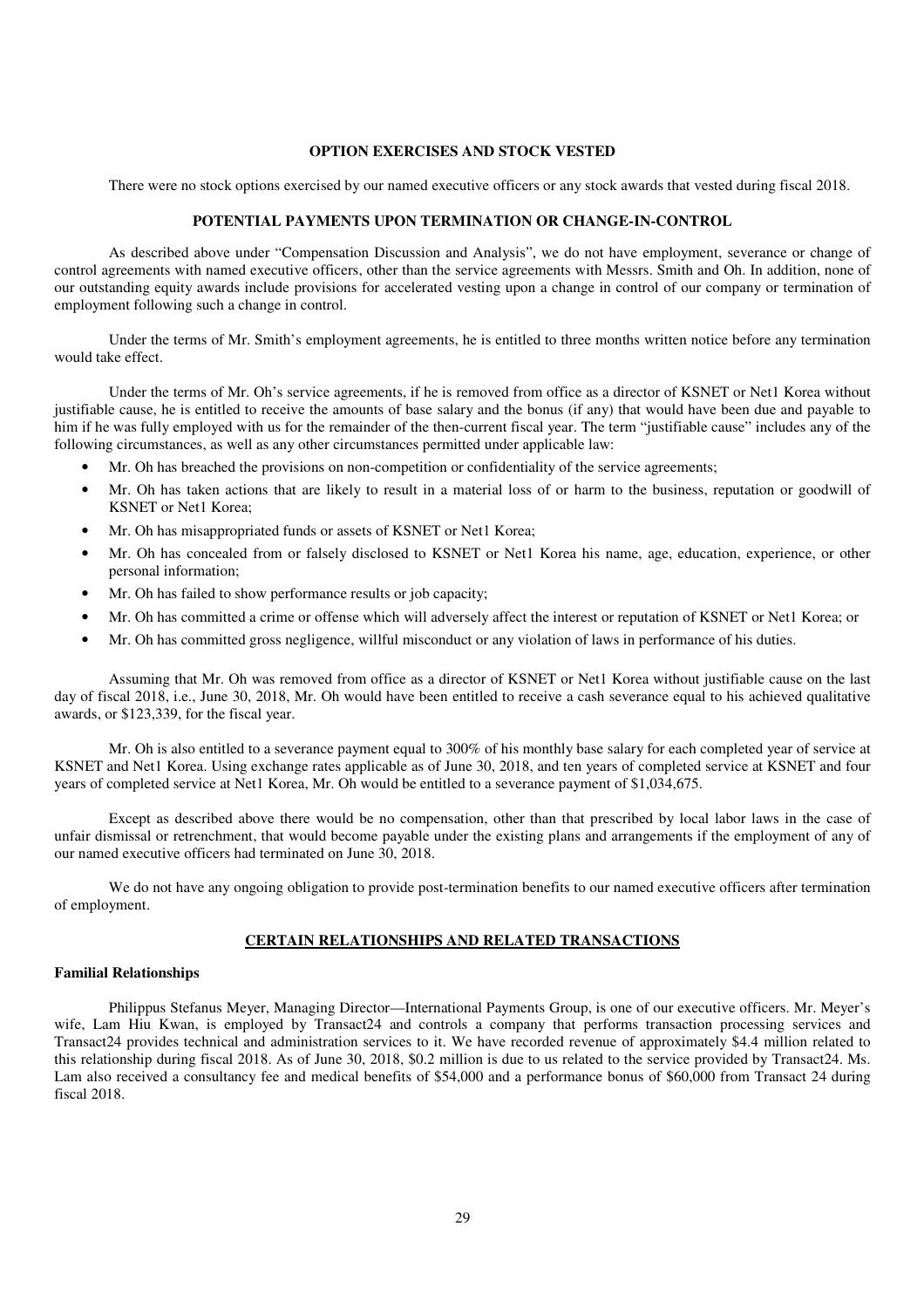### **Policy Agreement**

Pursuant to the Policy Agreement, dated April 11, 2016 (the "Policy Agreement"), between International Finance Corporation, IFC African, Latin American and Caribbean Fund, LP, IFC Financial Institutions Growth Fund, LP, and Africa Capitalization Fund, Ltd. (collectively, the "IFC Investors") and us, the IFC Investors are entitled to designate one nominee to our Board. The IFC Investors have advised us that the IFC Investors regard Mr. Mockett as the independent director nominated by the IFC Investors under the terms of the Policy Agreement. In addition, pursuant to the Policy Agreement, the IFC Investors have been granted certain rights, including the right to require us to repurchase any shares we have sold to them upon the occurrence of specified triggering events, which we refer to as a "put right."

Events triggering the put right relate to (1) us being the subject of a governmental complaint alleging, a court judgment finding or an indictment alleging that we (a) engaged in specified corrupt, fraudulent, coercive, collusive or obstructive practices; (b) entered into transactions with targets of economic sanctions; or (c) failed to operate our business in compliance with anti-money laundering or anti-terrorism laws; or (2) we reject a bona fide offer to acquire all of our outstanding shares at a time when we have in place or implement a shareholder rights plan, or adopt a shareholder rights plan triggered by a beneficial ownership threshold of less than twenty percent. The put price per share will be the higher of the price per share paid to us by the IFC Investors and the volumeweighted average price per share prevailing for the 60 trading days preceding the triggering event, except that with respect to a put right triggered by rejection of a bona fide offer, the put price per share will be the highest price offered by the offeror.

## **Independent Director Agreements**

We have entered into independent director agreements with each of our independent directors, providing for, among other things, the terms of each director's service, compensation and liability.

## **Indemnification Agreements**

We have entered into indemnification agreements with each of our directors. These agreements require us to indemnify them, to the fullest extent authorized or permitted by applicable law, including the Florida Business Corporation Act, for certain liabilities to which they may become subject as a result of their affiliation with us.

### **Review, Approval or Ratification of Related Person Transactions**

We review all relationships and transactions in which we and our directors and named executive officers or their immediate family members are participants to determine whether such persons have a direct or indirect material interest. Mr. Smith is primarily responsible for the development and implementation of processes and controls to obtain information from the directors and named executive officers with respect to related person transactions and for then determining, based on the facts and circumstances, whether we or a related person has a direct or indirect material interest in the transaction. As required under SEC rules, transactions that are determined to be directly or indirectly material to us or a related person are disclosed in our proxy statement. In addition, our Audit Committee reviews and approves or ratifies any related person transaction that is required to be disclosed. In the course of its review and approval or ratification of a disclosable related party transaction, our Audit Committee considers:

- the nature of the related person's interest in the transaction;
- the material terms of the transaction, including, without limitation, the amount and type of transaction;
- the importance of the transaction to the related person;
- the importance of the transaction to us;
- whether the transaction would impair the judgment of a director or executive officer to act in our best interest; and
- any other matters the Audit Committee deems appropriate.

Any member of the Audit Committee who is a related person with respect to a transaction under review may not participate in the deliberations or vote respecting approval or ratification of the transaction, provided, however, that such director may be counted in determining the presence of a quorum at a meeting of the Audit Committee that considers the transaction.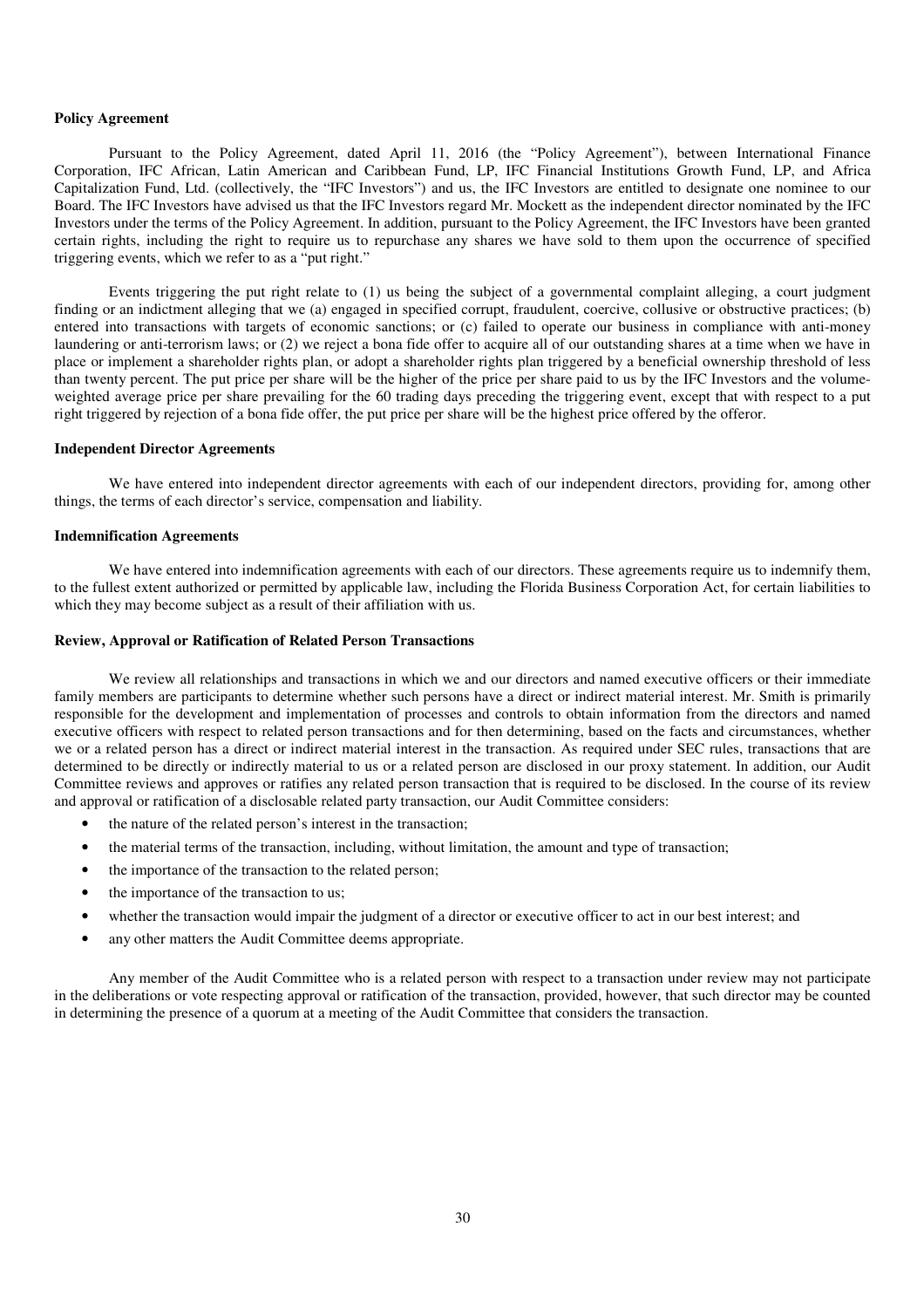## **AUDIT AND NON-AUDIT FEES**

The following table shows the fees that we paid or accrued for the audit and other services provided by Deloitte for the fiscal years ended June 30, 2018 and 2017.

|            | 2018  | 2017<br>$^{\circ}000$ |
|------------|-------|-----------------------|
| Audit Fees | 2.614 |                       |
|            | -     |                       |
|            | -     |                       |
|            | -     |                       |

Audit Fees – This category includes the audit of our annual consolidated financial statements on Form 10-K, review of financial statements included in our quarterly reports on Form 10-Q, the required audit of management's assessment of the effectiveness of our internal control over financial reporting and the auditors' independent audit of internal control over financial reporting, and the services that an independent auditor would customarily provide in connection with subsidiary audits, statutory requirements, regulatory filings, and similar engagements for the fiscal year, such as comfort letters, attest services, consents, and assistance with review of documents filed with the SEC. This category also includes advice on audit and accounting matters that arose during, or as a result of, the audit or the review of interim financial statements.

Audit-Related Fees – This category consists of assurance and related services by the independent registered public accounting firm that are reasonably related to the performance of the audit or review of our financial statements and are not reported above under "Audit Fees." There were no such fees paid in the fiscal years ended June 30, 2018 or 2017.

Tax Fees – This category consists of professional services rendered by Deloitte for tax compliance and tax advice. The services for the fees disclosed under this category include tax return review and technical tax advice. There were no such fees paid in the fiscal years ended June 30, 2018 or 2017.

All Other Fees – This category consists of miscellaneous fees that are not otherwise included in the previous four categories. There were no such fees paid in the fiscal years ended June 30, 2018 or 2017.

## **Pre-Approval of Audit and Non-Audit Services**

Pursuant to our Audit Committee charter, our Audit Committee reviews and pre-approves both audit and non-audit services to be provided by our independent auditors. The authority to grant pre-approvals of non-audit services may be delegated to one or more designated members of the Audit Committee whose decisions will be presented to the full Audit Committee at its next regularly scheduled meeting. During fiscal years 2018 and 2017, all of the services provided by Deloitte with respect to fiscal years 2018 and 2017 were pre-approved by the Audit Committee.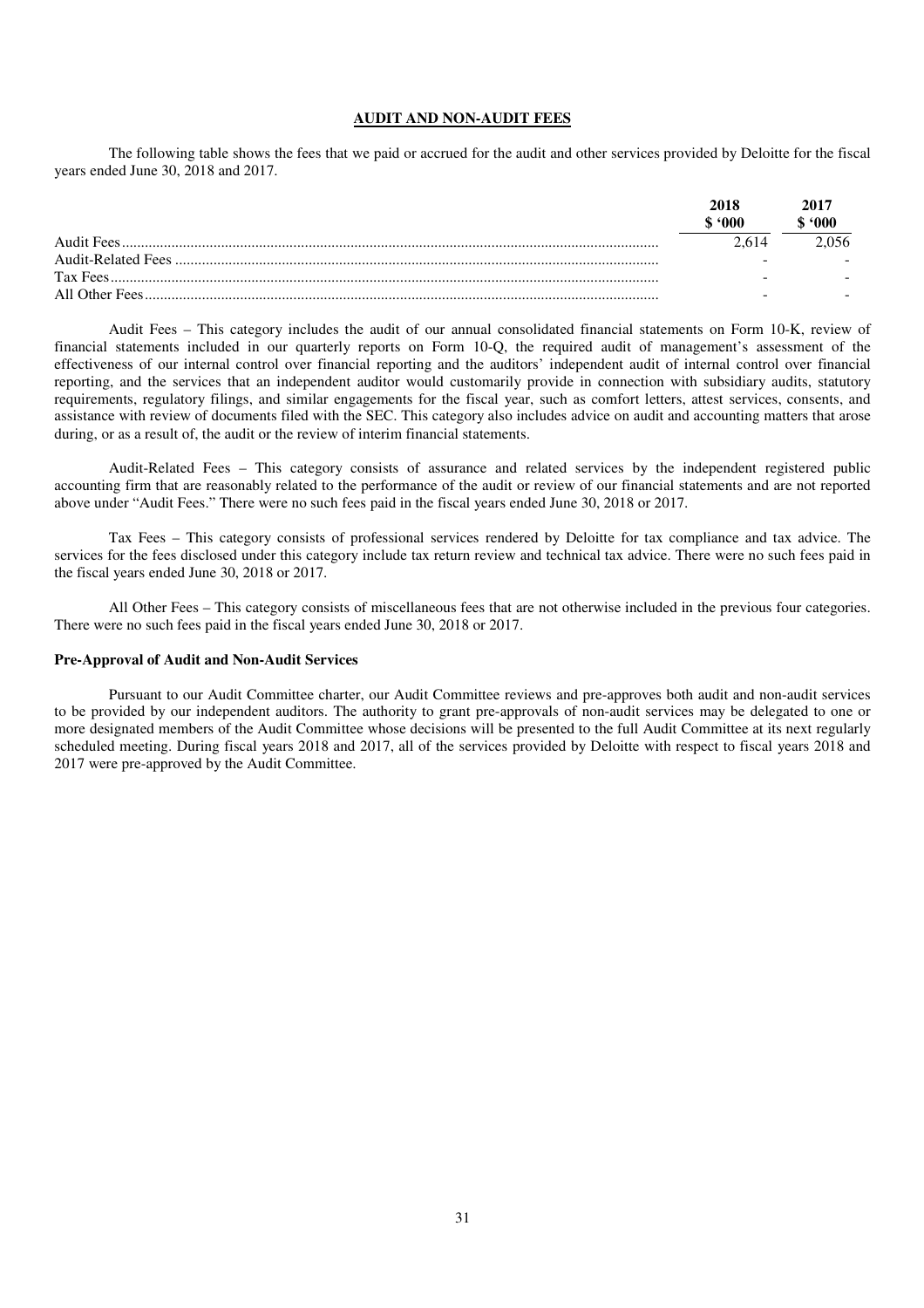### **AUDIT COMMITTEE REPORT**

The Audit Committee of the Board consists of at least three independent directors, as required by Nasdaq listing standards. The Audit Committee operates under a written charter adopted by the Board and which is available on our website at www.net1.com. The Audit Committee is responsible for overseeing our financial reporting process on behalf of the Board. The members of the Audit Committee are Messrs. Seabrooke, Pein, Edwards and Mockett. The Audit Committee selects, subject to shareholder ratification, our independent registered public accounting firm.

Management is responsible for our financial statements and the financial reporting process, including internal controls. The independent registered public accounting firm is responsible for performing an independent audit of our consolidated financial statements in accordance with auditing standards generally accepted in the United States and of our internal control over financial reporting and for issuing a report thereon. The Audit Committee's responsibility is to monitor and oversee these processes.

In this context, the Audit Committee has met and held discussions with management and Deloitte. Mr. Smith represented to the Audit Committee that the consolidated financial statements were prepared in accordance with accounting principles generally accepted in the United States, and the Audit Committee reviewed and discussed the consolidated financial statements with Mr. Smith and Deloitte. The Audit Committee discussed with Deloitte the matters required to be discussed by the Statement on Auditing Standards No. 61, as amended (AICPA, Professional Standards, Vol. 1. AU §380), as adopted by the Public Company Accounting Oversight Board in Rule 3200T. These matters included a discussion of Deloitte's judgments about the quality (not just the acceptability) of our accounting principles as applied to our financial reporting.

Deloitte also provided the Audit Committee with the written disclosures and letter required by the PCAOB regarding Deloitte's communications with the Audit Committee concerning independence, and the Audit Committee discussed with Deloitte the firm's independence.

Based upon the Audit Committee's discussion with management and Deloitte and the Audit Committee's review of the representations of management and the disclosures by Deloitte to the Audit Committee, the Audit Committee recommended to the Board that our audited consolidated financial statements be included in our Annual Report on Form 10-K for the year ended June 30, 2018, for filing with the SEC.

> **Audit Committee**  Christopher S. Seabrooke, Chairman Alasdair J.K. Pein Paul Edwards Alfred T. Mockett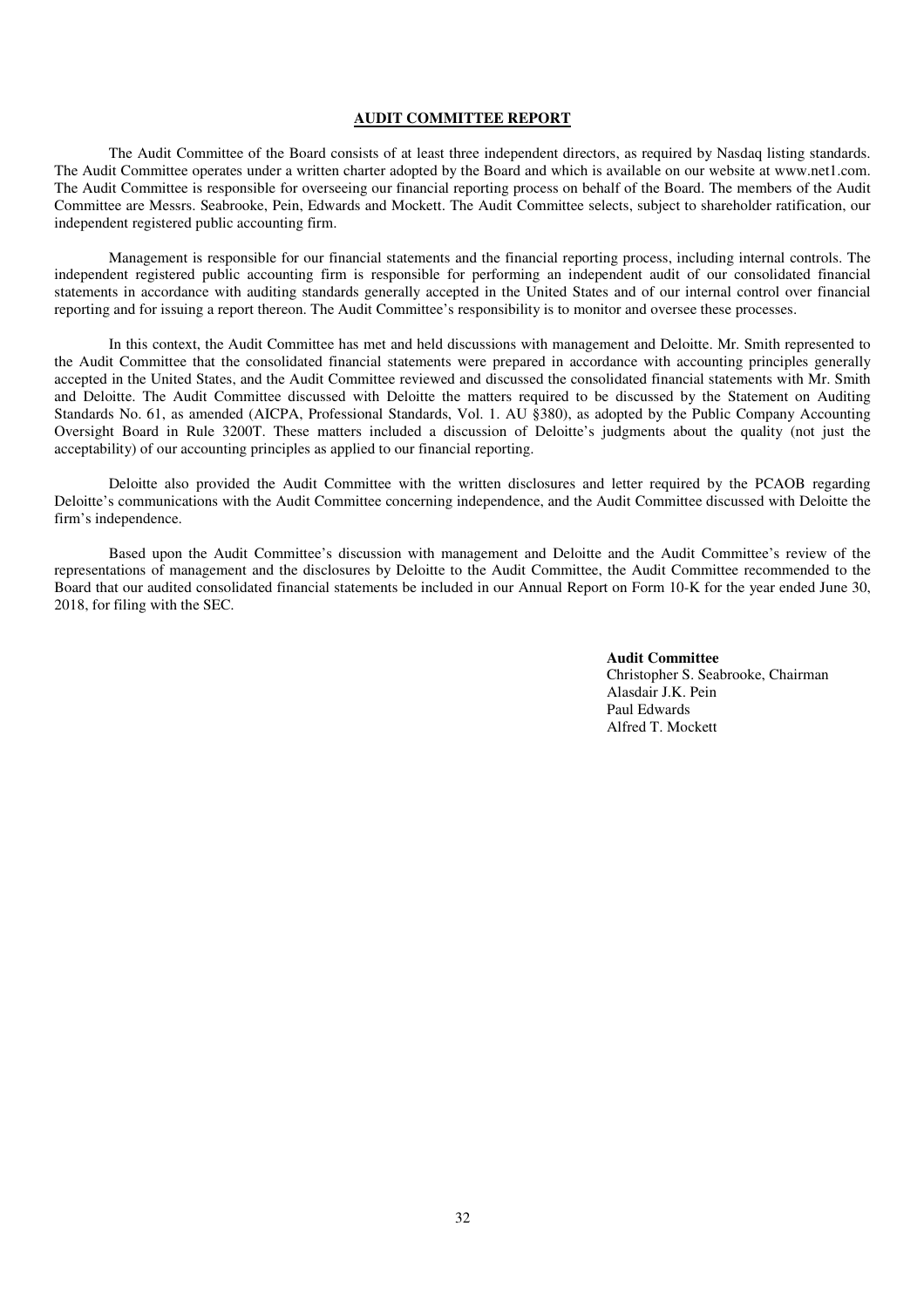# **SECURITY OWNERSHIP OF CERTAIN BENEFICIAL OWNERS AND MANAGEMENT**

The following table presents, as of September 28, 2018, information about beneficial ownership of our common stock by:

- each person or group of affiliated persons who or which, to our knowledge, owns beneficially more than 5% of our outstanding shares of common stock;
- each of our directors and named executive officers; and
- all of our directors and executive officers as a group.

Beneficial ownership of shares is determined in accordance with SEC rules and generally includes any shares over which a person exercises sole or shared voting or investment power. The beneficial ownership percentages set forth below are based on 56,833,925 shares of common stock outstanding as of September 28, 2018. All shares of common stock, including that common stock underlying stock options that are presently exercisable or exercisable within 60 days after September 28, 2018 (which we refer to as being currently exercisable) by each person are deemed to be outstanding and beneficially owned by that person for the purpose of computing the ownership percentage of that person, but are not considered outstanding for the purpose of computing the percentage ownership of any other person. Unless otherwise indicated, to our knowledge, each person listed in the table below has sole voting and investment power with respect to the shares shown as beneficially owned by such person, except to the extent applicable law gives spouses shared authority.

Except as otherwise noted, each shareholder's address is c/o Net 1 UEPS Technologies, Inc., President Place, 4th Floor, Corner of Jan Smuts Avenue and Bolton Road, Rosebank, Johannesburg, South Africa.

| <b>Name</b>        | <b>Shares of Common Stock</b><br><b>Beneficially Owned</b> |                |  |
|--------------------|------------------------------------------------------------|----------------|--|
|                    | <b>Number</b>                                              | $\mathcal{O}'$ |  |
|                    | 17.822                                                     |                |  |
|                    | 783,034                                                    | $1.37\%$       |  |
|                    | 41.549                                                     | ∗              |  |
|                    | 41.928                                                     | $\ast$         |  |
|                    | 80,440                                                     | $\ast$         |  |
|                    | 95.619                                                     | $\ast$         |  |
|                    | 318.124                                                    | $\ast$         |  |
| Ekta Singh-Bushell |                                                            |                |  |
|                    | 52,817                                                     | $\ast$         |  |
|                    | 143.976                                                    | $\ast$         |  |
|                    | 9.984.311                                                  | $17.57\%$      |  |
|                    | 7.111.400                                                  | $12.51\%$      |  |
|                    | 1.981.954                                                  | $3.46\%$       |  |

\*Less than one percent

- (1) Comprises (i) 73,000 shares of unrestricted stock; (ii) 408,000 shares of restricted stock, the vesting of which is subject to the satisfaction of certain financial performance and other conditions; and (iii) options to purchase 302,034 shares of common stock, all of which are currently exercisable.
- (2) Comprises (i) 15,000 shares of restricted stock, the vesting of which is subject to Mr. Oh's continued employment; and (ii) options to purchase 26,928 shares of common stock, all of which are currently exercisable.
- (3) Comprises (i) 29,061 shares of unrestricted stock; and (ii) 51,379 shares of common stock held by a trust, settled by Mr. Pein and of which he is a beneficiary.
- (4) Comprises (i) 2,667 shares of unrestricted stock; (ii) 75,000 shares of restricted stock, the vesting of which is subject to the satisfaction of certain financial performance and other conditions; and (iii) options to purchase 17,952 shares of common stock, all of which are currently exercisable.
- (5) Comprises (i) 18,124 shares of unrestricted stock; and (ii) 300,000 shares of common stock held by a company, of which Mr. Seabrooke is the Chief Executive Officer, which has the power to vote all of the shares held.
- (6) Comprises 52,817 shares of restricted stock, the vesting of which is subject to the satisfaction of certain financial performance and other conditions.
- (7) Comprises (i) 75,000 shares of restricted stock, the vesting of which is subject to the satisfaction of certain financial performance and other conditions; and (ii) options to purchase 68,976 shares of common stock, all of which are currently exercisable.
- (8) Based solely on Schedule 13D, dated May 24, 2016, filed by the IFC Investors. The business address of the IFC Investors is 2121 Pennsylvania Avenue, Washington, D.C. 20433.
- (9) Based solely on Amendment No. 12 to Schedule 13G, dated February 13, 2018, filed by International Value Advisers, LLC. The business address of International Value Advisers, LLC is 717 Fifth Avenue, 10th Floor, New York, NY 10022.
- (10) Represents shares beneficially owned by the directors and executive officers. Includes shares issuable upon exercise of options to purchase 415,890 shares of common stock, all of which are currently exercisable and 640,817 shares of restricted stock, the vesting of which is subject to certain conditions discussed above.